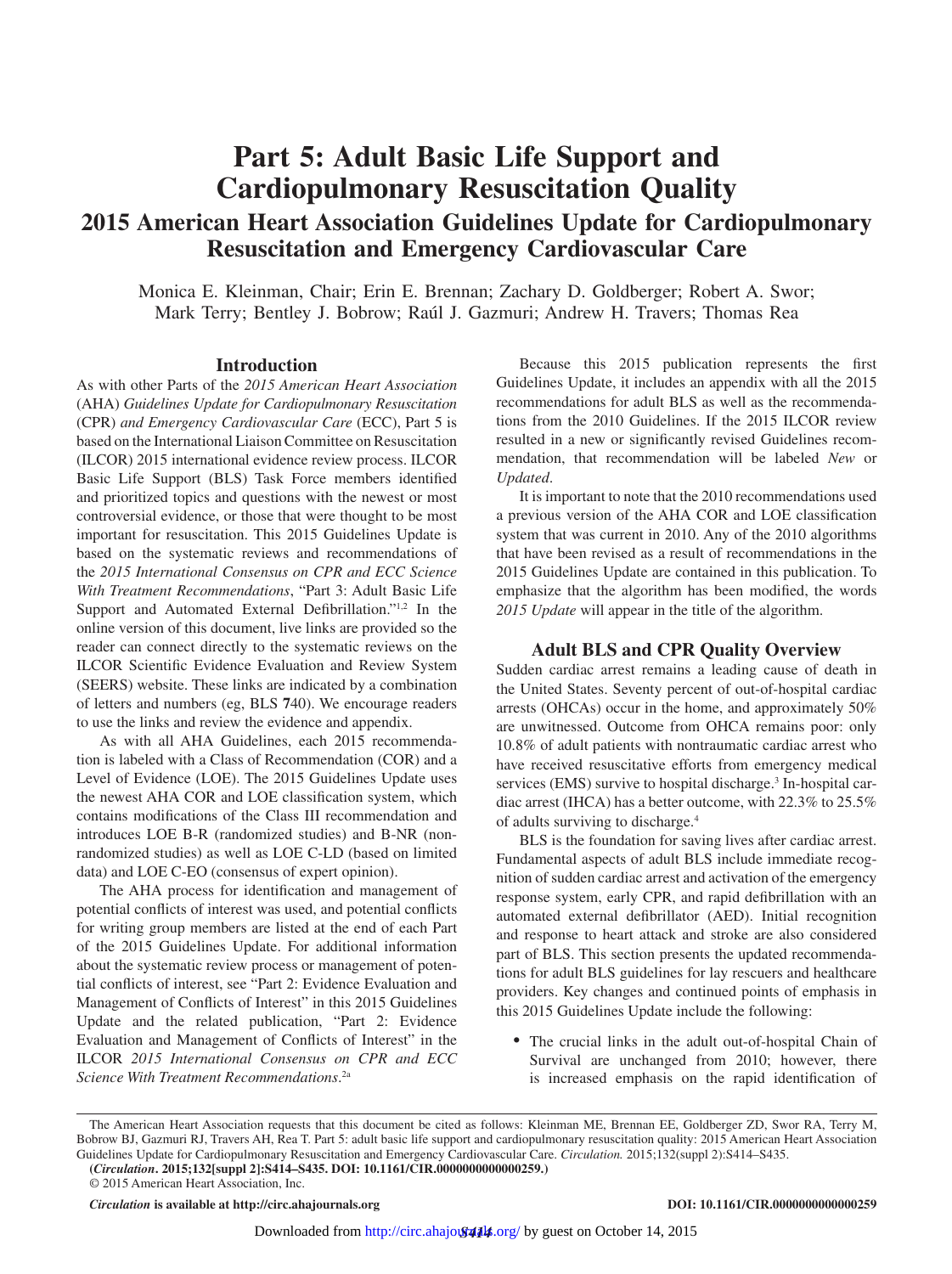potential cardiac arrest by dispatchers, with immediate provision of CPR instructions to the caller.

- This Guidelines Update takes into consideration the ubiquitous presence of mobile phones that can allow the rescuer to activate the emergency response system without leaving the victim's side. For healthcare providers, these recommendations allow flexibility for activation of the emergency response to better match the provider's clinical setting.
- More data are available showing that high-quality CPR improves survival from cardiac arrest, including
	- Ensuring chest compressions of adequate rate
	- Ensuring chest compressions of adequate depth
	- Allowing full chest recoil between compressions
	- Minimizing interruptions in chest compressions
	- Avoiding excessive ventilation
- • This Guidelines Update includes an updated recommendation for a simultaneous, choreographed approach to performance of chest compressions, airway management, rescue breathing, rhythm detection, and shocks (if indicated) by an integrated team of highly trained rescuers in applicable settings.

When the links in the Chain of Survival are implemented in an effective way, survival can approach 50% in EMS-treated patients after witnessed out-of-hospital ventricular fibrillation (VF) arrest.5,6 Unfortunately, survival rates in many out-ofhospital and in-hospital settings fall far short of this figure. For example, survival rates after cardiac arrest due to VF vary from approximately 5% to 50% in both out-of-hospital and inhospital settings.<sup>7–9</sup> This variation in outcome underscores the opportunity for improvement in many settings. The remaining links in the AHA Chain of Survival, namely advanced life support and integrated postarrest care, are covered in later Parts of this 2015 Guidelines Update (see "Part 7: Adult Advanced Cardiovascular Life Support" and "Part 8: Post–Cardiac Arrest Care").

## **Adult BLS Sequence—Updated**

The steps of BLS consist of a series of sequential assessments and actions, which are illustrated in a simplified BLS algorithm that is unchanged from 2010.<sup>10</sup> The intent of the algorithm is to present the steps of BLS in a logical and concise manner that is easy for all types of rescuers to learn, remember, and perform. Integrated teams of highly trained rescuers may use a choreographed approach that accomplishes multiple steps and assessments simultaneously rather than in the sequential manner used by individual rescuers (eg, one rescuer activates the emergency response system while another begins chest compressions, a third either provides ventilation or retrieves the bag-mask device for rescue breaths, and a fourth retrieves and sets up a defibrillator). Moreover, trained rescuers are encouraged to simultaneously perform some steps (ie, checking for breathing and pulse at the same time) in an effort to reduce the time to first compressions. BLS assessments and actions for specific types of rescuers are summarized in Table 1.

## **Immediate Recognition and Activation of the Emergency Response System[BLS 740](https://volunteer.heart.org/apps/pico/Pages/PublicComment.aspx?q=740), [BLS 359—](https://volunteer.heart.org/apps/pico/Pages/PublicComment.aspx?q=359)Updated**

Emergency medical dispatch is an integral component of the EMS response.<sup>11</sup> Bystanders (lay responders) should immediately call their local emergency number to initiate a response any time they find an unresponsive adult victim. Healthcare providers should call for nearby help upon finding the victim unresponsive, but it would be practical for a healthcare provider to continue to assess for breathing and pulse simultaneously before fully activating the emergency response system.

For OHCA, a recent Scientific Statement recommended that all emergency dispatchers have protocols to guide the lay rescuer to check for breathing and to perform the steps of CPR, if needed.12 When dispatchers ask bystanders to determine if breathing is present, bystanders often misinterpret agonal gasps or abnormal breathing as normal breathing. This erroneous information can result in failure by dispatchers to identify potential cardiac arrest and failure to instruct bystanders to initiate CPR immediately.<sup>13-18</sup> An important consideration is that brief, generalized seizures may be the first manifestation of cardiac arrest.17,18

#### *2015 Evidence Review*

Patients who are unresponsive and not breathing normally have a high likelihood of being in cardiac arrest.<sup>15,18-25</sup> Dispatcher CPR instructions substantially increase the likelihood of bystander CPR performance<sup>26</sup> and improve survival from cardiac arrest.<sup>27-29</sup>

## *2015 Recommendations—Updated*

It is recommended that emergency dispatchers determine if a patient is unresponsive with abnormal breathing after acquiring the requisite information to determine the location of the event (Class I, LOE C-LD). If the patient is unresponsive with abnormal or absent breathing, it is reasonable for the emergency dispatcher to assume that the patient is in cardiac arrest (Class IIa, LOE C-LD). Dispatchers should be educated to identify unresponsiveness with abnormal breathing and agonal gasps across a range of clinical presentations and descriptions (Class I, LOE C-LD).

The role of dispatcher-guided CPR and recommendations for dispatcher training are more fully described in "Part 4: Systems of Care and Continuous Quality Improvement."

## **Pulse Check**

As recommended in the 2010 Guidelines, healthcare providers will continue to check for a pulse, limiting the time to no more than 10 seconds to avoid delay in initiation of chest compressions. Ideally, the pulse check is performed simultaneously with the check for no breathing or only gasping, to minimize delay in detection of cardiac arrest and initiation of CPR. Lay rescuers will not check for a pulse.

## **Early CP[RBLS 661—](https://volunteer.heart.org/apps/pico/Pages/PublicComment.aspx?q=661)Updated**

Begin chest compressions as quickly as possible after recognition of cardiac arrest. The 2010 Guidelines included a major change for trained rescuers, who were instructed to begin the CPR sequence with chest compressions rather than breaths **(C-A-B versus A-B-C)** to minimize the time to initiation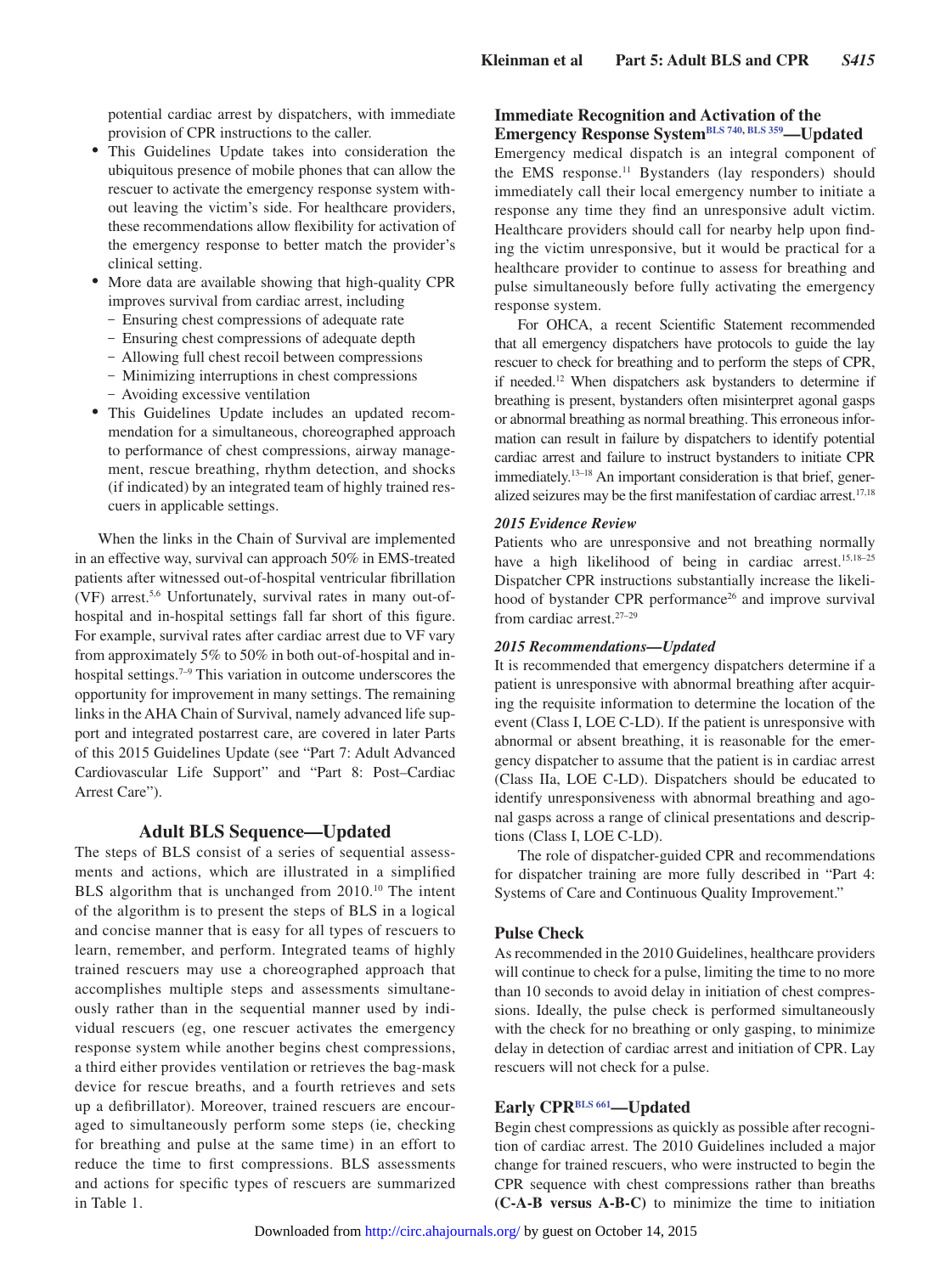| <b>Basic Life Support Sequence</b><br>Table 1. |  |
|------------------------------------------------|--|
|------------------------------------------------|--|

| Step | Lay Rescuer Not Trained                                                                                                                                           | Lay Rescuer Trained                                                                                                                                                                                   | <b>Healthcare Provider</b>                                                                                                                                                                                                                                                                                                                                            |
|------|-------------------------------------------------------------------------------------------------------------------------------------------------------------------|-------------------------------------------------------------------------------------------------------------------------------------------------------------------------------------------------------|-----------------------------------------------------------------------------------------------------------------------------------------------------------------------------------------------------------------------------------------------------------------------------------------------------------------------------------------------------------------------|
|      | Ensure scene safety.                                                                                                                                              | Ensure scene safety.                                                                                                                                                                                  | Ensure scene safety.                                                                                                                                                                                                                                                                                                                                                  |
| 2    | Check for response.                                                                                                                                               | Check for response.                                                                                                                                                                                   | Check for response.                                                                                                                                                                                                                                                                                                                                                   |
| 3    | Shout for nearby help. Phone or ask someone<br>to phone 9-1-1 (the phone or caller with the<br>phone remains at the victim's side, with the<br>phone on speaker). | Shout for nearby help and activate the<br>emergency response system (9-1-1, emergency<br>response). If someone responds, ensure that<br>the phone is at the side of the victim if at all<br>possible. | Shout for nearby help/activate the resuscitation<br>team; can activate the resuscitation team at this<br>time or after checking breathing and pulse.                                                                                                                                                                                                                  |
| 4    | Follow the dispatcher's instructions.                                                                                                                             | Check for no breathing or only gasping; if none,<br>begin CPR with compressions.                                                                                                                      | Check for no breathing or only gasping and<br>check pulse (ideally simultaneously). Activation<br>and retrieval of the AED/emergency equipment<br>by either the lone healthcare provider or by the<br>second person sent by the rescuer must occur<br>no later than immediately after the check for<br>no normal breathing and no pulse identifies<br>cardiac arrest. |
| 5    | Look for no breathing or only gasping, at the<br>direction of the dispatcher.                                                                                     | Answer the dispatcher's questions, and follow<br>the dispatcher's instructions.                                                                                                                       | Immediately begin CPR, and use the AED/<br>defibrillator when available.                                                                                                                                                                                                                                                                                              |
| 6    | Follow the dispatcher's instructions.                                                                                                                             | Send the second person to retrieve an AED, if<br>one is available.                                                                                                                                    | When the second rescuer arrives, provide<br>2-person CPR and use AED/defibrillator.                                                                                                                                                                                                                                                                                   |

AED indicates automated external defibrillator; and CPR, cardiopulmonary resuscitation.

of chest compressions. The 2015 ILCOR BLS Task Force reviewed the most recent evidence evaluating the impact of this change in sequence on resuscitation.

#### *2015 Evidence Review*

Additional evidence published since 2010 showed that beginning the CPR sequence with compressions minimized time to first chest compression.30–32

#### *2015 Recommendation—Updated*

Similar to the 2010 Guidelines, it may be reasonable for rescuers to initiate CPR with chest compressions (Class IIb, LOE C-LD). The characteristics of effective chest compressions are described in the following section on BLS skills. As in the 2010 sequence, once chest compressions have been started, a trained rescuer delivers rescue breaths by mouth-to-mask or bag-mask device to provide oxygenation and ventilation. Recommendations regarding the duration of each breath and the need to make the chest rise were not updated in 2015.

## **Early Defibrillation With an AED**

After activating the emergency response system, the lone rescuer retrieves an AED (if nearby and easily accessible) and then returns to the victim to attach and use the AED and provide CPR. When 2 or more trained rescuers are present, 1 rescuer begins CPR, starting with chest compressions, while a second rescuer activates the emergency response system and gets the AED (or a manual defibrillator in most hospitals) and other emergency equipment. The AED or manual defibrillator is used as rapidly as possible, and both rescuers are expected to provide CPR with chest compressions and ventilation. The sequence for using an AED has not been updated from the 2010 Guidelines.

## **Rescuer-Specific CPR Strategies: Putting It All Together[BLS 359](https://volunteer.heart.org/apps/pico/Pages/PublicComment.aspx?q=359), [BLS 372](https://volunteer.heart.org/apps/pico/Pages/PublicComment.aspx?q=372)**

This section summarizes the sequence of CPR interventions to be performed by 3 types of prototypical rescuers after they

activate the emergency response system. The specific steps for rescuers and healthcare providers (compression-only [Hands-Only™] CPR, conventional CPR with rescue breaths, and CPR with AED use) are determined by the rescuer's level of training.

## **Untrained Lay Rescuer—Updated**

Bystander CPR may prevent VF from deteriorating to asystole, and it also increases the chance of defibrillation, contributes to preservation of heart and brain function, and improves survival from OHCA.<sup>33</sup> Bystander CPR rates remain unacceptably low in many communities. Because compression-only CPR is easier to teach, remember, and perform, it is preferred for "just-in-time" teaching for untrained lay rescuers.

#### *2015 Evidence Review*

When telephone guidance is needed, survival is improved when compression-only CPR is provided as compared with conventional CPR for adult victims of cardiac arrest.34 Multiple studies have shown no difference in survival when adult victims of OHCA receive compression-only CPR versus conventional CPR.27,29,35–42

#### *2015 Recommendations—Updated*

Untrained lay rescuers should provide compression-only CPR, with or without dispatcher assistance (Class I, LOE C-LD). The rescuer should continue compression-only CPR until the arrival of an AED or rescuers with additional training (Class I, LOE C-LD).

## **Trained Lay Rescuer**

The 2010 Guidelines recommended that trained rescuers should provide rescue breaths in addition to chest compressions because they may encounter victims with asphyxial causes of cardiac arrest or they may be providing CPR for prolonged periods of time before additional help arrives.

#### *2015 Recommendations—Updated*

All lay rescuers should, at a minimum, provide chest compressions for victims of cardiac arrest (Class I, LOE C-LD). In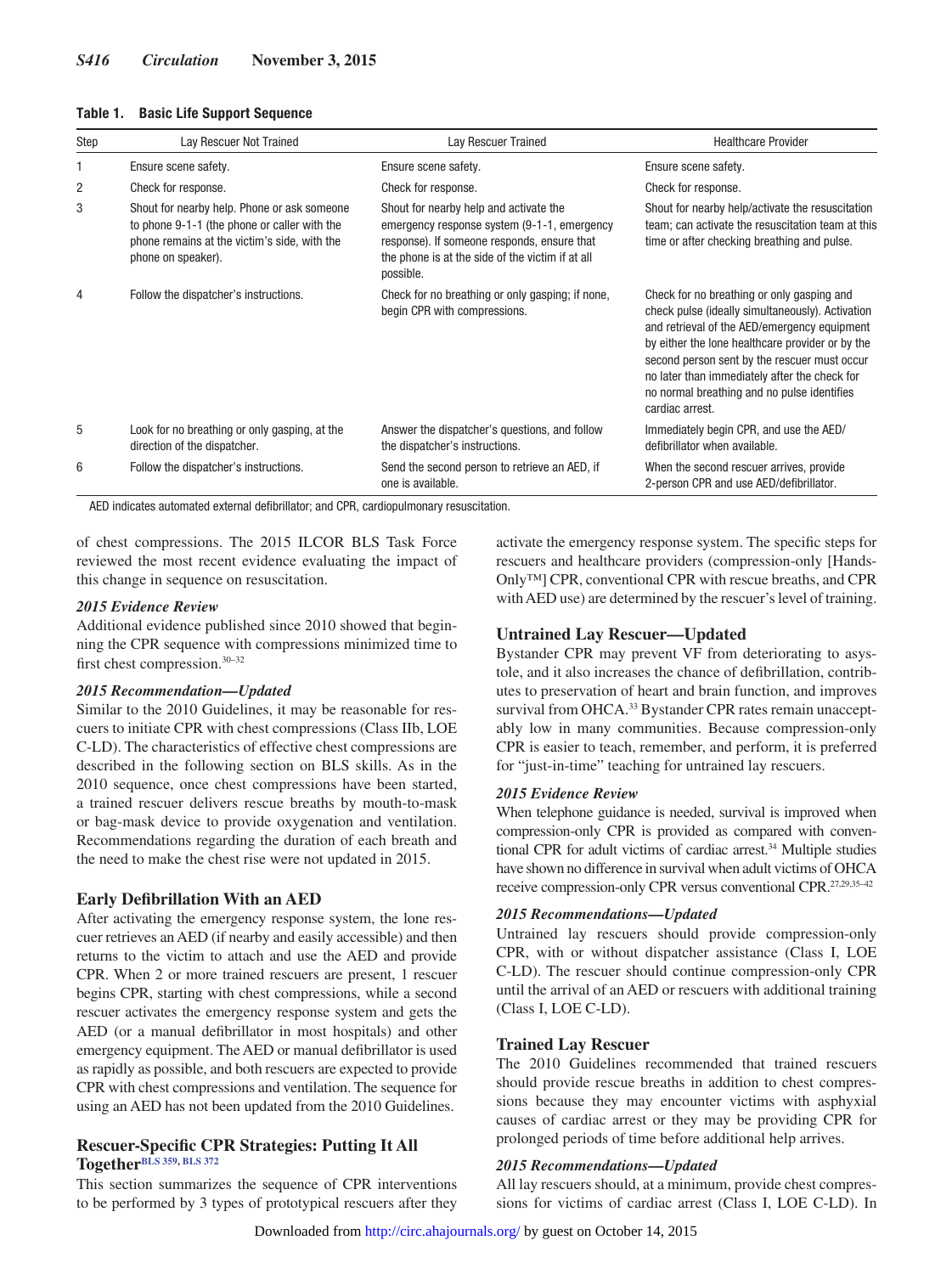addition, if the trained lay rescuer is able to perform rescue breaths, he or she should add rescue breaths in a ratio of 30 compressions to 2 breaths. The rescuer should continue CPR until an AED arrives and is ready for use or EMS providers take over care of the victim (Class I, LOE C-LD).

## **Healthcare Provider—Updated**

Optimally, all healthcare providers should be trained in BLS. As in past Guidelines, healthcare providers are trained to provide both compressions and ventilation.

## *2015 Evidence Review*

There is concern that delivery of chest compressions without assisted ventilation for prolonged periods could be less effective than conventional CPR (compressions plus breaths) because the arterial oxygen content will decrease as CPR duration increases. This concern is especially pertinent in the setting of asphyxial cardiac arrest.36 For the 2015 ILCOR evidence review, the Adult BLS Task Force reviewed observational studies and randomized controlled trials (RCTs), including studies of dispatcher-guided CPR; much of the research involved patients whose arrests were presumed to be of cardiac origin and in settings with short EMS response times. It is likely that a time threshold exists beyond which the absence of ventilation may be harmful, $35,37$  and the generalizability of the findings to all settings must be considered with caution.

#### *2015 Recommendation—Updated*

It is reasonable for healthcare providers to provide chest compressions and ventilation for all adult patients in cardiac arrest, from either a cardiac or noncardiac cause (Class IIa, LOE C-LD). In addition, it is realistic for healthcare providers to tailor the sequence of rescue actions to the most likely cause of arrest. For example, if a lone healthcare provider sees an adolescent suddenly collapse, the provider may assume that the victim has had a sudden arrhythmic arrest and call for help, get a nearby AED, return to the victim to use the AED, and then provide CPR.

## **Delayed Ventilation**BLS 360

Several EMS systems have tested a strategy of initial continuous chest compressions with delayed positive-pressure ventilation for adult OHCA.

## *2015 Evidence Review*

During adult OHCA, survival to hospital discharge was improved by the use of an initial period of continuous chest compressions.43,44 Three observational studies showed improved survival with favorable neurologic status when EMS providers performed a set of continuous chest compressions with delayed ventilation for victims with witnessed arrest or shockable rhythm.<sup>45-47</sup> These studies were performed in systems that use priority-based, multitiered response in both urban and rural communities, and all included a "bundled" package of care that included up to 3 cycles of passive oxygen insufflation, airway adjunct insertion, and 200 continuous chest compressions with interposed shocks. Providers received additional training with emphasis on provision of high-quality chest compressions.

## *2015 Recommendation—New*

For witnessed OHCA with a shockable rhythm, it may be reasonable for EMS systems with priority-based, multitiered response to delay positive-pressure ventilation by using a strategy of up to 3 cycles of 200 continuous compressions with passive oxygen insufflation and airway adjuncts (Class IIb, LOE C-LD).

#### **Adult BLS Skills**

The sequence of BLS skills for the healthcare provider is depicted in the BLS Healthcare Provider Adult Cardiac Arrest Algorithm (Figure 1). There are minor changes to the 2010 Guidelines as the result of new evidence regarding compression rate, feedback received from the training network, and new evidence regarding the incidence of opioid overdose and the effects of naloxone-administration programs.

## **Verify Scene Safety**

Rescuers arriving on the scene of an emergency should verify that the environment in which they are approaching a patient is safe for the provider. This is accomplished by a quick scan of the patient's location and surroundings to make sure there are no imminent physical threats such as toxic or electrical hazards.

## *Recognition of Arres[tBLS 359,](https://volunteer.heart.org/apps/pico/Pages/PublicComment.aspx?q=359) [BLS 740—](https://volunteer.heart.org/apps/pico/Pages/PublicComment.aspx?q=740)Updated*

The necessary first step in the treatment of cardiac arrest is immediate recognition. Initial major steps for bystanders remain unchanged from the 2010 Guidelines. CPR training, both formal classroom training and "just-in-time" training such as that given through a dispatch center, should emphasize how to recognize occasional gasps. Dispatchers should instruct rescuers to provide CPR if the victim is unresponsive with no normal breathing, even when the victim demonstrates occasional gasps (Class I, LOE C-LD).

#### *Scenario: Pulse Present, Normal Breathing*

Closely monitor the patient, and activate the emergency response system as indicated by location and patient condition.

#### *Scenario: Pulse Present, No Normal Breathing[BLS 811](https://volunteer.heart.org/apps/pico/Pages/PublicComment.aspx?q=811), [BLS 891](https://volunteer.heart.org/apps/pico/Pages/PublicComment.aspx?q=891)—Updated*

This topic was last reviewed in 2010. The 2015 ILCOR systematic review addressed whether bystander-administered naloxone to patients with suspected opioid-associated cardiopulmonary arrest affected resuscitation outcomes. The evaluation did not focus on opioid-associated respiratory arrest.

The authors acknowledge the epidemiologic data demonstrating the large burden of disease from lethal opioid overdoses as well as targeted national strategies for bystanderadministered naloxone for people at risk. Since the 2014 US Food and Drug Administration approval of the use of a naloxone autoinjector by lay rescuers and healthcare providers, <sup>48</sup> the training network has requested information regarding the best way to incorporate such a device in the BLS sequence. In response to requests, the ILCOR BLS Task Force performed an additional search for evidence of effectiveness of the use of naloxone for opioid overdose.

#### *2015 Summary of Evidence*

There were no published studies to determine if adding intranasal or intramuscular naloxone to conventional CPR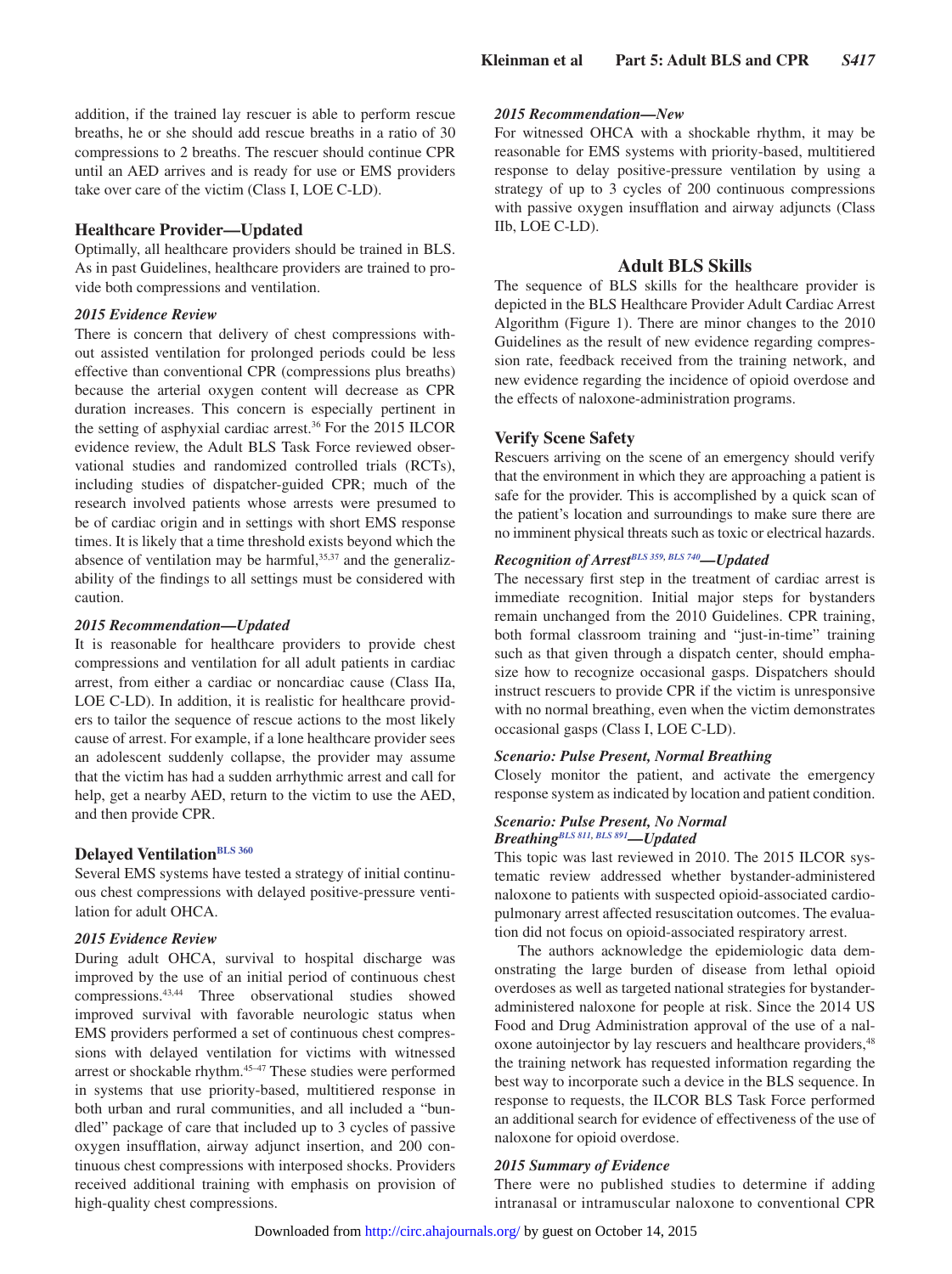#### BLS Healthcare Provider Adult Cardiac Arrest Algorithm—2015 Update



© 2015 American Heart Association

**Figure 1.** BLS Healthcare Provider Adult Cardiac Arrest Algorithm—2015 Update.

is superior to conventional CPR alone for the management of adults and children with suspected opioid-associated cardiac or respiratory arrest in the prehospital setting. However, the additional search for available evidence regarding overdose education and naloxone distribution programs yielded 3 observational before-and-after studies. One study observed a dose-response effect with 0.73 (95% confidence interval [CI], 0.57–0.91) and 0.54 (95% CI, 0.39–0.76) adjusted rate ratios for lethal overdose in communities with low and high implementation, respectively.49 The remaining 2 observational studies reported reductions in rate ratios for lethal overdose of 0.62 (95% CI,  $0.54-0.72$ <sup>50</sup> and  $0.70$  (95% CI, 0.65-0.74) in individual communities that implemented programs to address opioid overdose.51

#### *2015 Recommendations—New*

For a patient with known or suspected opioid overdose who has a definite pulse but no normal breathing or only gasping (ie, a respiratory arrest), in addition to providing standard BLS care, it is reasonable for appropriately trained BLS healthcare providers to administer intramuscular or intranasal naloxone (Class IIa, LOE C-LD). For patients in cardiac arrest, medication administration is ineffective without concomitant chest compressions for drug delivery to the tissues, so naloxone administration may be considered after initiation of CPR if there is high suspicion for opiate overdose (Class IIb, LOE C-EO). It is reasonable to provide opioid overdose response education with or without naloxone distribution to persons at risk for opioid overdose (or those living with or in frequent contact with such persons) (Class IIa, LOE C-LD). Information regarding lay rescuer education and the use of naloxone for known or suspected victims of opioid overdose is discussed in "Part 10: Special Circumstances of Resuscitation."

## *Scenario: Pulse Absent, No Breathing or Only Gasping*

As in the 2010 Guidelines, rescuers should initiate CPR and use an AED as soon as possible. By this point in all potential scenarios, the emergency response system is activated, and a defibrillator and emergency equipment are retrieved or requested.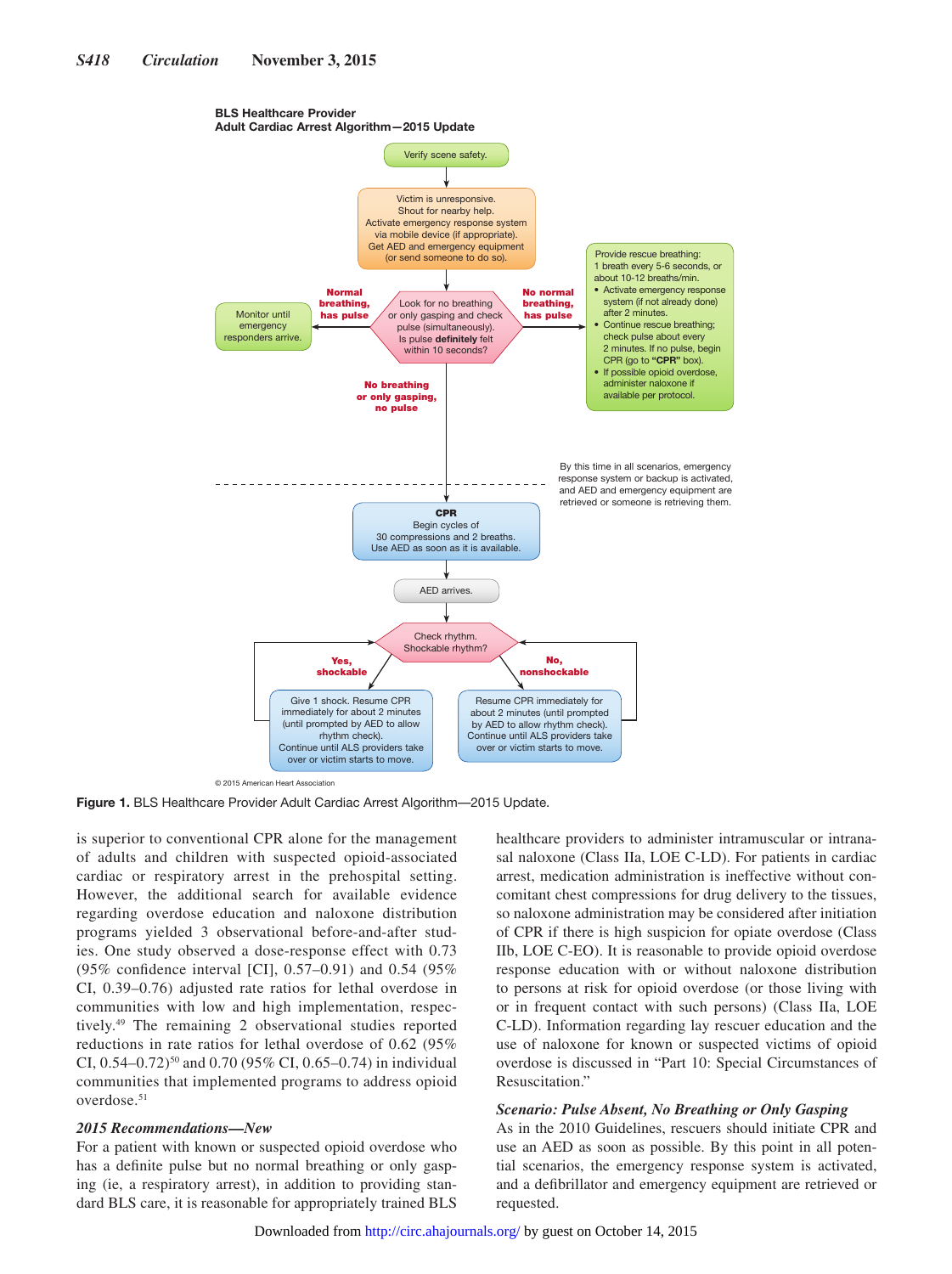#### *Technique: Chest Compressions—Updated*

Chest compressions are the key component of effective CPR. Characteristics of chest compressions include their depth, rate, and degree of recoil. The quality of CPR can also be characterized by the frequency and duration of interruptions in chest compressions—when such interruptions are minimized, the chest compression fraction (percent of total resuscitation time that compressions are performed) is higher. Finally, with high-quality CPR, the rescuer avoids excessive ventilation. These CPR performance elements affect intrathoracic pressure, coronary perfusion pressure, cardiac output, and, in turn, clinical outcomes.

## **Hand Position During Compressions**<sup>BLS 357</sup>—Updated

The 2015 ILCOR systematic review addressed whether hand position placement for chest compressions affected resuscitation outcomes. Different rescuer hand positions alter the mechanics of chest compressions and may, in turn, influence their quality and effectiveness.

#### *2015 Summary of Evidence*

Only a few human studies involving a total of fewer than 100 cardiac arrest patients have evaluated hand position during CPR.52–54 These investigations assessed hand placement on the lower third of the sternum compared with the center of the chest in a crossover design, and they measured physiologic endpoints, such as blood pressure and end-tidal carbon dioxide  $(ETCO<sub>2</sub>)$ . The studies have not provided conclusive or consistent results about the effects of hand placement on resuscitation outcomes.

## *2015 Recommendation—Unchanged*

Consistent with the 2010 Guidelines, it is reasonable to position hands for chest compressions on the lower half of the sternum in adults with cardiac arrest (Class IIa, LOE  $C-LD$ ).

## **Chest Compression Rate[BLS 343—](https://volunteer.heart.org/apps/pico/Pages/PublicComment.aspx?q=343)Updated**

In the 2010 Guidelines, the recommended compression rate was *at least* 100 compressions per minute. The 2015 Guidelines Update incorporates new evidence about the potential for an upper threshold of rate beyond which outcome may be adversely affected.

The 2015 ILCOR systematic review addressed whether compression rates different from 100/min influence physiologic or clinical outcomes. Chest compression rate is defined as the actual rate used during each continuous period of chest compressions. This rate differs from the number of chest compressions delivered per unit of time, which takes into account any interruptions in chest compressions.

#### *2015 Summary of Evidence*

Evidence involving compression rate is derived from observational human studies that evaluate the relationship between compression rate and outcomes including survival to hospital discharge, return of spontaneous circulation (ROSC), and various physiologic measures, such as blood pressure and end-tidal  $CO<sub>2</sub>$ . These investigations suggest that there may be an optimal zone for the rate of manual chest compressions—between 100/min and 120/min—that on average is associated with improved survival.<sup>55,56</sup> Importantly, there

is an interdependent relationship between compression rate and compression depth during manual chest compressions: as rate increases to greater than 120/min, depth decreases in a dose-dependent manner.<sup>55</sup> For example, the proportion of compressions less than 38 mm (less than 3.8 cm or 1.5 inches) was about 35% for a compression rate of 100 to 119/min but increased to 50% for a compression rate of 120 to 139/min and 70% for a compression rate of greater than 140/min.

#### *2015 Recommendation—Updated*

In adult victims of cardiac arrest, it is reasonable for rescuers to perform chest compressions at a rate of 100/min to 120/min (Class IIa, LOE C-LD).

## **Chest Compression Depth<sup>BLS 366</sup>—Updated**

The 2015 ILCOR systematic review addressed whether a chest compression depth different from 2 inches (5 cm) influences physiologic or clinical outcomes. The depth of chest compression can affect the relative increase in intrathoracic pressure and, in turn, influence forward blood flow from the heart and great vessels to the systemic circulation. In the 2010 Guidelines, the recommended compression depth was *at least* 2 inches (5 cm). The 2015 Guidelines Update incorporates new evidence about the potential for an upper threshold of compression depth beyond which outcomes may be adversely affected.

#### *2015 Summary of Evidence*

Evidence involving compression depth is derived from observational human studies that evaluate the relationship between compression depth and outcomes including survival with favorable neurologic outcome, survival to hospital discharge, and ROSC. Studies often classify compression depth differently, using distinct categories of depth or using an average depth for a given portion of the resuscitation.

Even with this heterogeneity, there is consistent evidence that achieving compression depth of approximately 5 cm is associated with greater likelihood of favorable outcomes compared with shallower compressions.<sup>57-65</sup> In the largest study to date (n=9136), the optimal compression depth with regard to survival occurred within the range of 41 to 55 mm (4.1 to 5.5 cm, or 1.61 to 2.2 inches).<sup>60</sup> Less evidence is available about whether there is an upper threshold beyond which compressions may be too deep. During manual CPR, injuries are more common when compression depth is greater than 6 cm (2.4 inches) than when it is between 5 and 6 cm (2 and 2.4 inches).66 Importantly, chest compressions performed by professional rescuers are more likely to be too shallow (ie, less than 40 mm [4 cm] or 1.6 inches) and less likely to exceed 55 mm (5.5 cm or 2.2 inches).60

#### *2015 Recommendation—Updated*

During manual CPR, rescuers should perform chest compressions to a depth of at least 2 inches or 5 cm for an average adult, while avoiding excessive chest compression depths (greater than 2.4 inches or 6 cm) (Class I, LOE C-LD).

## **Chest Wall Recoi[lBLS 367](https://volunteer.heart.org/apps/pico/Pages/PublicComment.aspx?q=367)**

The 2015 ILCOR systematic reviews addressed whether full chest wall recoil compared with incomplete recoil influenced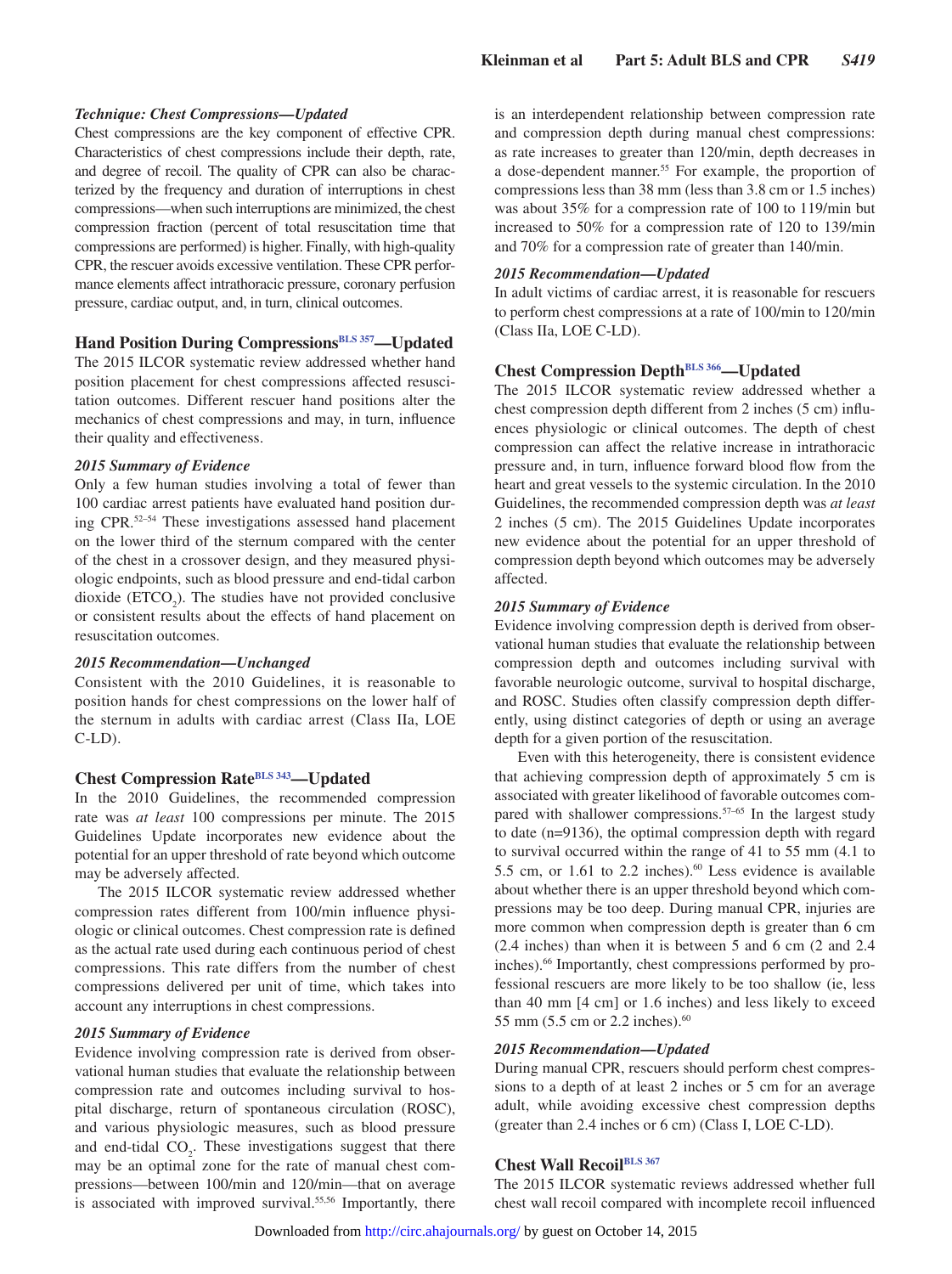physiologic or clinical outcomes. Full chest wall recoil occurs when the sternum returns to its natural or neutral position during the decompression phase of CPR. Chest wall recoil creates a relative negative intrathoracic pressure that promotes venous return and cardiopulmonary blood flow. Leaning on the chest wall between compressions precludes full chest wall recoil. Incomplete recoil could increase intrathoracic pressure and reduce venous return, coronary perfusion pressure, and myocardial blood flow and could potentially influence resuscitation outcomes.67,68 Observational studies indicate that leaning is common during CPR in adults and children. $69,70$ 

#### *2015 Summary of Evidence*

There are no human studies reporting the relationship between chest wall recoil and clinical outcomes. The evidence is derived from 2 animal studies and a pediatric study of patients not in cardiac arrest.67,71,72 In all 3 studies, an increased force of leaning (incomplete recoil) was associated with a dosedependent decrease in coronary perfusion pressure. Based on 2 studies, the relationship between leaning and cardiac output was inconsistent.<sup>67,71</sup>

## *2015 Recommendation—Updated*

It is reasonable for rescuers to avoid leaning on the chest between compressions to allow full chest wall recoil for adults in cardiac arrest (Class IIa, LOE C-LD).

## **Minimizing Interruptions in Chest Compressions[BLS 358](https://volunteer.heart.org/apps/pico/Pages/PublicComment.aspx?q=358)—Updated**

As in the 2010 Guidelines, minimizing interruptions in chest compressions remains a point of emphasis. The 2015 ILCOR systematic review addressed whether shorter compared with longer interruptions in chest compressions influenced physiologic or clinical outcomes. Interruptions in chest compressions can be intended as part of required care (ie, rhythm analysis and ventilation) or unintended (ie, rescuer distraction).

Chest compression fraction is a measurement of the proportion of time that compressions are performed during a cardiac arrest. An increase in chest compression fraction can be achieved by minimizing pauses in chest compressions. The optimal goal for chest compression fraction has not been defined. The AHA expert consensus is that a chest compression fraction of 80% is achievable in a variety of settings.<sup>73</sup>

#### *2015 Summary of Evidence*

Evidence involving the consequences of compression interruptions is derived from observational and randomized human studies of cardiac arrest. These studies provide heterogeneous results. Observational studies demonstrate an association between a shorter duration of compression interruption for the perishock period and a greater likelihood of shock success,<sup>62</sup> ROSC,<sup>74</sup> and survival to hospital discharge.<sup>75,76</sup> Other observational studies have demonstrated an association between higher chest compression fraction and likelihood of survival among patients with shockable rhythms, and return of circulation among patients with nonshockable rhythms.77,78 In contrast, the results of a randomized trial comparing a bundle of changes between the 2000 and 2005 Guidelines showed no survival difference when perishock pauses were reduced.<sup>79</sup> In an investigation of first responders equipped with AEDs, the duration of pauses specific to ventilation was not associated with survival.<sup>80</sup>

## *2015 Recommendations—Updated*

In adult cardiac arrest, total preshock and postshock pauses in chest compressions should be as short as possible (Class I, LOE C-LD). For adults in cardiac arrest receiving CPR without an advanced airway, it is reasonable to pause compressions for less than 10 seconds to deliver 2 breaths (Class IIa, LOE C-LD). In adult cardiac arrest with an unprotected airway, it may be reasonable to perform CPR with the goal of a chest compression fraction as high as possible, with a target of at least 60% (Class IIb, LOE C-LD).

## **Compression-to-Ventilation Ratio[BLS 362—](https://volunteer.heart.org/apps/pico/Pages/PublicComment.aspx?q=362)Updated**

In 2005, the recommended compression-to-ventilation ratio for adults in cardiac arrest was changed from 15:2 to 30:2. The 2015 ILCOR systematic review addressed whether compression-to-ventilation ratios different from 30:2 influenced physiologic or clinical outcomes. In cardiac arrest patients without an advanced airway, chest compressions are briefly paused to provide rescue breaths in order to achieve adequate air entry.

#### *2015 Summary of Evidence*

Evidence involving the compression-to-ventilation ratio is derived from observational before-and-after human studies in the out-of-hospital setting.<sup>81-84</sup> These studies compared the compression-to-ventilation ratio of 30:2 with 15:2 for survival and other outcomes. However, the treatment of the comparison groups also differed in other respects that typically reflected changes from the 2000 to 2005 Guidelines, such as an increase in the duration of CPR cycles between rhythm analyses from 1 to 2 minutes. Overall, outcomes were typically better in the 30:2 group compared with the 15:2 group.

#### *2015 Recommendation—Unchanged*

Consistent with the 2010 Guidelines, it is reasonable for rescuers to provide a compression-to-ventilation ratio of 30:2 for adults in cardiac arrest (Class IIa, LOE C-LD).

## **Layperson—Compression-Only CPR Versus Conventional CPR[BLS 372](https://volunteer.heart.org/apps/pico/Pages/PublicComment.aspx?q=372) (Chest Compressions Plus Rescue Breaths)—Updated**

The 2015 ILCOR systematic review addressed whether layperson CPR consisting of chest compressions alone compared with conventional CPR (compressions plus rescue breaths) influenced physiologic or clinical outcomes.

## *2015 Summary of Evidence*

Evidence comparing layperson compression-only CPR with conventional CPR is derived from RCTs of dispatcher-guided CPR and observational studies. There were no short-term survival differences in any of the 3 individual randomized trials comparing the 2 types of dispatcher instructions.27,29,85 Based on meta-analysis of the 2 largest randomized trials (total n=2496), dispatcher instruction in compression-only CPR was associated with long-term survival benefit compared with instruction in chest compressions and rescue breathing.<sup>34</sup>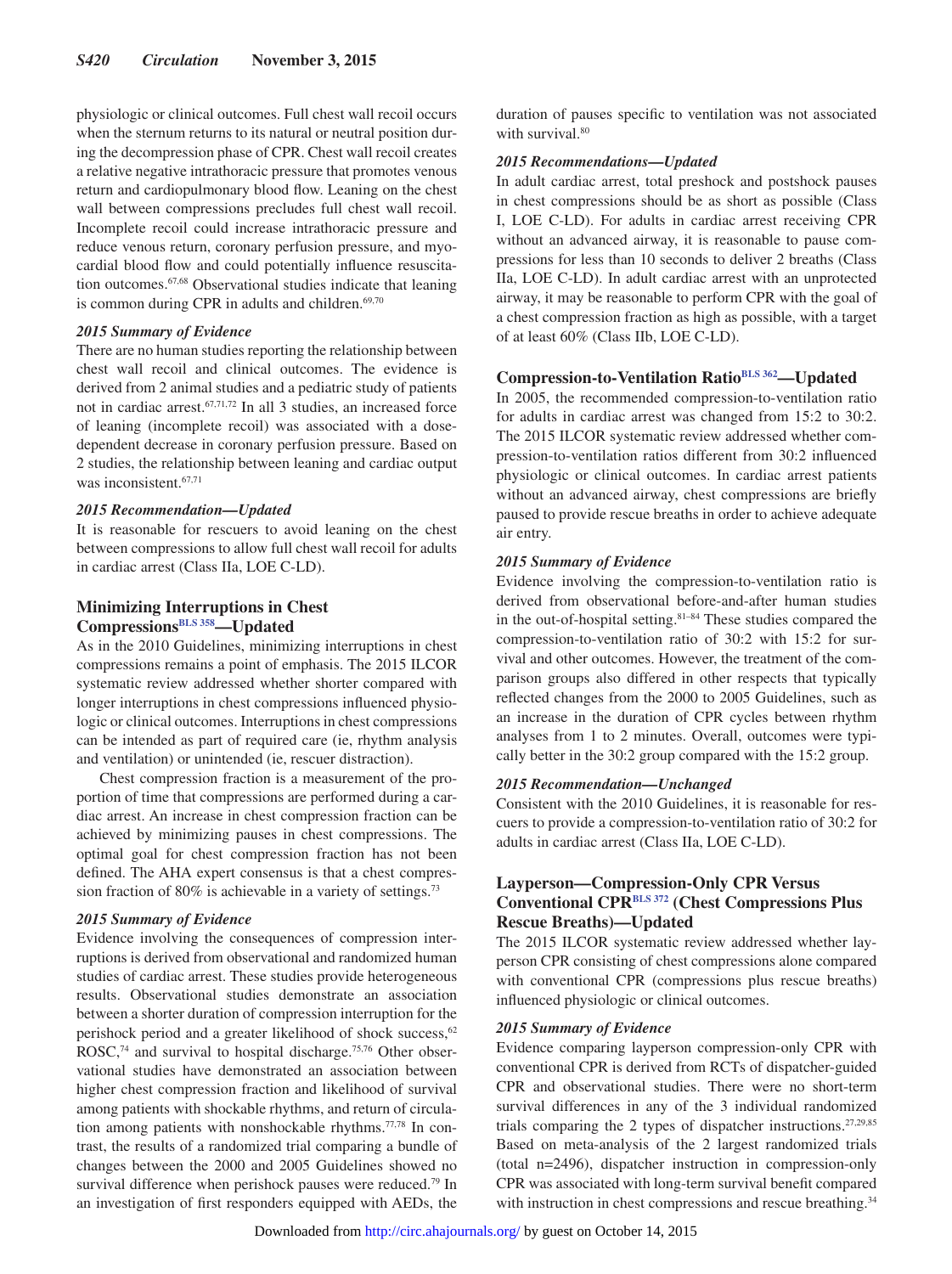Among the observational studies, survival outcomes were not different when comparing the 2 types of CPR.<sup>35-42,86-90</sup>

## *2015 Recommendations—Updated*

The following recommendations are consistent with 2010 Guidelines involving layperson CPR. Dispatchers should provide chest compression–only CPR instructions to callers for adults with suspected OHCA (Class I, LOE C-LD). For lay rescuers, compression-only CPR is a reasonable alternative to conventional CPR in the adult cardiac arrest patient (Class IIa, LOE C-LD). For trained lay rescuers, it is reasonable to provide ventilation in addition to chest compressions for the adult in cardiac arrest (Class IIa, LOE C-LD).

## **Managing the Airway**

A significant change in the 2010 Guidelines was the initiation of chest compressions before ventilation (ie, a change in the sequence from A-B-C to C-A-B). The prioritization of circulation (C) over ventilation reflected the overriding importance of blood flow generation for successful resuscitation and practical delays inherent to initiation of rescue breaths (B). Physiologically, in cases of sudden cardiac arrest, the need for assisted ventilation is a lower priority because of the availability of adequate arterial oxygen content at the time of a sudden cardiac arrest. The presence of this oxygen and its renewal through gasping and chest compressions (provided there is a patent airway) also supported the use of compression-only CPR and the use of passive oxygen delivery.

## **Open the Airway: Lay Rescuer[FA 772](https://volunteer.heart.org/apps/pico/Pages/PublicComment.aspx?q=772)—Updated**

The recommendation for trained and untrained lay rescuers remains the same as in 2010. For victims with suspected spinal injury, rescuers should initially use manual spinal motion restriction (eg, placing 1 hand on either side of the patient's head to hold it still) rather than immobilization devices, because use of immobilization devices by lay rescuers may be harmful (Class III: Harm, LOE C-LD). Spinal immobilization devices may interfere with maintaining a patent airway,<sup>91,92</sup> but ultimately the use of such a device may be necessary to maintain spinal alignment during transport. This treatment recommendation is explored in depth in "Part 15: First Aid."

## **Open the Airway: Healthcare Provider**

A healthcare provider uses the head tilt–chin lift maneuver to open the airway of a victim with no evidence of head or neck trauma. The evidence for this was last reviewed in 2010. For victims with suspected spinal cord injury, this evidence was last reviewed in 2010 and there is no change in treatment recommendation.

## **Rescue Breathing—Updated**

The 2015 Guidelines Update makes many of the same recommendations regarding rescue breathing as were made in 2005 and 2010. Effective performance of rescue breathing or bagmask or bag-tube ventilation is an essential skill and requires training and practice. During CPR without an advanced airway, a compression-to-ventilation ratio of 30:2 is used.

## **Mouth-to-Mouth Rescue Breathing**

The technique for mouth-to-mouth rescue breathing was last reviewed in 2010.10

## **Mouth–to–Barrier Device Breathing**

The technique for mouth–to–barrier device breathing was last reviewed in 2010.10

## **Mouth-to-Nose and Mouth-to-Stoma Ventilation**

The technique for mouth-to-nose and mouth-to-stoma ventilation was last reviewed in 2010.10

#### **Ventilation With Bag-Mask Device**

When using a self-inflating bag, rescuers can provide bagmask ventilation with room air or oxygen. A bag-mask device can provide positive-pressure ventilation without an advanced airway and may result in gastric inflation and its potential complications.

#### *The Bag-Mask Device*

The elements of a bag-mask device are the same as those used in 2010.10

#### *Bag-Mask Ventilation*

Bag-mask ventilation is a challenging skill that requires considerable practice for competency. As long as the patient does not have an advanced airway in place, the rescuers should deliver cycles of 30 compressions and 2 breaths during CPR. The rescuer delivers breaths during pauses in compressions and delivers each breath over approximately 1 second (Class IIa, LOE C-LD).

## **Ventilation With an Advanced Airway**<sup>BLS 808</sup>—**Updated**

When the victim has an advanced airway in place during CPR, rescuers no longer deliver cycles of 30 compressions and 2 breaths (ie, they no longer interrupt compressions to deliver 2 breaths). Instead, it may be reasonable for the provider to deliver 1 breath every 6 seconds (10 breaths per minute) while continuous chest compressions are being performed (Class IIb, LOE C-LD). This represents a simplification of the 2010 Guidelines recommendations, to provide a single number that rescuers will need to remember for ventilation rate, rather than a range of numbers.

## **Passive Oxygen Versus Positive-Pressure Oxygen During CP[RBLS 352—](https://volunteer.heart.org/apps/pico/Pages/PublicComment.aspx?q=352)Updated**

Some EMS systems have studied the use of passive oxygen flow during chest compressions without positivepressure ventilation, an option known as passive oxygen administration.

## *2015 Evidence Summary*

Two studies compared positive-pressure ventilation through an endotracheal tube to continuous delivery of oxygen or air directly into the trachea after intubation by using a modified endotracheal tube that had microcannulas inserted into its inner wall.<sup>93,94</sup> A third study compared bag-mask ventilation to high-flow oxygen delivery by nonrebreather face mask after oropharyngeal airway insertion as part of a resuscitation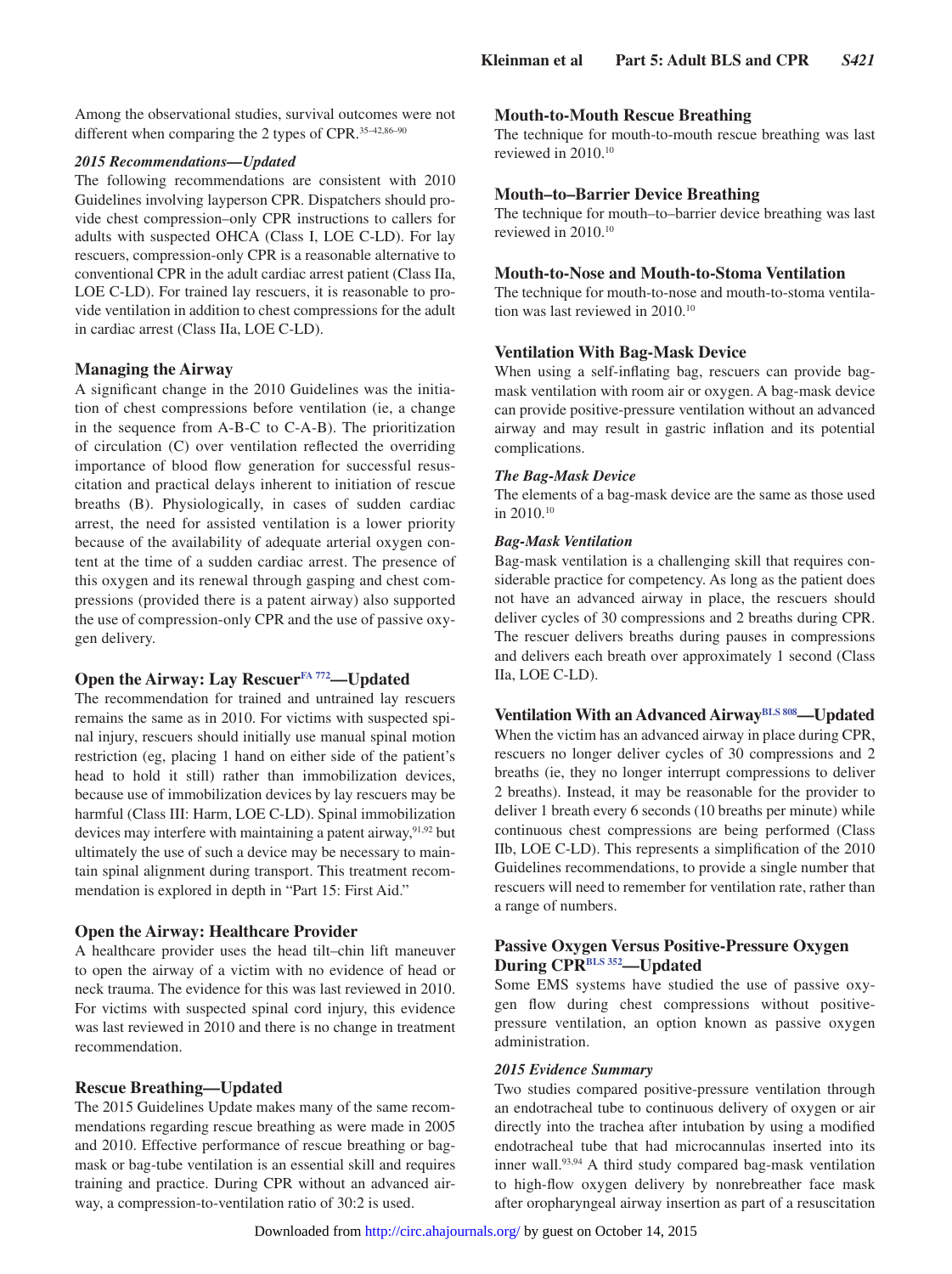bundle that also included uninterrupted preshock and postshock chest compressions and early epinephrine administration.45 Continuous tracheal delivery of oxygen or air through the modified endotracheal tube was associated with lower arterial  $P_{\text{CO}_2}^{93}$  but no additional improvement in ROSC,  $93,94$ hospital admission,<sup>94</sup> or ICU discharge<sup>94</sup> when compared with positive-pressure ventilation. High-flow oxygen delivery via a face mask with an oropharyngeal airway as part of a resuscitation bundle was associated with improved survival with favorable neurologic outcome. This study, however, included only victims who had witnessed arrest from VF or pulseless ventricular tachycardia (pVT).45

#### *2015 Recommendations—New*

We do not recommend the routine use of passive ventilation techniques during conventional CPR for adults (Class IIb, LOE C-LD). However, in EMS systems that use bundles of care involving continuous chest compressions, the use of passive ventilation techniques may be considered as part of that bundle (Class IIb, LOE C-LD).

## **AED Defibrillation**

Ideally, all BLS providers are trained on use of an AED given that VF and pVT are treatable cardiac arrest rhythms with outcomes closely related to the rapidity of recognition and treatment.95 Survival in victims of VF/pVT is highest when bystanders deliver CPR and defibrillation is attempted within 3 to 5 minutes of collapse.8,33,96–99 Accordingly, in 2010, we recommended that BLS providers immediately apply an AED in witnessed OHCA or for monitored patients who develop IHCA. In 2015, the review focused on (1) the evidence surrounding the clinical benefit of automatic external defibrillators in the out-of-hospital setting by laypeople and healthcare providers, and (2) the complex choreography of care needed to ensure high-quality CPR and effective defibrillation.

## **CPR Before Defibrillation**<sup>BLS 363</sup>—Updated

The 2015 ILCOR systematic review addressed whether a specified period (typically 1.5 to 3 minutes) of chest compressions before shock delivery compared with a short period of chest compressions before shock delivery affected resuscitation outcomes. When cardiac arrest is unwitnessed, experts have debated whether a period of CPR might be beneficial before attempting defibrillation, especially in the out-of-hospital setting when access to defibrillation may be delayed until arrival of professional rescuers. Observational clinical studies and mechanistic studies in animal models suggest that CPR under conditions of prolonged untreated VF might help restore metabolic conditions of the heart favorable to defibrillation. Others have suggested that prolonged VF is energetically detrimental to the ischemic heart, justifying rapid defibrillation attempts regardless of the duration of arrest.

#### *2015 Evidence Summary*

Five RCTs,<sup>100–104</sup> 4 observational cohort studies,<sup>105–108</sup> 3 meta-analyses,<sup>109–111</sup> and 1 subgroup analysis of an  $RCT^{112}$ addressed the question of CPR before defibrillation. The duration of CPR before defibrillation ranged from 90 to 180 seconds, with the control group having a shorter CPR interval lasting only as long as the time required for defibrillator deployment, pad placement, initial rhythm analysis, and AED charging. These studies showed that outcomes were not different when CPR was provided for a period of up to 180 seconds before attempted defibrillation compared with rhythm analysis and attempted defibrillation first for the various outcomes examined, ranging from 1-year survival with favorable neurologic outcome to ROSC. Subgroup analysis suggested potential benefit from CPR before defibrillation in patients with prolonged EMS response intervals  $(4 \text{ to } 5 \text{ minutes or longer})^{100}$  and in EMS agencies with high baseline survival to hospital discharge,<sup>112</sup> but these findings conflict with other subset analyses.103 Accordingly, the current evidence suggests that for unmonitored patients with cardiac arrest outside of the hospital and an initial rhythm of VF or pVT, there is no benefit from a period of CPR of 90 to 180 seconds before attempted defibrillation.

#### *2015 Recommendations—Updated*

For witnessed adult cardiac arrest when an AED is immediately available, it is reasonable that the defibrillator be used as soon as possible (Class IIa, LOE C-LD). For adults with unmonitored cardiac arrest or for whom an AED is not immediately available, it is reasonable that CPR be initiated while the defibrillator equipment is being retrieved and applied and that defibrillation, if indicated, be attempted as soon as the device is ready for use (Class IIa, LOE B-R).

## **Analysis of Rhythm During**

## **Compressions[BLS 373](https://volunteer.heart.org/apps/pico/Pages/PublicComment.aspx?q=373)—Updated**

The 2015 ILCOR systematic review addressed whether analysis of cardiac rhythm during chest compressions compared with analysis of cardiac rhythm during pauses in chest compressions affected resuscitation outcomes.

Although the performance of chest compressions during AED rhythm analysis would reduce the time that CPR is paused, motion artifacts currently preclude reliable AED assessment of heart rhythm during chest compressions and may delay VF/pVT identification and defibrillation.

#### *2015 Evidence Summary*

There are currently no published human studies that address whether compressions during manual defibrillator or AED rhythm analysis affect patient outcome. New technology to assess the potential benefit of filtering electrocardiogram (ECG) compression artifacts has not been evaluated in humans.

## *2015 Recommendation—New*

There is insufficient evidence to recommend the use of artifact-filtering algorithms for analysis of ECG rhythm during CPR. Their use may be considered as part of a research protocol or if an EMS system, hospital, or other entity has already incorporated ECG artifact-filtering algorithms in its resuscitation protocols (Class IIb, LOE C-EO).

## **Timing of Rhythm Chec[kBLS 346—](https://volunteer.heart.org/apps/pico/Pages/PublicComment.aspx?q=346)Updated**

The 2015 ILCOR evidence review process considered whether the assessment of rhythm immediately after shock delivery,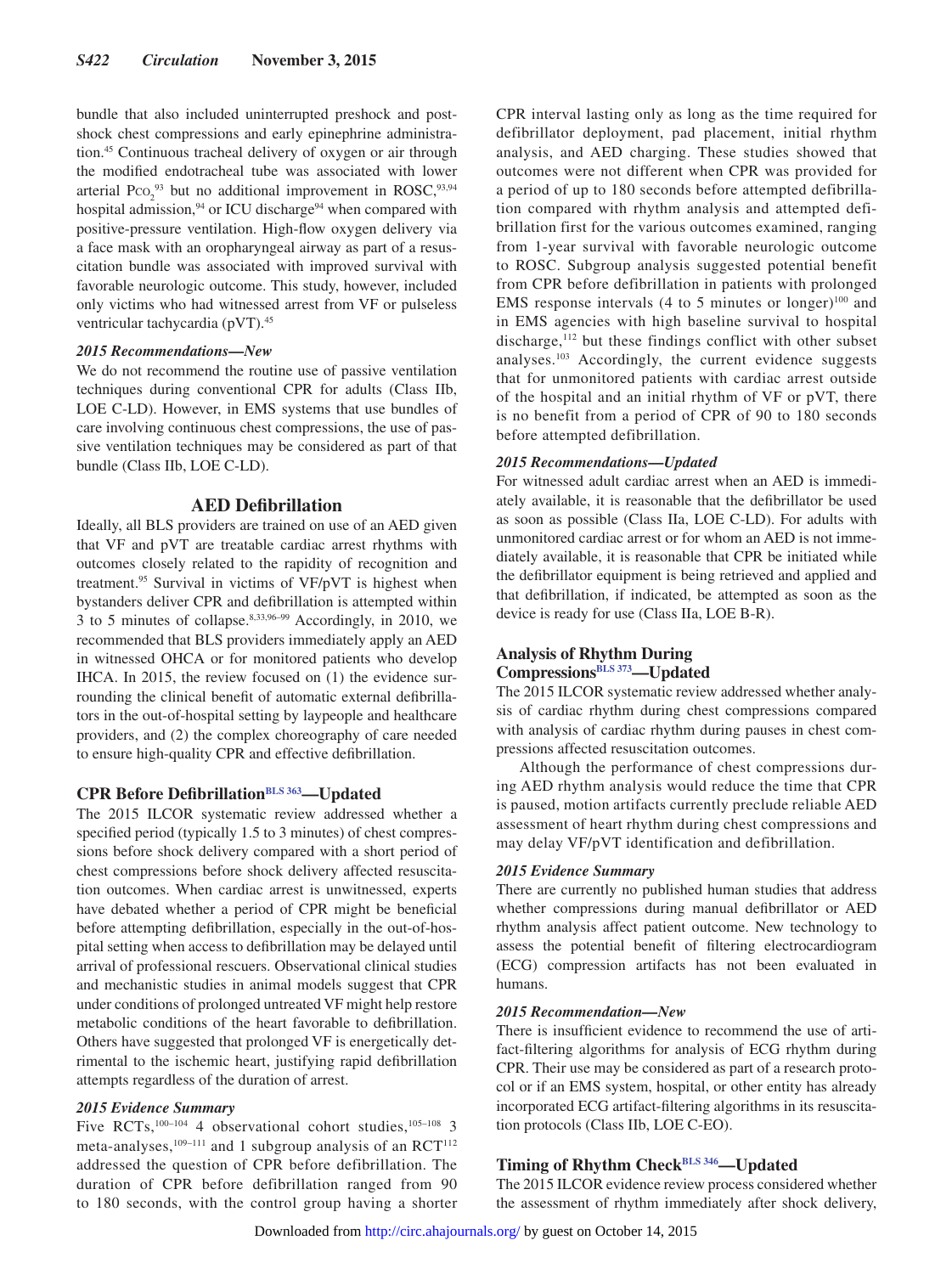as opposed to immediate resumption of chest compressions, affected resuscitation outcomes. In 2010, the Guidelines emphasized the importance of avoiding pauses in cardiac compressions during CPR. Assessment of rhythm after shock delivery lengthens the period of time that chest compressions are not delivered.

#### *2015 Evidence Summary*

Three before-and-after observational studies of OHCA<sup>44,47,113</sup> evaluated the impact of omitting a rhythm check immediately after attempted defibrillation as part of a bundle of interventions to minimize pauses in chest compressions (eg, elimination of 3 stacked shocks and postshock rhythm and pulse checks). The observational studies documented improved survival with favorable neurologic outcome at hospital discharge associated with the bundle of care, including resumption of chest compressions immediately after shock delivery. One RCT79 comparing immediate postshock CPR to rhythm checks failed to demonstrate improved ROSC or survival to hospital admission or discharge. One small, low-quality RCT evaluated the ability to identify recurrence of VF and showed no benefit to checking rhythm immediately after defibrillation.<sup>114</sup>

#### *2015 Recommendation—Updated*

It may be reasonable to immediately resume chest compressions after shock delivery for adults in cardiac arrest in any setting (Class IIb, LOE C-LD).

## **CPR Quality, Accountability, and Healthcare Systems**

The quality of CPR in both in-hospital and OHCA events is variable. CPR quality encompasses the traditional metrics of chest compression rate and depth and chest recoil, but it also includes parameters such as chest compression fraction and avoiding excessive ventilation. Other important aspects of CPR quality include resuscitation team dynamics, system performance, and quality monitoring.

Today, despite clear evidence that providing high-quality CPR significantly improves cardiac resuscitation outcomes, few healthcare organizations consistently apply strategies of systematically monitoring CPR quality.<sup>115</sup> As a consequence, there is an unacceptable disparity in the quality of resuscitation care and outcomes, as well an enormous opportunity to save more lives.<sup>59</sup>

Like other urgent healthcare conditions, the use of a relatively simple, iterative continuous quality improvement approach to CPR can dramatically improve CPR quality and optimize outcomes.116–118 Similar to successful approaches toward mitigating medical errors, programs aimed at systemwide CPR data collection, implementation of best practices, and continuous feedback on performance have been shown to be effective.73

## **Chest Compression Feedback[BLS 361—](https://volunteer.heart.org/apps/pico/Pages/PublicComment.aspx?q=361)Updated**

Technology allows for real-time monitoring, recording, and feedback about CPR quality, including both physiologic patient parameters and rescuer performance metrics. This important data can be used in real time during resuscitation, for debriefing after resuscitation, and for system-wide quality improvement programs.73

#### *2015 Evidence Review*

In studies to date, the use of CPR feedback devices has not been shown to significantly improve performance of chest compression depth, chest compression fraction, and ventilation rate.58,61,65,119–121 There is some evidence that the use of CPR feedback may be effective in modifying chest compression rates that are too fast.<sup>61,120</sup> Additionally, there is evidence that CPR feedback decreases the leaning force during chest compressions.70 For the outcome of ROSC, there is conflicting evidence, <sup>61,65,119,120,122-124</sup> with the majority of studies showing no difference in the number of patients that achieved ROSC and only 2 studies showing an increase in ROSC with the use of CPR feedback.<sup>58,65,121,124</sup> However, studies to date have not demonstrated a significant improvement in favorable neurologic outcome<sup>58,120,121,124</sup> or survival to hospital discharge<sup>58,61,119-121,124</sup> related to the use of CPR feedback devices during actual cardiac arrest events.

#### *2015 Recommendation—Updated*

It may be reasonable to use audiovisual feedback devices during CPR for real-time optimization of CPR performance (Class IIb, LOE B-R).

## **Team-Based Resuscitation**

Resuscitation from cardiac arrest most often involves a team of caregivers, with team composition and level of experience varying depending on location (in- versus out-of-hospital), setting (field, emergency department, hospital ward), and circumstances. Despite the varied environments and team members, a designated team leader is needed to direct and coordinate all components of the resuscitation with a central focus on delivering high-quality CPR. The team leader choreographs team activities with an aim to minimize interruptions in CPR and, through the use of real-time feedback, ensures delivery of adequate compression rate and depth, minimization of leaning, and interruptions in chest compressions, and avoidance of excessive ventilation.73 More information on team training is available in "Part 14: Education" and "Part 4: Systems of Care and Continuous Quality Improvement."

## **Duration of Resuscitation**

Investigators have published relatively few studies that examine the impact of resuscitation duration on clinical outcomes, and most of these studies have important limitations. In an older series of 313 IHCA patients, the percentage who survived to discharge was 45% when resuscitation lasted less than 5 minutes and less than 5% when the resuscitation extended beyond 20 minutes.<sup>125</sup> More recently, an analysis from a single-hospital registry in Taiwan suggested that the rate of achieving ROSC was higher than 90% among patients resuscitated for less than 10 minutes but approximately 50% for those resuscitated for 30 minutes or more.<sup>126</sup>

Two observational cohort studies of patients with in-hospital arrests from the Get With The Guidelines®-Resuscitation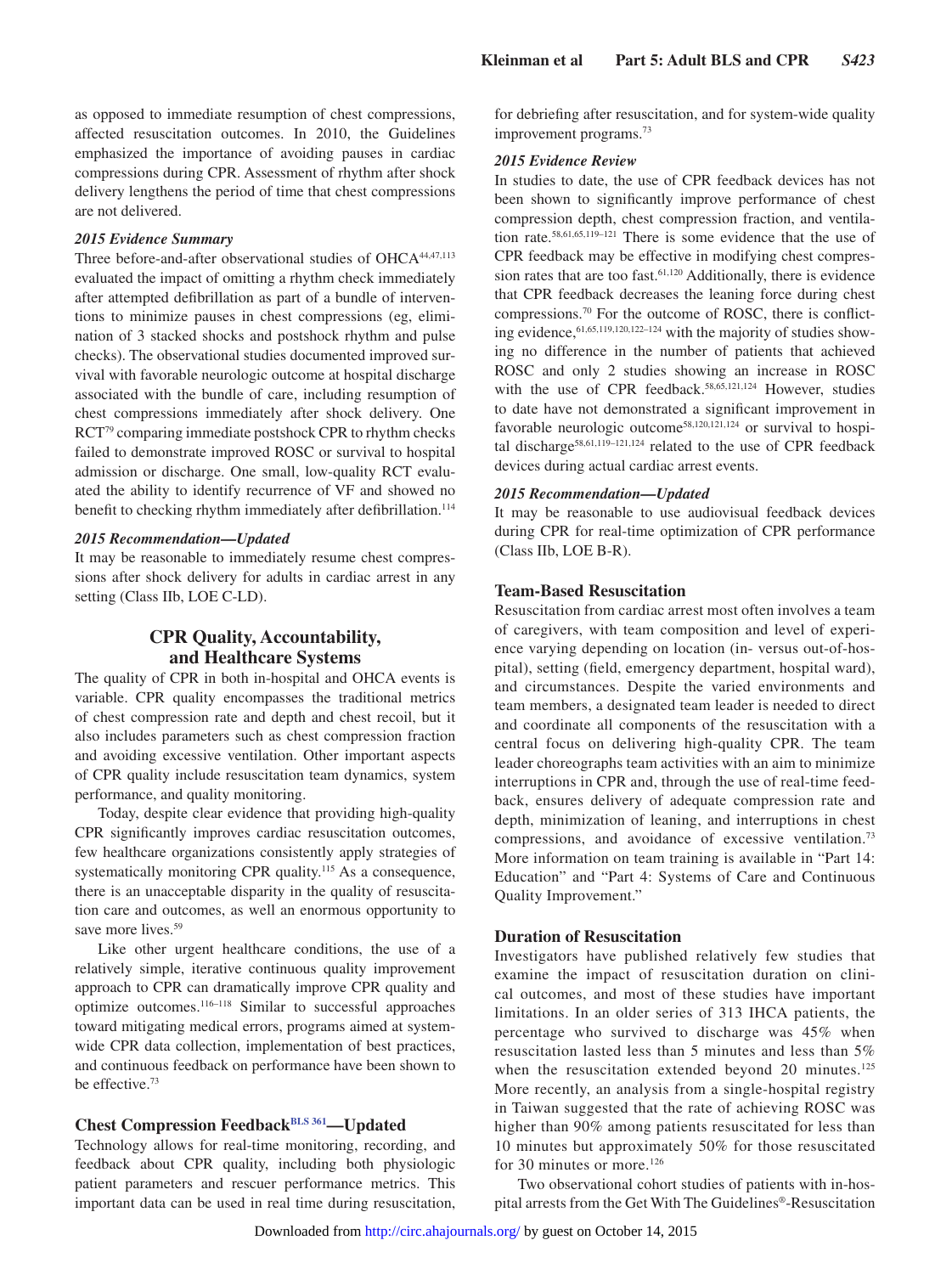registry were recently published suggesting that extending the duration of resuscitation efforts may result in improved cardiac arrest survival. For adult patients, hospitals that systematically practiced longer durations of resuscitation had improved outcomes of ROSC and survival to discharge, with no apparent detriment in neurologic outcomes.127 Another report of pediatric patients demonstrated an intact survival of 16.2% after more than 35 minutes of CPR in certain patient populations.128 While investigators can define neither an optimal duration of resuscitation before the termination of efforts nor which patients may benefit from prolonged efforts at resuscitation, extending the duration of resuscitation may be a means of improving survival in selected hospitalized patients.

## **CPR Registry Data**

Ideally, RCTs will be used to advance the science and practice of resuscitation. However, conducting clinical trials in cardiac arrest patients is exceedingly challenging, given the small number of patients at single-center sites. Moreover, such research confers unique limitations and ethical concerns. Given these challenges, real-world observational data from registries can be a valuable resource for studying and reporting resuscitation processes and outcomes. Registries are available for both in-hospital and out-ofhospital arrests.<sup>129</sup>

Formerly known as the National Registry of Cardiopulmonary Resuscitation, the AHA's Get With The Guidelines-Resuscitation registry is the largest prospective, multicenter, observational registry of IHCA.130,131 At present, more than 600 hospitals in the United States and Canada participate in the registry, and more than 200000 index arrests have been recorded since 2000.

To date, the Get With The Guidelines-Resuscitation registry has provided important insights into several aspects of IHCA. Recent work has highlighted the survival gains by reducing time to defibrillation,<sup>132</sup> reducing racial differences and trends in IHCA incidence and survival,<sup>133</sup> and gathering evidence to support lengthier durations of CPR.134

The Resuscitation Outcomes Consortium (ROC) is a clinical research network designed to evaluate the effectiveness of prehospital emergency care for patients with OHCA or life-threatening injury.135 Data collection began in 2007 and stems from 264 EMS agencies in 11 sites (8 in the United States and 3 in Canada), altogether representing 10% of the North American population. The ROC has afforded insights on several aspects of OHCA,<sup>136-138</sup> including regional variation in incidence and outcomes<sup>7</sup> and chest compression rates.56

The Cardiac Arrest Registry to Enhance Survival (CARES) is a central repository of OHCA events of presumed cardiac etiology treated with CPR and/or defibrillation throughout the United States.<sup>3,139,140</sup> CARES was designed as a quality improvement project, with the aims of providing performance indicators to EMS medical and administrative directors to improve processes and outcomes. As of 2011, it has collected data on more than 31 000 OHCAs from 46 EMS agencies in 36 communities in 20 states.141 CARES has offered important insight into bystander CPR,<sup>142</sup> prehospital termination of resuscitation,<sup>143</sup> and variation in EMS systems of care.144

## **Family Presence During Resuscitation**

Studies that explicitly examined the association between family presence and outcomes have shown mixed results. In an analysis of simulated resuscitations in an urban emergency department, investigators demonstrated that family presence may have a significant effect on physicians' ability to perform critical interventions as well as on resuscitation-based performance outcomes.145 Specifically, the presence of a witness to resuscitation was associated with longer mean times to defibrillation (2.6 versus 1.7 minutes) and fewer shocks (4.0 versus 6.0).

A recent observational study using the Get With The Guidelines-Resuscitation registry demonstrated that implementing a hospital policy that allows family presence had no impact on survival or the processes of attempted resuscitations.146 Overall, given the evidence for improved psychological benefits for families present during out-of-hospital resuscitation, and without an apparent negative effect on outcomes at hospitals that allow families to be present, family presence represents an important dimension in the paradigm of resuscitation quality.

## **Special Resuscitation Situations**

## **Acute Coronary Syndrome**

*Acute coronary syndrome* (ACS) is a term that subtends a spectrum of diseases leading to myocardial ischemia or infarction. The subtypes of ACS are principally stratified through a combination of electrocardiographic changes and/ or the elevations of cardiac biomarkers, in the context of symptoms consistent with ACS (eg, substernal chest pain or discomfort with or without characteristic radiation, shortness of breath, weakness, diaphoresis, nausea or vomiting, light-headedness). ACS may manifest as an ST-segment elevation myocardial infarction (STEMI) or non–ST-segment elevation myocardial infarction (NSTEMI)/unstable angina (UA), now called *non‒ST-segment acute coronary syndromes* (NSTE-ACS). Both diagnoses are pathophysiologically linked to varying degrees of a reduction in coronary blood flow due to atherosclerotic plaque progression, instability, or rupture with or without luminal thrombosis and vasospasm.

Since 2010, the American College of Cardiology and the AHA have published targeted clinical practice guidelines pertaining to the management of patients with [STEMI](http://circ.ahajournals.org/content/127/4/e362.full.pdf+html)147 and [NSTE-ACS](http://circ.ahajournals.org/content/130/25/e344.full.pdf+html). 148 These guidelines should be referred to for full details on the specific management of ACS. In addition, other parts of the *2015 AHA Guidelines Update for CPR and ECC* include updates on basic and advanced life support for prehospital providers who care for these patients ("Part 9: Acute Coronary Syndromes," "Part 4: Systems of Care and Continuous Quality Improvement," and "Part 10: Special Circumstances of Resuscitation"; aspirin and chest pain are presented in "Part 15: First Aid").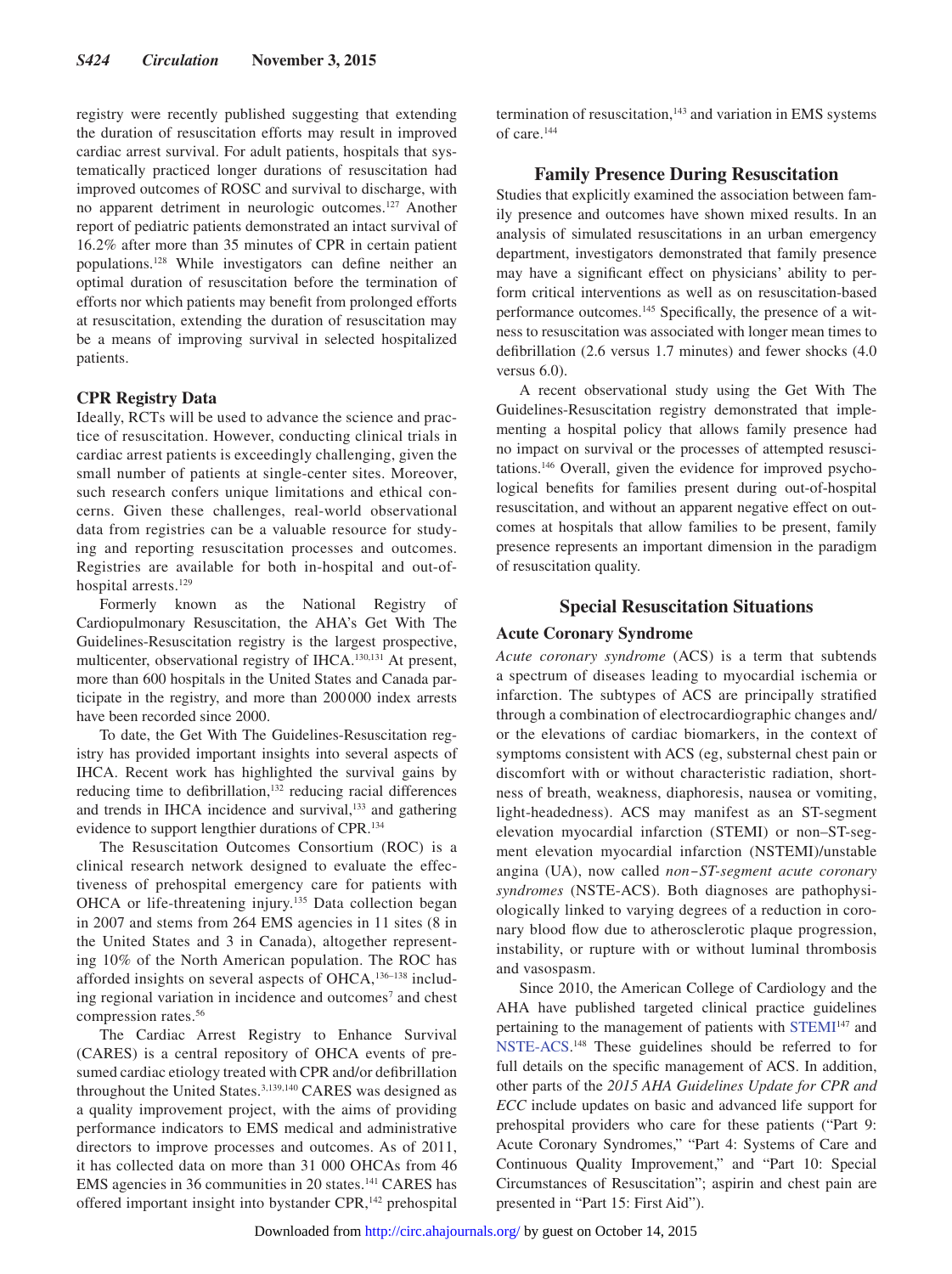## **Stroke**

Approximately 800000 people have a stroke each year in the United States, and stroke is a leading cause of severe, longterm disability and death.<sup>4</sup> Fibrinolytic therapy administered within the first hours of the onset of symptoms limits neurologic injury and improves outcome in selected patients with acute ischemic stroke. Effective therapy requires early detection of the signs of stroke; prompt activation of the EMS system and dispatch of EMS personnel; appropriate triage to a stroke center; prearrival notification; rapid triage, evaluation, and management in the emergency department; and prompt delivery of fibrinolytic therapy to eligible patients. Since 2010, the AHA and the American Stroke Association have published [clinical practice guidelines](http://stroke.ahajournals.org/content/44/3/870.full.pdf+html) pertaining to the early management of patients with acute ischemic stroke.<sup>149,150</sup>

#### **Drowning**

Drowning is a leading cause of unintentional injury and death worldwide and a preventable cause of death for more than 4000 Americans annually.151,152 The highest rates of morbidity and mortality are among children aged 1 to 4 years.152 The incidence of fatal drowning has declined from 1.45 deaths per 100 000 population in 2000 to 1.26 in 2013.152 Immediate resuscitation to restore oxygenation and ventilation—especially by bystanders—is essential for survival after a drowning incident.

This topic was last reviewed in 2010, and the treatment recommendations have not changed.

Since the 2010 Guidelines, there has been a growing appreciation for the fact that the response to the submersion victim often involves a multiagency approach with several different organizations responsible for different phases of the victim's care, from the initial aquatic rescue, on-scene resuscitation, transport to hospital, and in-hospital care. Attempting the rescue of a submerged victim has substantial resource implications and may place rescuers at risk themselves.

## **Unintentional Hypothermia**

This topic was last reviewed in 2010, and the treatment recommendations have not changed.

## **Foreign-Body Airway Obstruction**

This topic was last reviewed in 2010, and the treatment recommendations have not changed.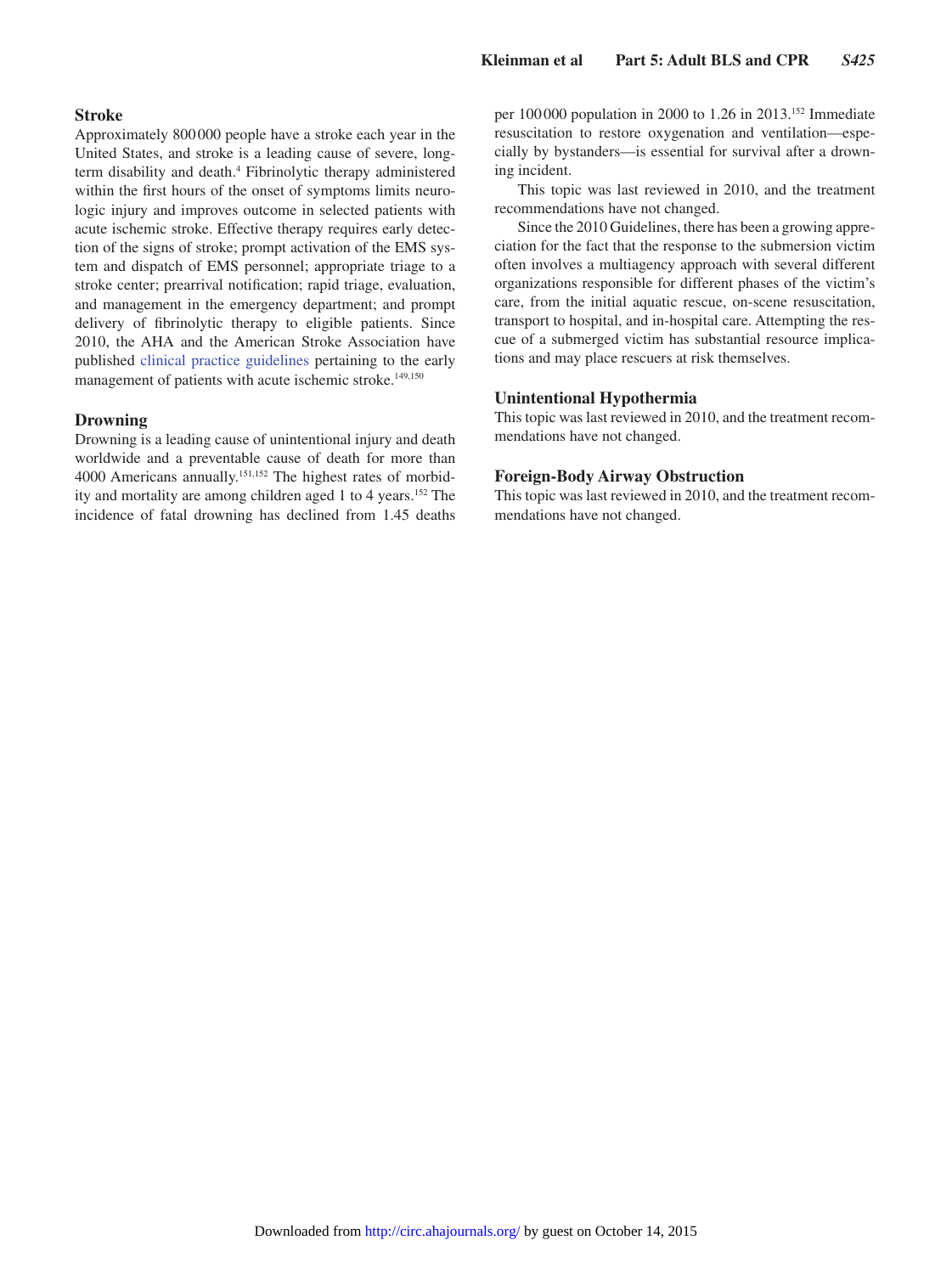## **Disclosures**

## **Part 5: Adult Basic Life Support and Cardiopulmonary Resuscitation Quality: 2015 Guidelines Update Writing Group Disclosures**

| <b>Writing Group</b><br>Member | Employment                                                                                                                                                      | <b>Research Grant</b>                                                                                                                                                                                                                                                                                                                                                                                                                                                         | Other<br>Research<br>Support | Speakers' Bureau/<br>Honoraria | Expert<br>Witness | Ownership<br>Interest | Consultant/<br><b>Advisory Board</b> | <b>Other</b>                 |
|--------------------------------|-----------------------------------------------------------------------------------------------------------------------------------------------------------------|-------------------------------------------------------------------------------------------------------------------------------------------------------------------------------------------------------------------------------------------------------------------------------------------------------------------------------------------------------------------------------------------------------------------------------------------------------------------------------|------------------------------|--------------------------------|-------------------|-----------------------|--------------------------------------|------------------------------|
| Monica E.<br>Kleinman          | <b>Boston Children's</b><br>Hospital                                                                                                                            | None                                                                                                                                                                                                                                                                                                                                                                                                                                                                          | None                         | None                           | None              | None                  | None                                 | None                         |
| Bentley J.<br>Bobrow           | Arizona<br>Department of<br><b>Health Services</b>                                                                                                              | Medtronic Foundation+                                                                                                                                                                                                                                                                                                                                                                                                                                                         | None                         | None                           | None              | None                  | None                                 | None                         |
| Erin E. Brennan                | Queen's University                                                                                                                                              | None                                                                                                                                                                                                                                                                                                                                                                                                                                                                          | None                         | None                           | None              | None                  | None                                 | None                         |
| Raúl J. Gazmuri                | <b>Rosalind Franklin</b><br>University of<br>Medicine and<br>Science                                                                                            | <b>VA Merit Review</b><br>Grant†; Defense<br><b>Medical Research</b><br>and Development<br>Program (DMRDP),<br><b>Applied Research</b><br>and Technology<br><b>Development Award</b><br>(ARADTA)†; Chicago<br>Medical School and<br>Advocate Lutheran<br><b>General Hospital</b><br><b>Translational Research</b><br>Pilot Grant Program†;<br><b>Baxter Healthcare</b><br>Corporation†; Friends<br><b>Medical Research</b><br>Institute†; ZOLL<br><b>Medical Corporation+</b> | None                         | None                           | None              | None                  | None                                 | None                         |
| Zachary D.<br>Goldberger       | University of<br>Washington                                                                                                                                     | None                                                                                                                                                                                                                                                                                                                                                                                                                                                                          | None                         | None                           | None              | None                  | None                                 | None                         |
| <b>Thomas Rea</b>              | Department<br>of Medicine,<br>University of<br>Washington;<br>Public Health-<br>Seattle and<br>King County,<br>Emergency<br><b>Medical Services</b><br>Division | Philips*; Medtronic<br>Foundation*; NIH*;<br>Laerdal Foundation*;<br><b>Life Sciences Discovery</b><br>Fund*                                                                                                                                                                                                                                                                                                                                                                  | None                         | None                           | None              | None                  | None                                 | University of<br>Washington* |
| Robert A. Swor                 | <b>William Beaumont</b><br>Hospital                                                                                                                             | None                                                                                                                                                                                                                                                                                                                                                                                                                                                                          | None                         | None                           | None              | None                  | None                                 | None                         |
| <b>Mark Terry</b>              | Johnson County<br><b>MED-ACT</b>                                                                                                                                | None                                                                                                                                                                                                                                                                                                                                                                                                                                                                          | None                         | None                           | None              | None                  | None                                 | None                         |
| <b>Consultant</b>              |                                                                                                                                                                 |                                                                                                                                                                                                                                                                                                                                                                                                                                                                               |                              |                                |                   |                       |                                      |                              |
| Andrew H. Travers              | <b>Emergency Health</b><br>Services, Nova<br>Scotia                                                                                                             | None                                                                                                                                                                                                                                                                                                                                                                                                                                                                          | None                         | None                           | None              | None                  | American Heart<br>Association+       | None                         |

This table represents the relationships of writing group members that may be perceived as actual or reasonably perceived conflicts of interest as reported on the Disclosure Questionnaire, which all members of the writing group are required to complete and submit. A relationship is considered to be "significant" if (a) the person receives \$10 000 or more during any 12-month period, or 5% or more of the person's gross income; or (b) the person owns 5% or more of the voting stock or share of the entity, or owns \$10 000 or more of the fair market value of the entity. A relationship is considered to be "modest" if it is less than "significant" under the preceding definition.

\*Modest.

†Significant.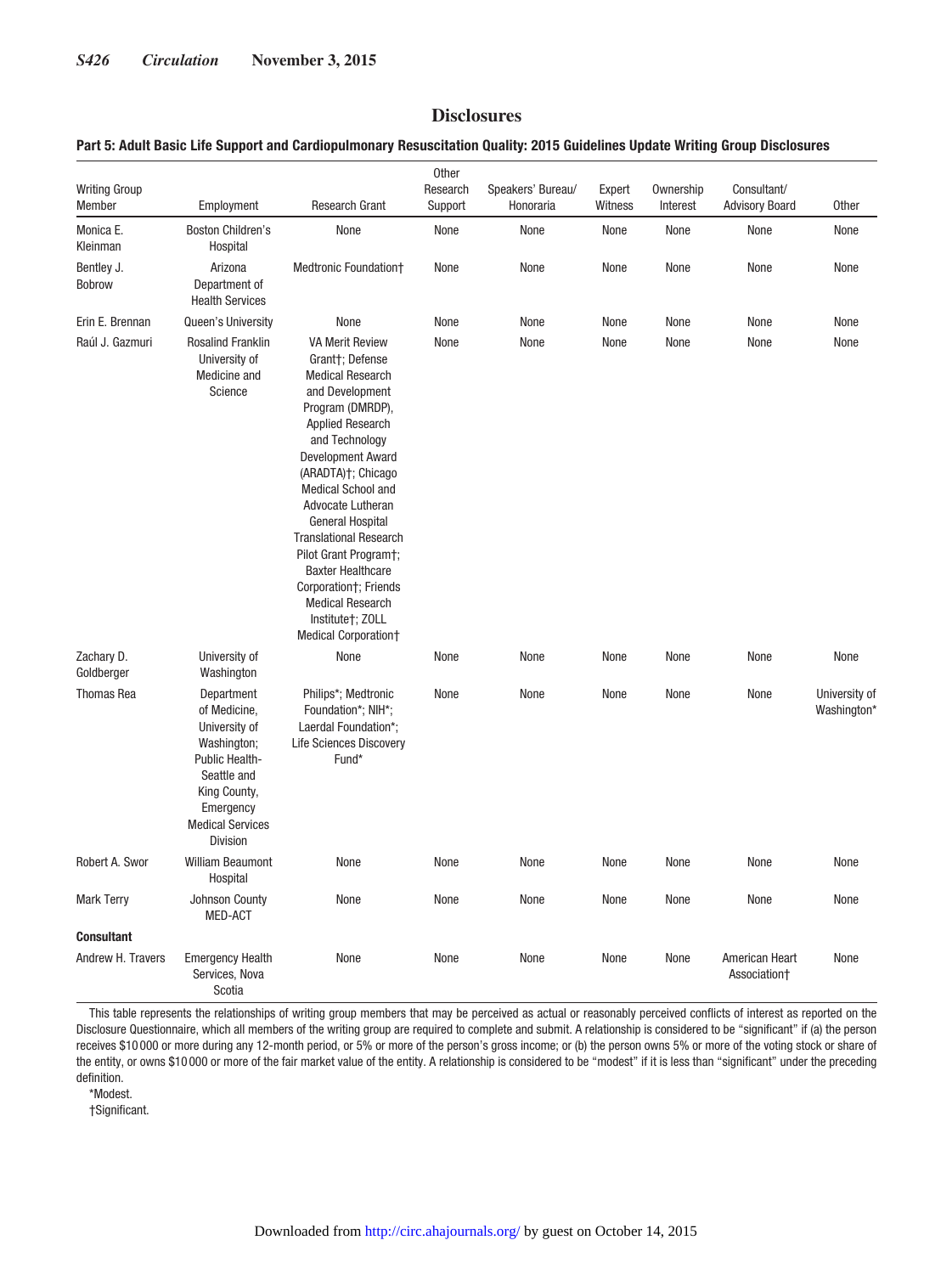## **Appendix**

## **2015 Guidelines Update: Part 5 Recommendations**

| Year Last<br>Reviewed | <b>Topic</b>                                                                                 | Recommendation                                                                                                                                                                                                                                                                                                                                         | Comments         |
|-----------------------|----------------------------------------------------------------------------------------------|--------------------------------------------------------------------------------------------------------------------------------------------------------------------------------------------------------------------------------------------------------------------------------------------------------------------------------------------------------|------------------|
| 2015                  | <b>Immediate Recognition</b><br>and Activation of the<br><b>Emergency Response</b><br>System | It is recommended that emergency dispatchers determine if a patient is unresponsive with<br>abnormal breathing after acquiring the requisite information to determine the location of the<br>event (Class I, LOE C-LD).                                                                                                                                | updated for 2015 |
| 2015                  | Immediate Recognition<br>and Activation of the<br><b>Emergency Response</b><br>System        | If the patient is unresponsive with abnormal or absent breathing, it is reasonable for the<br>emergency dispatcher to assume that the patient is in cardiac arrest (Class IIa, LOE C-LD).                                                                                                                                                              | updated for 2015 |
| 2015                  | Immediate Recognition<br>and Activation of the<br><b>Emergency Response</b><br>System        | Dispatchers should be educated to identify unresponsiveness with abnormal breathing and<br>agonal gasps across a range of clinical presentations and descriptions (Class I, LOE C-LD).                                                                                                                                                                 | updated for 2015 |
| 2015                  | Early CPR                                                                                    | Similar to the 2010 Guidelines, it may be reasonable for rescuers to initiate CPR with chest<br>compressions (Class IIb, LOE C-LD).                                                                                                                                                                                                                    | updated for 2015 |
| 2015                  | Untrained Lay Rescuer                                                                        | Untrained lay rescuers should provide compression-only CPR, with or without dispatcher<br>assistance (Class I, LOE C-LD).                                                                                                                                                                                                                              | updated for 2015 |
| 2015                  | Untrained Lay Rescuer                                                                        | The rescuer should continue compression-only CPR until the arrival of an AED or rescuers with<br>additional training (Class I, LOE C-LD).                                                                                                                                                                                                              | updated for 2015 |
| 2015                  | <b>Trained Lay Rescuer</b>                                                                   | All lay rescuers should, at a minimum, provide chest compressions for victims of cardiac arrest<br>(Class I, LOE C-LD). In addition, if the trained lay rescuer is able to perform rescue breaths, he or<br>she should add rescue breaths in a ratio of 30 compressions to 2 breaths.                                                                  | updated for 2015 |
| 2015                  | <b>Trained Lay Rescuer</b>                                                                   | The rescuer should continue CPR until an AED arrives and is ready for use or EMS providers take<br>over care of the victim (Class I, LOE C-LD).                                                                                                                                                                                                        | updated for 2015 |
| 2015                  | <b>Healthcare Provider</b>                                                                   | It is reasonable for healthcare providers to provide chest compressions and ventilation for all<br>adult patients in cardiac arrest, from either a cardiac or noncardiac cause (Class IIa, LOE C-LD).                                                                                                                                                  | updated for 2015 |
| 2015                  | <b>Delayed Ventilation</b>                                                                   | For witnessed OHCA with a shockable rhythm, it may be reasonable for EMS systems with<br>priority-based, multitiered response to delay positive-pressure ventilation by using a strategy<br>of up to 3 cycles of 200 continuous compressions with passive oxygen insufflation and airway<br>adjuncts (Class IIb, LOE C-LD).                            | new for 2015     |
| 2015                  | <b>Recognition of Arrest</b>                                                                 | Dispatchers should instruct rescuers to provide CPR if the victim is unresponsive with no normal<br>breathing, even when the victim demonstrates occasional gasps (Class I, LOE C-LD).                                                                                                                                                                 | updated for 2015 |
| 2015                  | <b>Suspected Opioid-</b><br><b>Related Life-Threatening</b><br>Emergency                     | For a patient with known or suspected opioid addiction who has a definite pulse but no normal<br>breathing or only gasping (ie, a respiratory arrest), in addition to providing standard BLS care, it<br>is reasonable for appropriately trained BLS healthcare providers to administer intramuscular or<br>intranasal naloxone (Class IIa, LOE C-LD). | new for 2015     |
| 2015                  | Suspected Opioid-<br>Related Life-Threatening<br>Emergency                                   | For patients in cardiac arrest, medication administration is ineffective without concomitant chest<br>compressions for drug delivery to the tissues, so naloxone administration may be considered<br>after initiation of CPR if there is high suspicion for opiate overdose (Class IIb, LOE C-EO).                                                     | new for 2015     |
| 2015                  | Suspected Opioid-<br>Related Life-Threatening<br>Emergency                                   | It is reasonable to provide opioid overdose response education with or without naloxone<br>distribution to persons at risk for opioid overdose in any setting (Class IIa, LOE C-LD).                                                                                                                                                                   | new for 2015     |
| 2015                  | <b>Hand Position During</b><br>Compressions                                                  | Consistent with the 2010 Guidelines, it is reasonable to position hands for chest compressions<br>on the lower half of the sternum in adults with cardiac arrest (Class IIa, LOE C-LD).                                                                                                                                                                | updated for 2015 |
| 2015                  | <b>Chest Compression Rate</b>                                                                | In adult victims of cardiac arrest, it is reasonable for rescuers to perform chest compressions at<br>a rate of 100/min to 120/min (Class IIa, LOE C-LD).                                                                                                                                                                                              | updated for 2015 |
| 2015                  | <b>Chest Compression Depth</b>                                                               | During manual CPR, rescuers should perform chest compressions to a depth of at least 2 inches<br>or 5 cm for an average adult, while avoiding excessive chest compression depths (greater than<br>2.4 inches or 6 cm) (Class I, LOE C-LD).                                                                                                             | updated for 2015 |
| 2015                  | <b>Chest Wall Recoil</b>                                                                     | It is reasonable for rescuers to avoid leaning on the chest between compressions to allow full<br>chest wall recoil for adults in cardiac arrest (Class IIa, LOE C-LD).                                                                                                                                                                                | updated for 2015 |
| 2015                  | Minimizing Interruptions in<br><b>Chest Compressions</b>                                     | In adult cardiac arrest, total preshock and postshock pauses in chest compressions should be as<br>short as possible (Class I, LOE C-LD).                                                                                                                                                                                                              | updated for 2015 |
| 2015                  | Minimizing Interruptions in<br><b>Chest Compressions</b>                                     | For adults in cardiac arrest receiving CPR without an advanced airway, it is reasonable to pause<br>compressions for less than 10 seconds to deliver 2 breaths (Class IIa, LOE C-LD).                                                                                                                                                                  | updated for 2015 |
|                       |                                                                                              |                                                                                                                                                                                                                                                                                                                                                        | (Continued)      |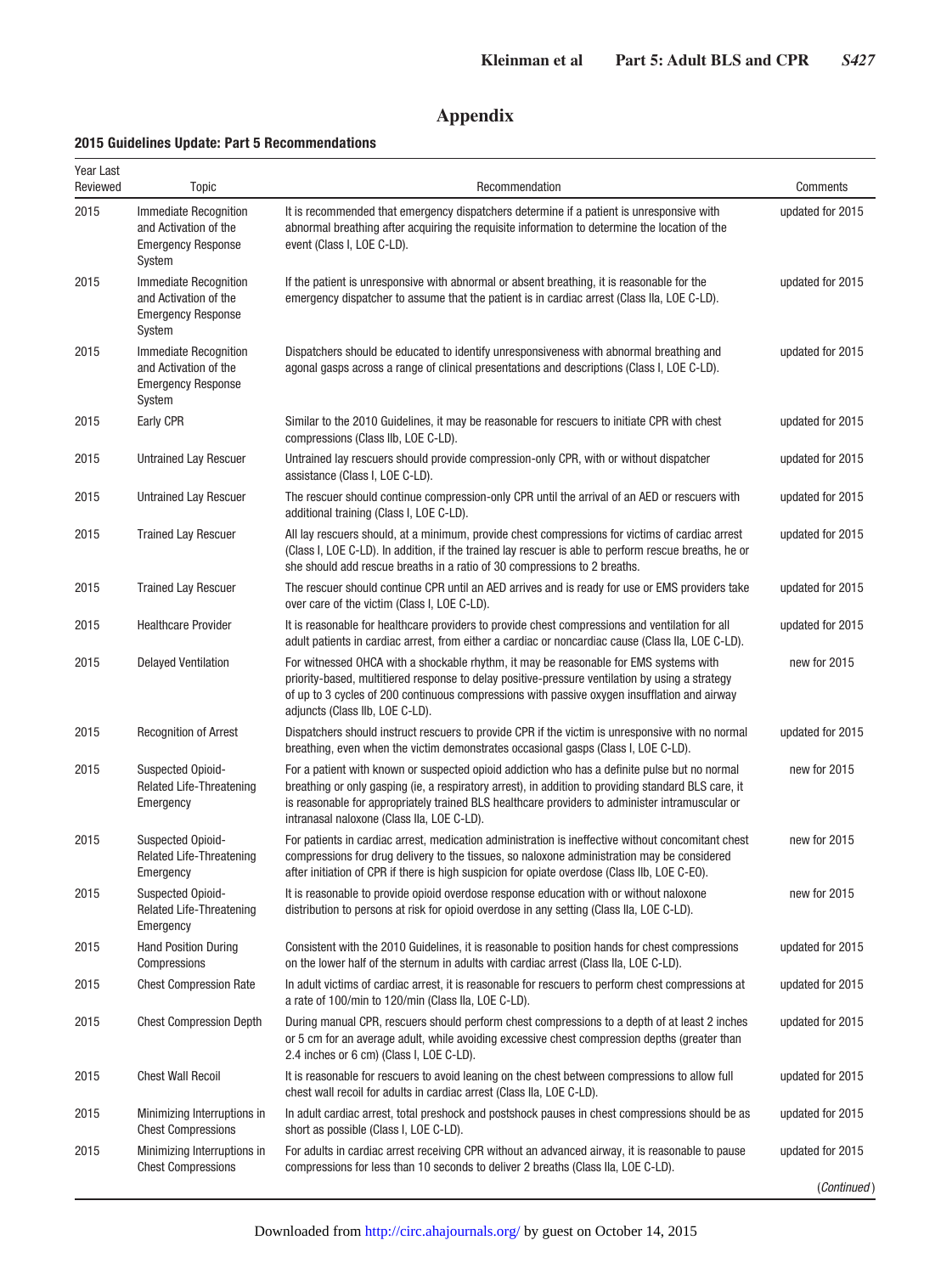## **2015 Guidelines Update: Part 5 Recommendations,** *Continued*

| Year Last<br>Reviewed | Topic                                                                       | Recommendation                                                                                                                                                                                                                                                                                                                                                                                      | Comments                            |
|-----------------------|-----------------------------------------------------------------------------|-----------------------------------------------------------------------------------------------------------------------------------------------------------------------------------------------------------------------------------------------------------------------------------------------------------------------------------------------------------------------------------------------------|-------------------------------------|
| 2015                  | Minimizing Interruptions in<br><b>Chest Compressions</b>                    | In adult cardiac arrest with an unprotected airway, it may be reasonable to perform CPR with the<br>goal of a chest compression fraction as high as possible, with a target of at least 60% (Class IIb,<br>LOE C-LD).                                                                                                                                                                               | new for 2015                        |
| 2015                  | Compression-to-Ventilation<br>Ratio                                         | Consistent with the 2010 Guidelines, it is reasonable for rescuers to provide a compression-to-<br>ventilation ratio of 30:2 for adults in cardiac arrest (Class IIa, LOE C-LD).                                                                                                                                                                                                                    | updated for 2015                    |
| 2015                  | Layperson-Compression-<br><b>Only CPR Versus</b><br><b>Conventional CPR</b> | Dispatchers should instruct untrained lay rescuers to provide compression-only CPR for adults<br>with sudden cardiac arrest (Class I, LOE B-R).                                                                                                                                                                                                                                                     | updated for 2015                    |
| 2015                  | Layperson-Compression-<br><b>Only CPR Versus</b><br><b>Conventional CPR</b> | Compression-only CPR is a reasonable alternative to conventional CPR in the adult cardiac arrest<br>patient (Class IIa, LOE C-LD).                                                                                                                                                                                                                                                                  | updated for 2015                    |
| 2015                  | Layperson-Compression-<br><b>Only CPR Versus</b><br><b>Conventional CPR</b> | For trained rescuers, ventilation may be considered in addition to chest compressions for the<br>adult in cardiac arrest (Class IIb, LOE C-LD).                                                                                                                                                                                                                                                     | updated for 2015                    |
| 2015                  | Open the Airway: Lay<br>Rescuer                                             | For victims with suspected spinal injury, rescuers should initially use manual spinal motion<br>restriction (eg, placing 1 hand on either side of the patient's head to hold it still) rather than<br>immobilization devices, because use of immobilization devices by lay rescuers may be harmful<br>(Class III: Harm, LOE C-LD).                                                                  | updated for 2015                    |
| 2015                  | <b>Bag-Mask Ventilation</b>                                                 | As long as the patient does not have an advanced airway in place, the rescuers should deliver<br>cycles of 30 compressions and 2 breaths during CPR. The rescuer delivers breaths during pauses<br>in compressions and delivers each breath over approximately 1 second (Class IIa, LOE C-LD).                                                                                                      | updated for 2015                    |
| 2015                  | Ventilation With an<br><b>Advanced Airway</b>                               | When the victim has an advanced airway in place during CPR, rescuers no longer deliver cycles<br>of 30 compressions and 2 breaths (ie, they no longer interrupt compressions to deliver 2 breaths).<br>Instead, it may be reasonable for the provider to deliver 1 breath every 6 seconds (10 breaths per<br>minute) while continuous chest compressions are being performed (Class IIb, LOE C-LD). | updated for 2015                    |
| 2015                  | Passive Oxygen Versus<br>Positive-Pressure Oxygen<br>During CPR             | We do not recommend the routine use of passive ventilation techniques during conventional CPR for<br>adults, because the usefulness/effectiveness of these techniques is unknown (Class IIb, LOE C-EO).                                                                                                                                                                                             | new for 2015                        |
| 2015                  | Passive Oxygen Versus<br>Positive-Pressure Oxygen<br>During CPR             | However, in EMS systems that use bundles of care involving continuous chest compressions, the use<br>of passive ventilation techniques may be considered as part of that bundle (Class IIb, LOE C-LD).                                                                                                                                                                                              | new for 2015                        |
| 2015                  | <b>CPR Before Defibrillation</b>                                            | For witnessed adult cardiac arrest when an AED is immediately available, it is reasonable that<br>the defibrillator be used as soon as possible (Class IIa, LOE C-LD).                                                                                                                                                                                                                              | updated for 2015                    |
| 2015                  | <b>CPR Before Defibrillation</b>                                            | For adults with unmonitored cardiac arrest or for whom an AED is not immediately available, it is<br>reasonable that CPR be initiated while the defibrillator equipment is being retrieved and applied<br>and that defibrillation, if indicated, be attempted as soon as the device is ready for use<br>(Class IIa, LOE B-R).                                                                       | updated for 2015                    |
| 2015                  | Analysis of Rhythm During<br>Compressions                                   | There is insufficient evidence to recommend the use of artifact-filtering algorithms for analysis of<br>ECG rhythm during CPR. Their use may be considered as part of a research program or if an EMS<br>system has already incorporated ECG artifact-filtering algorithms in its resuscitation protocols<br>(Class IIb, LOE C-EO).                                                                 | new for 2015                        |
| 2015                  | Timing of Rhythm Check                                                      | It may be reasonable to immediately resume chest compressions after shock delivery for adults<br>in cardiac arrest in any setting (Class IIb, LOE C-LD).                                                                                                                                                                                                                                            | updated for 2015                    |
| 2015                  | <b>Chest Compression</b><br>Feedback                                        | It may be reasonable to use audiovisual feedback devices during CPR for real-time optimization<br>of CPR performance (Class IIb, LOE B-R).                                                                                                                                                                                                                                                          | updated for 2015                    |
|                       |                                                                             | The following recommendations were not reviewed in 2015. For more information, see the 2010 AHA Guidelines for CPR and ECC, "Part 5: Adult Basic Life Support."                                                                                                                                                                                                                                     |                                     |
| 2010                  | <b>Activating the Emergency</b><br><b>Response System</b>                   | The EMS system quality improvement process, including review of the quality of dispatcher CPR<br>instructions provided to specific callers, is considered an important component of a high-quality<br>lifesaving program (Class IIa, LOE B).                                                                                                                                                        | not reviewed in 2015                |
| 2010                  | <b>Pulse Check</b>                                                          | The healthcare provider should take no more than 10 seconds to check for a pulse and, if the<br>rescuer does not definitely feel a pulse within that time period, the rescuer should start chest<br>compressions (Class IIa, LOE C).                                                                                                                                                                | not reviewed in 2015                |
| 2010                  | <b>Chest Compressions</b>                                                   | Effective chest compressions are essential for providing blood flow during CPR. For this reason<br>all patients in cardiac arrest should receive chest compressions (Class I, LOE B).                                                                                                                                                                                                               | not reviewed in 2015                |
| 2010                  | <b>Rescue Breaths</b>                                                       | Deliver each rescue breath over 1 second (Class IIa, LOE C).                                                                                                                                                                                                                                                                                                                                        | not reviewed in 2015                |
| 2010                  | <b>Rescue Breaths</b>                                                       | Give a sufficient tidal volume to produce visible chest rise (Class IIa, LOE C).                                                                                                                                                                                                                                                                                                                    | not reviewed in 2015<br>(Continued) |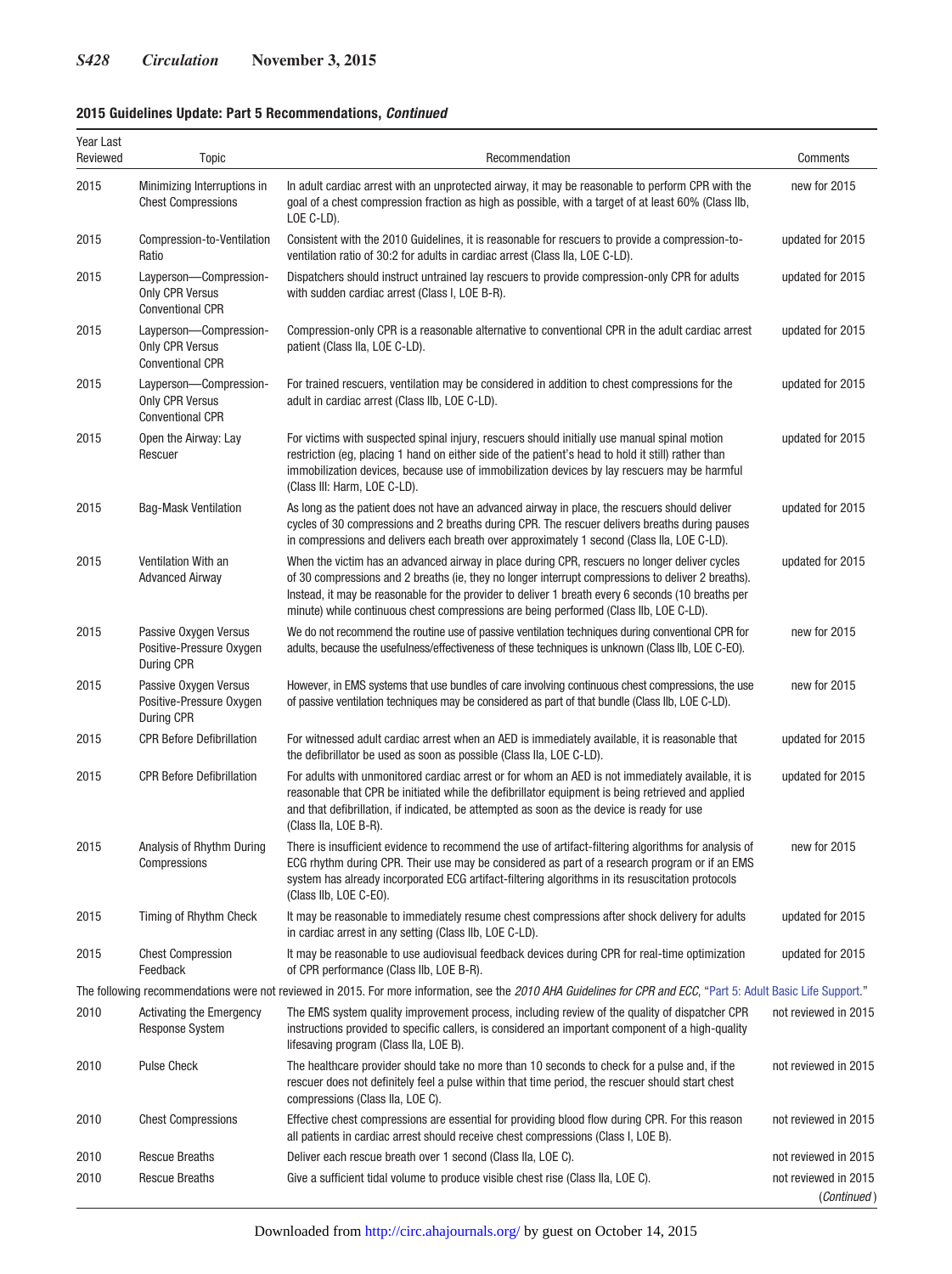## **2015 Guidelines Update: Part 5 Recommendations,** *Continued*

| Year Last<br>Reviewed | <b>Topic</b>                                     | Recommendation                                                                                                                                                                                                                                                                                                                                                                                                                         | Comments             |
|-----------------------|--------------------------------------------------|----------------------------------------------------------------------------------------------------------------------------------------------------------------------------------------------------------------------------------------------------------------------------------------------------------------------------------------------------------------------------------------------------------------------------------------|----------------------|
| 2010                  | <b>Early Defibrillation With</b><br>an AED       | When 2 or more rescuers are present, one rescuer should begin chest compressions while<br>a second rescuer activates the emergency response system and gets the AED (or a manual<br>defibrillator in most hospitals) (Class IIa, LOE C).                                                                                                                                                                                               | not reviewed in 2015 |
| 2010                  | <b>Recognition of Arrest</b>                     | The rescuer should treat the victim who has occasional gasps as if he or she is not breathing<br>(Class I, LOE C).                                                                                                                                                                                                                                                                                                                     | not reviewed in 2015 |
| 2010                  | Technique: Chest<br>Compressions                 | The rescuer should place the heel of one hand on the center (middle) of the victim's chest (which<br>is the lower half of the sternum) and the heel of the other hand on top of the first so that the<br>hands are overlapped and parallel (Class IIa, LOE B).                                                                                                                                                                         | not reviewed in 2015 |
| 2010                  | Technique: Chest<br>Compressions                 | Because of the difficulty in providing effective chest compressions while moving the patient during<br>CPR, the resuscitation should generally be conducted where the patient is found (Class IIa, LOE C).                                                                                                                                                                                                                             | not reviewed in 2015 |
| 2010                  | Compression-Ventilation<br>Ratio                 | Once an advanced airway is in place, 2 rescuers no longer need to pause chest compressions for<br>ventilations. Instead, the compressing rescuer should give continuous chest compressions at a<br>rate of at least 100 per minute without pauses for ventilation (Class IIa, LOE B).                                                                                                                                                  | not reviewed in 2015 |
| 2010                  | Open the Airway: Lay<br>Rescuer                  | The trained lay rescuer who feels confident that he or she can perform both compressions and<br>ventilations should open the airway using a head tilt–chin lift maneuver (Class IIa, LOE B).                                                                                                                                                                                                                                           | not reviewed in 2015 |
| 2010                  | Open the Airway:<br><b>Healthcare Provider</b>   | Although the head tilt-chin lift technique was developed using unconscious, paralyzed adult<br>volunteers and has not been studied in victims with cardiac arrest, clinical and radiographic<br>evidence and a case series have shown it to be effective (Class IIa, LOE B).                                                                                                                                                           | not reviewed in 2015 |
| 2010                  | Open the Airway:<br><b>Healthcare Provider</b>   | If healthcare providers suspect a cervical spine injury, they should open the airway using a jaw<br>thrust without head extension (Class IIb, LOE C).                                                                                                                                                                                                                                                                                  | not reviewed in 2015 |
| 2010                  | Open the Airway:<br><b>Healthcare Provider</b>   | Because maintaining a patent airway and providing adequate ventilation are priorities in CPR<br>(Class I, LOE C), use the head tilt-chin lift maneuver if the jaw thrust does not adequately open<br>the airway.                                                                                                                                                                                                                       | not reviewed in 2015 |
| 2010                  | <b>Rescue Breathing</b>                          | During adult CPR, tidal volumes of approximately 500 to 600 mL (6 to 7 mL/kg) should suffice<br>(Class IIa, LOE B).                                                                                                                                                                                                                                                                                                                    | not reviewed in 2015 |
| 2010                  | <b>Rescue Breathing</b>                          | Rescuers should avoid excessive ventilation (too many breaths or too large a volume) during CPR<br>(Class III, LOE B).                                                                                                                                                                                                                                                                                                                 | not reviewed in 2015 |
| 2010                  | Mouth-to-Mouth Rescue<br><b>Breathing</b>        | Give 1 breath over 1 second, take a "regular" (not a deep) breath, and give a second rescue<br>breath over 1 second (Class IIb, LOE C).                                                                                                                                                                                                                                                                                                | not reviewed in 2015 |
| 2010                  | Mouth-to-Mouth Rescue<br><b>Breathing</b>        | If an adult victim with spontaneous circulation (ie, strong and easily palpable pulses) requires<br>support of ventilation, the healthcare provider should give rescue breaths at a rate of about 1<br>breath every 5 to 6 seconds, or about 10 to 12 breaths per minute (Class IIb, LOE C).                                                                                                                                           | not reviewed in 2015 |
| 2010                  | Mouth-to-Nose and Mouth-<br>to-Stoma Ventilation | Mouth-to-nose ventilation is recommended if ventilation through the victim's mouth is<br>impossible (eg, the mouth is seriously injured), the mouth cannot be opened, the victim is in<br>water, or a mouth-to-mouth seal is difficult to achieve (Class IIa, LOE C).                                                                                                                                                                  | not reviewed in 2015 |
| 2010                  | Mouth-to-Nose and Mouth-<br>to-Stoma Ventilation | A reasonable alternative is to create a tight seal over the stoma with a round, pediatric face<br>mask (Class IIb, LOE C).                                                                                                                                                                                                                                                                                                             | not reviewed in 2015 |
| 2010                  | <b>Bag-Mask Ventilation</b>                      | The rescuer should use an adult (1 to 2 L) bag to deliver approximately 600 mL tidal volume<br>for adult victims. This amount is usually sufficient to produce visible chest rise and maintain<br>oxygenation and normocarbia in apneic patients (Class IIa, LOE C).                                                                                                                                                                   | not reviewed in 2015 |
| 2010                  | <b>Bag-Mask Ventilation</b>                      | The rescuer delivers ventilations during pauses in compressions and delivers each breath over 1<br>second (Class IIa, LOE C).                                                                                                                                                                                                                                                                                                          | not reviewed in 2015 |
| 2010                  | Mouth-to-Nose and Mouth-<br>to-Stoma Ventilation | Ventilation with a bag through these devices provides an acceptable alternative to bag-mask<br>ventilation for well-trained healthcare providers who have sufficient experience to use the<br>devices for airway management during cardiac arrest (Class IIa, LOE B).                                                                                                                                                                  | not reviewed in 2015 |
| 2010                  | <b>Cricoid Pressure</b>                          | The routine use of cricoid pressure in adult cardiac arrest is not recommended (Class III, LOE B).                                                                                                                                                                                                                                                                                                                                     | not reviewed in 2015 |
| 2010                  | <b>AED Defibrillation</b>                        | Rapid defibrillation is the treatment of choice for VF of short duration, such as for victims of<br>witnessed out-of-hospital cardiac arrest or for hospitalized patients whose heart rhythm is<br>monitored (Class I, LOE A).                                                                                                                                                                                                         | not reviewed in 2015 |
| 2010                  | <b>AED Defibrillation</b>                        | There is insufficient evidence to recommend for or against delaying defibrillation to provide a<br>period of CPR for patients in VF/pulseless VT out-of-hospital cardiac arrest. In settings with lay<br>rescuer AED programs (AED onsite and available) and for in-hospital environments, or if the EMS<br>rescuer witnesses the collapse, the rescuer should use the defibrillator as soon as it is available<br>(Class IIa, LOE C). | not reviewed in 2015 |
| 2010                  | <b>Recovery Position</b>                         | The position should be stable, near a true lateral position, with the head dependent and with no<br>pressure on the chest to impair breathing (Class IIa, LOE C).                                                                                                                                                                                                                                                                      | not reviewed in 2015 |
|                       |                                                  |                                                                                                                                                                                                                                                                                                                                                                                                                                        | (Continued)          |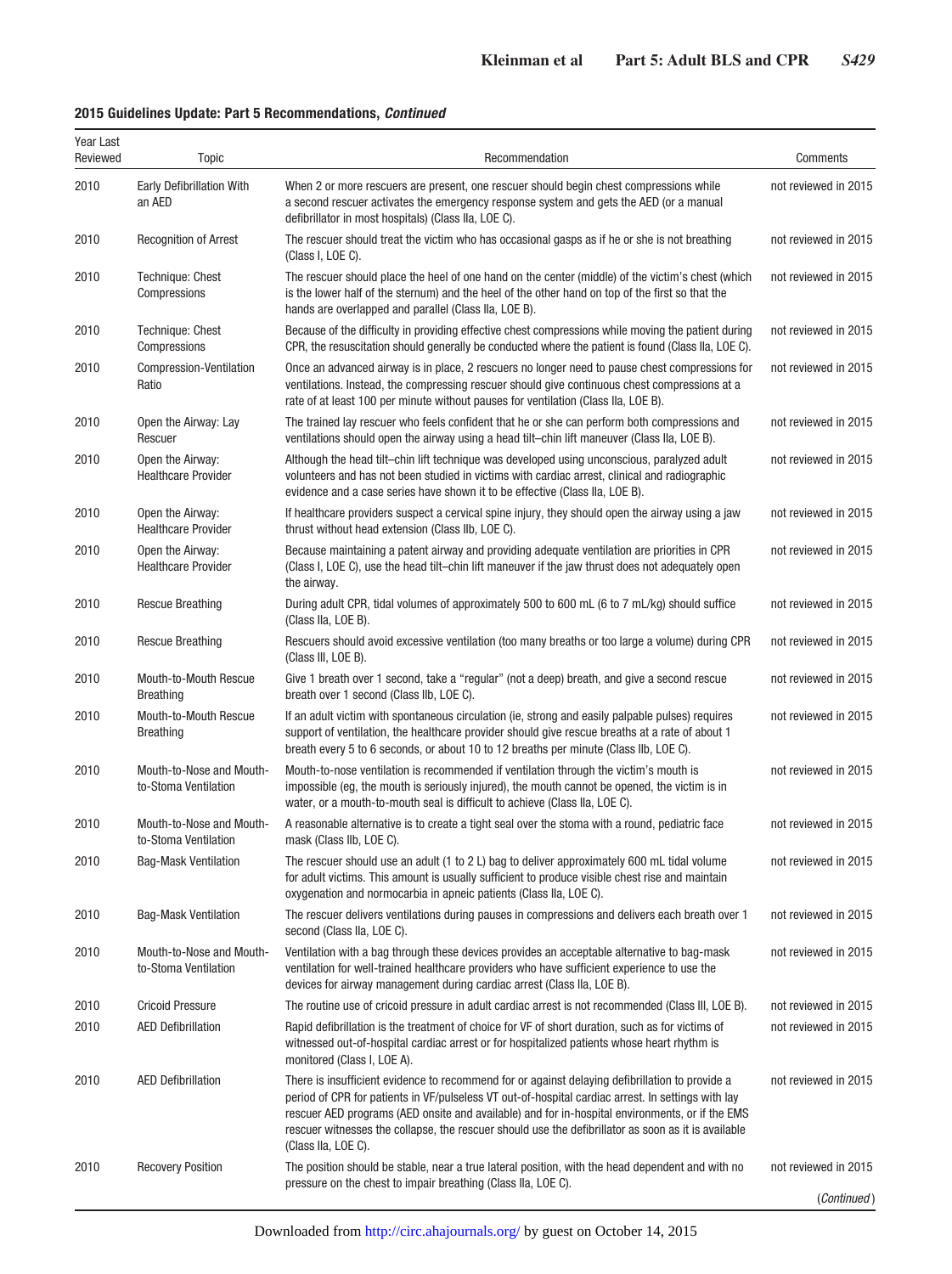#### **2015 Guidelines Update: Part 5 Recommendations,** *Continued*

| Year Last<br>Reviewed | Topic                           | Recommendation                                                                                                                                                                                                                                                                                                                                                                         | Comments             |
|-----------------------|---------------------------------|----------------------------------------------------------------------------------------------------------------------------------------------------------------------------------------------------------------------------------------------------------------------------------------------------------------------------------------------------------------------------------------|----------------------|
| 2010                  | <b>Acute Coronary Syndromes</b> | If the patient has not taken aspirin and has no history of aspirin allergy and no evidence of recent<br>gastrointestinal bleeding, EMS providers should give the patient nonenteric aspirin (160 to 325<br>mg) to chew (Class I, LOE C).                                                                                                                                               | not reviewed in 2015 |
| 2010                  | <b>Acute Coronary Syndromes</b> | Although it is reasonable to consider the early administration of nitroglycerin in select<br>hemodynamically stable patients, insufficient evidence exists to support or refute the routine<br>administration of nitroglycerin in the ED or prehospital setting in patients with a suspected ACS<br>(Class IIb, LOE B).                                                                | not reviewed in 2015 |
| 2010                  | <b>Stroke</b>                   | Patients at high risk for stroke, their family members, and BLS providers should learn to<br>recognize the signs and symptoms of stroke and to call EMS as soon as any signs of stroke are<br>present (Class I, LOE C).                                                                                                                                                                | not reviewed in 2015 |
| 2010                  | Stroke                          | EMS dispatchers should be trained to suspect stroke and rapidly dispatch emergency<br>responders. EMS personnel should be able to perform an out-of-hospital stroke assessment<br>(Class I, LOE B), establish the time of symptom onset when possible, provide cardiopulmonary<br>support, and notify the receiving hospital that a patient with possible stroke is being transported. | not reviewed in 2015 |
| 2010                  | <b>Stroke</b>                   | EMS systems should have protocols that address triaging the patient when possible directly to a<br>stroke center (Class I, LOE B).                                                                                                                                                                                                                                                     | not reviewed in 2015 |
| 2010                  | <b>Stroke</b>                   | Both out-of-hospital and inhospital medical personnel should administer supplementary oxygen<br>to hypoxemic (ie, oxygen saturation <94%) stroke patients (Class I, LOE C) or those with<br>unknown oxygen saturation.                                                                                                                                                                 | not reviewed in 2015 |
| 2010                  | <b>Stroke</b>                   | Unless the patient is hypotensive (systolic blood pressure <90 mm Hq), prehospital intervention<br>for blood pressure is not recommended (Class III, LOE C).                                                                                                                                                                                                                           | not reviewed in 2015 |
| 2010                  | Drowning                        | Mouth-to-mouth ventilation in the water may be helpful when administered by a trained rescuer<br>(Class IIb, LOE C).                                                                                                                                                                                                                                                                   | not reviewed in 2015 |

#### **References**

- 1. Travers AH, Perkins GD, Berg RA, Castren M, Considine J, Escalante R, Gazmuri RJ, Koster RW, Lim SH, Nation KJ, Olasveengen TM, Sakamoto T, Sayre MR, Sierra A, Smyth MA, Stanton D, Vaillancourt C; on behalf of the Basic Life Support Chapter Collaborators. Part 3: adult basic life support and automated external defibrillation: 2015 International Consensus on Cardiopulmonary Resuscitation and Emergency Cardiovascular Care Science With Treatment Recommendations. *Circulation*. 2015;132(suppl 1):S51–S83. doi: 10.1161/CIR.0000000000000272.
- 2. Perkins GD, Travers AH, Berg RA, Castren M, Considine J, Escalante R, Gazmuri RJ, Koster RW, Lim SH, Nation KJ, Olasveengen TM, Sakamoto T, Sayre MR, Sierra A, Smyth MA, Stanton D, Vaillancourt C; on behalf of the Basic Life Support Chapter Collaborators. Part 3: adult basic life support and automated external defibrillation: 2015 International Consensus on Cardiopulmonary Resuscitation and Emergency Cardiovascular Care Science With Treatment Recommendations. *Resuscitation*. 2015. In press.
- 2a. Morley PT, Lang E, Aickin R, Billi JE, Eigel B, Ferrer JME, Finn JC, Gent LM, Griffin RE, Hazinski MF, Maconochie IK, Montgomery WH, Morrison LJ, Nadkarni VM, Nikolaou NI, Nolan JP, Perkins GD, Sayre MR, Travers AH, Wyllie J, Zideman DA. Part 2: evidence evaluation and management of conflicts of interest: 2015 International Consensus on Cardiopulmonary Resuscitation and Emergency Cardiovascular Care Science With Treatment Recommendations. *Circulation*. 2015;132(suppl 1):S40–S50. doi: 10.1161/CIR.0000000000000271.
- 3. Centers for Disease Control and Prevention. 2014 Cardiac Arrest Registry to Enhance Survival (CARES) National Summary Report. 2014. [https://](http://mycares.net/sitepages/uploads/2015/2014%20Non-Traumatic%20National%20Summary%20Report.pdf) [mycares.net/sitepages/uploads/2015/2014%20Non-Traumatic%20](http://mycares.net/sitepages/uploads/2015/2014%20Non-Traumatic%20National%20Summary%20Report.pdf) [National%20Summary%20Report.pdf](http://mycares.net/sitepages/uploads/2015/2014%20Non-Traumatic%20National%20Summary%20Report.pdf). Accessed April 30, 2015.
- 4. Mozaffarian D, Benjamin EJ, Go AS, Arnett DK, Blaha MJ, Cushman M, de Ferranti S, Després JP, Fullerton HJ, Howard VJ, Huffman MD, Judd SE, Kissela BM, Lackland DT, Lichtman JH, Lisabeth LD, Liu S, Mackey RH, Matchar DB, McGuire DK, Mohler ER 3rd, Moy CS, Muntner P, Mussolino ME, Nasir K, Neumar RW, Nichol G, Palaniappan L, Pandey DK, Reeves MJ, Rodriguez CJ, Sorlie PD, Stein J, Towfighi A, Turan TN, Virani SS, Willey JZ, Woo D, Yeh RW, Turner MB; on behalf of the American Heart Association Statistics Committee and Stroke Statistics Subcommittee. Heart disease and stroke statistics—2015 update: a report from the American Heart Association. *Circulation*. 2015;131:e29–e322. doi: 10.1161/CIR.0000000000000152.
- 5. Daya MR, Schmicker RH, Zive DM, Rea TD, Nichol G, Buick JE, Brooks S, Christenson J, MacPhee R, Craig A, Rittenberger JC, Davis DP, May S, Wigginton J, Wang H; Resuscitation Outcomes Consortium Investigators. Out-of-hospital cardiac arrest survival improving over time: Results from the Resuscitation Outcomes Consortium (ROC). *Resuscitation*. 2015;91:108–115. doi: 10.1016/j.resuscitation.2015.02.003.
- 6. Public Health, Seattle and King County, Division of Emergency Medical Services. 2014 Annual Report. [http://www.kingcounty.gov/healthservices/](http://www.kingcounty.gov/healthservices/health/~/media/health/publichealth/documents/ems/2014AnnualReport.ashx) [health/~/media/health/publichealth/documents/ems/2014AnnualReport.](http://www.kingcounty.gov/healthservices/health/~/media/health/publichealth/documents/ems/2014AnnualReport.ashx) [ashx](http://www.kingcounty.gov/healthservices/health/~/media/health/publichealth/documents/ems/2014AnnualReport.ashx). Accessed May 7, 2015.
- 7. Nichol G, Thomas E, Callaway CW, Hedges J, Powell JL, Aufderheide TP, Rea T, Lowe R, Brown T, Dreyer J, Davis D, Idris A, Stiell I; Resuscitation Outcomes Consortium Investigators. Regional variation in out-of-hospital cardiac arrest incidence and outcome. *JAMA*. 2008;300:1423–1431. doi: 10.1001/jama.300.12.1423.
- 8. Chan PS, Nichol G, Krumholz HM, Spertus JA, Nallamothu BK; American Heart Association National Registry of Cardiopulmonary Resuscitation (NRCPR) Investigators. Hospital variation in time to defibrillation after in-hospital cardiac arrest. *Arch Intern Med*. 2009;169:1265–1273. doi: 10.1001/archinternmed.2009.196.
- 9. Chan PS, McNally B, Tang F, Kellermann A; CARES Surveillance Group. Recent trends in survival from out-of-hospital cardiac arrest in the United States. *Circulation*. 2014;130:1876–1882. doi: 10.1161/ CIRCULATIONAHA.114.009711.
- 10. Berg RA, Hemphill R, Abella BS, Aufderheide TP, Cave DM, Hazinski MF, Lerner EB, Rea TD, Sayre MR, Swor RA. Part 5: adult basic life support: 2010 American Heart Association Guidelines for Cardiopulmonary Resuscitation and Emergency Cardiovascular Care. *Circulation*. 2010;122(suppl 3):S685– S705. doi: 10.1161/CIRCULATIONAHA.110.970939.
- 11. Becker LB, Pepe PE. Ensuring the effectiveness of community-wide emergency cardiac care. *Ann Emerg Med*. 1993;22(2 pt 2):354–365.
- 12. Lerner EB, Rea TD, Bobrow BJ, Acker JE 3rd, Berg RA, Brooks SC, Cone DC, Gay M, Gent LM, Mears G, Nadkarni VM, O'Connor RE, Potts J, Sayre MR, Swor RA, Travers AH; American Heart Association Emergency Cardiovascular Care Committee; Council on Cardiopulmonary, Critical Care, Perioperative and Resuscitation. Emergency medical service dispatch cardiopulmonary resuscitation prearrival instructions to improve survival from out-of-hospital cardiac arrest: a scientific statement from the American Heart Association. *Circulation*. 2012;125:648–655. doi: 10.1161/CIR.0b013e31823ee5fc.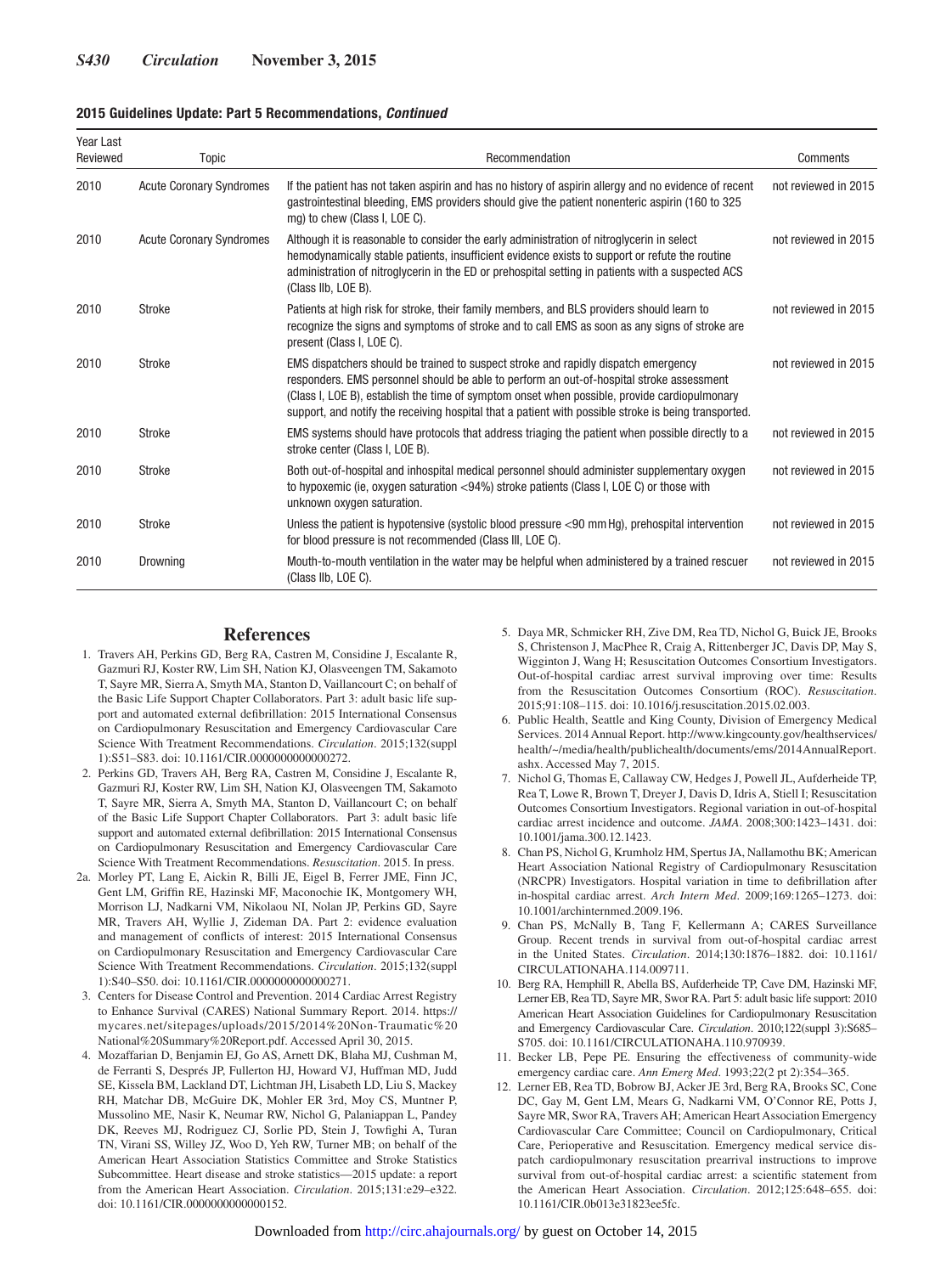- 13. Berdowski J, Beekhuis F, Zwinderman AH, Tijssen JG, Koster RW. Importance of the first link: description and recognition of an out-ofhospital cardiac arrest in an emergency call. *Circulation*. 2009;119:2096– 2102. doi: 10.1161/CIRCULATIONAHA.108.768325.
- 14. Hauff SR, Rea TD, Culley LL, Kerry F, Becker L, Eisenberg MS. Factors impeding dispatcher-assisted telephone cardiopulmonary resuscitation. *Ann Emerg Med*. 2003;42:731–737. doi: 10.1016/S0196064403004232.
- 15. Vaillancourt C, Verma A, Trickett J, Crete D, Beaudoin T, Nesbitt L, Wells GA, Stiell IG. Evaluating the effectiveness of dispatch-assisted cardiopulmonary resuscitation instructions. *Acad Emerg Med*. 2007;14:877–883. doi: 10.1197/j.aem.2007.06.021.
- 16. Bohm K, Rosenqvist M, Hollenberg J, Biber B, Engerström L, Svensson L. Dispatcher-assisted telephone-guided cardiopulmonary resuscitation: an underused lifesaving system. *Eur J Emerg Med*. 2007;14:256–259. doi: 10.1097/MEJ.0b013e32823a3cd1.
- 17. Hallstrom AP, Cobb LA, Johnson E, Copass MK. Dispatcher assisted CPR: implementation and potential benefit. A 12-year study. *Resuscitation*. 2003;57:123–129.
- 18. Nurmi J, Pettilä V, Biber B, Kuisma M, Komulainen R, Castrén M. Effect of protocol compliance to cardiac arrest identification by emergency medical dispatchers. *Resuscitation*. 2006;70:463–469. doi: 10.1016/j. resuscitation.2006.01.016.
- 19. Eisenberg MS, Hallstrom AP, Carter WB, Cummins RO, Bergner L, Pierce J. Emergency CPR instruction via telephone. *Am J Public Health*. 1985;75:47–50.
- 20. Garza AG, Gratton MC, Chen JJ, Carlson B. The accuracy of predicting cardiac arrest by emergency medical services dispatchers: the calling party effect. *Acad Emerg Med*. 2003;10:955–960.
- 21. Flynn J, Archer F, Morgans A. Sensitivity and specificity of the medical priority dispatch system in detecting cardiac arrest emergency calls in Melbourne. *Prehosp Disaster Med*. 2006;21:72–76.
- 22. Ma MH, Lu TC, Ng JC, Lin CH, Chiang WC, Ko PC, Shih FY, Huang CH, Hsiung KH, Chen SC, Chen WJ. Evaluation of emergency medical dispatch in out-of-hospital cardiac arrest in Taipei. *Resuscitation*. 2007;73:236–245. doi: 10.1016/j.resuscitation.2006.09.005.
- 23. Cairns KJ, Hamilton AJ, Marshall AH, Moore MJ, Adgey AA, Kee F. The obstacles to maximising the impact of public access defibrillation: an assessment of the dispatch mechanism for out-of-hospital cardiac arrest. *Heart*. 2008;94:349–353. doi: 10.1136/hrt.2006.109785.
- 24. Deakin CD, Evans S, King P. Evaluation of telephone-cardiopulmonary resuscitation advice for paediatric cardiac arrest. *Resuscitation*. 2010;81:853–856. doi: 10.1016/j.resuscitation.2010.02.007.
- 25. Bång A, Herlitz J, Martinell S. Interaction between emergency medical dispatcher and caller in suspected out-of-hospital cardiac arrest calls with focus on agonal breathing. A review of 100 tape recordings of true cardiac arrest cases. *Resuscitation*. 2003;56:25–34.
- 26. Akahane M, Ogawa T, Tanabe S, Koike S, Horiguchi H, Yasunaga H, Imamura T. Impact of telephone dispatcher assistance on the outcomes of pediatric out-of-hospital cardiac arrest. *Crit Care Med*. 2012;40:1410– 1416. doi: 10.1097/CCM.0b013e31823e99ae.
- 27. Svensson L, Bohm K, Castrèn M, Pettersson H, Engerström L, Herlitz J, Rosenqvist M. Compression-only CPR or standard CPR in out-ofhospital cardiac arrest. *N Engl J Med*. 2010;363:434–442. doi: 10.1056/ NEJMoa0908991.
- 28. Hallstrom AP. Dispatcher-assisted "phone" cardiopulmonary resuscitation by chest compression alone or with mouth-to-mouth ventilation. *Crit Care Med*. 2000;28(11 suppl):N190–N192.
- 29. Rea TD, Fahrenbruch C, Culley L, Donohoe RT, Hambly C, Innes J, Bloomingdale M, Subido C, Romines S, Eisenberg MS. CPR with chest compression alone or with rescue breathing. *N Engl J Med*. 2010;363:423– 433. doi: 10.1056/NEJMoa0908993.
- 30. Lubrano R, Cecchetti C, Bellelli E, Gentile I, Loayza Levano H, Orsini F, Bertazzoni G, Messi G, Rugolotto S, Pirozzi N, Elli M. Comparison of times of intervention during pediatric CPR maneuvers using ABC and CAB sequences: a randomized trial. *Resuscitation*. 2012;83:1473–1477. doi: 10.1016/j.resuscitation.2012.04.011.
- 31. Sekiguchi H, Kondo Y, Kukita I. Verification of changes in the time taken to initiate chest compressions according to modified basic life support guidelines. *Am J Emerg Med*. 2013;31:1248–1250. doi: 10.1016/j.ajem.2013.02.047.
- 32. Marsch S, Tschan F, Semmer NK, Zobrist R, Hunziker PR, Hunziker S. ABC versus CAB for cardiopulmonary resuscitation: a prospective, randomized simulator-based trial. *Swiss Med Wkly*. 2013;143:w13856. doi: 10.4414/smw.2013.13856.
- 33. Sasson C, Rogers MA, Dahl J, Kellermann AL. Predictors of survival from out-of-hospital cardiac arrest: a systematic review and

meta-analysis. *Circ Cardiovasc Qual Outcomes*. 2010;3:63–81. doi: 10.1161/CIRCOUTCOMES.109.889576.

- 34. Hüpfl M, Selig HF, Nagele P. Chest-compression-only versus standard cardiopulmonary resuscitation: a meta-analysis. *Lancet*. 2010;376:1552– 1557. doi: 10.1016/S0140-6736(10)61454-7.
- 35. Iwami T, Kawamura T, Hiraide A, Berg RA, Hayashi Y, Nishiuchi T, Kajino K, Yonemoto N, Yukioka H, Sugimoto H, Kakuchi H, Sase K, Yokoyama H, Nonogi H. Effectiveness of bystander-initiated cardiac-only resuscitation for patients with out-of-hospital cardiac arrest. *Circulation*. 2007;116:2900–2907. doi: 10.1161/ CIRCULATIONAHA.107.723411.
- 36. Kitamura T, Iwami T, Kawamura T, Nagao K, Tanaka H, Hiraide A; Implementation Working Group for All-Japan Utstein Registry of the Fire and Disaster Management Agency. Bystander-initiated rescue breathing for out-of-hospital cardiac arrests of noncardiac origin. *Circulation*. 2010;122:293–299. doi: 10.1161/CIRCULATIONAHA.109.926816.
- 37. Kitamura T, Iwami T, Kawamura T, Nagao K, Tanaka H, Berg RA, Hiraide A; Implementation Working Group for All-Japan Utstein Registry of the Fire and Disaster Management Agency. Time-dependent effectiveness of chest compression-only and conventional cardiopulmonary resuscitation for out-of-hospital cardiac arrest of cardiac origin. *Resuscitation*. 2011;82:3–9. doi: 10.1016/j.resuscitation.2010.09.468.
- 38. Ong ME, Ng FS, Anushia P, Tham LP, Leong BS, Ong VY, Tiah L, Lim SH, Anantharaman V. Comparison of chest compression only and standard cardiopulmonary resuscitation for out-of-hospital cardiac arrest in Singapore. *Resuscitation*. 2008;78:119–126. doi: 10.1016/j.resuscitation.2008.03.012.
- 39. SOS-KANTO Study Group. Cardiopulmonary resuscitation by bystanders with chest compression only (SOS-KANTO): an observational study. *Lancet*. 2007;369:920–926.
- 40. Bobrow BJ, Spaite DW, Berg RA, Stolz U, Sanders AB, Kern KB, Vadeboncoeur TF, Clark LL, Gallagher JV, Stapczynski JS, LoVecchio F, Mullins TJ, Humble WO, Ewy GA. Chest compression-only CPR by lay rescuers and survival from out-of-hospital cardiac arrest. *JAMA*. 2010;304:1447–1454. doi: 10.1001/jama.2010.1392.
- 41. Olasveengen TM, Wik L, Steen PA. Standard basic life support vs. continuous chest compressions only in out-of-hospital cardiac arrest. *Acta Anaesthesiol Scand*. 2008;52:914–919. doi: 10.1111/j.1399-6576.2008.01723.x.
- 42. Panchal AR, Bobrow BJ, Spaite DW, Berg RA, Stolz U, Vadeboncoeur TF, Sanders AB, Kern KB, Ewy GA. Chest compression-only cardiopulmonary resuscitation performed by lay rescuers for adult out-of-hospital cardiac arrest due to non-cardiac aetiologies. *Resuscitation*. 2013;84:435– 439. doi: 10.1016/j.resuscitation.2012.07.038.
- 43. Mosier J, Itty A, Sanders A, Mohler J, Wendel C, Poulsen J, Shellenberger J, Clark L, Bobrow B. Cardiocerebral resuscitation is associated with improved survival and neurologic outcome from out-of-hospital cardiac arrest in elders. *Acad Emerg Med*. 2010;17:269–275. doi: 10.1111/j.1553-2712.2010.00689.x.
- 44. Bobrow BJ, Clark LL, Ewy GA, Chikani V, Sanders AB, Berg RA, Richman PB, Kern KB. Minimally interrupted cardiac resuscitation by emergency medical services for out-of-hospital cardiac arrest. *JAMA*. 2008;299:1158–1165. doi: 10.1001/jama.299.10.1158.
- 45. Bobrow BJ, Ewy GA, Clark L, Chikani V, Berg RA, Sanders AB, Vadeboncoeur TF, Hilwig RW, Kern KB. Passive oxygen insufflation is superior to bag-valve-mask ventilation for witnessed ventricular fibrillation out-of-hospital cardiac arrest. *Ann Emerg Med*. 2009;54:656–662.e1. doi: 10.1016/j.annemergmed.2009.06.011.
- 46. Kellum MJ, Kennedy KW, Barney R, Keilhauer FA, Bellino M, Zuercher M, Ewy GA. Cardiocerebral resuscitation improves neurologically intact survival of patients with out-of-hospital cardiac arrest. *Ann Emerg Med*. 2008;52:244–252. doi: 10.1016/j.annemergmed.2008.02.006.
- 47. Kellum MJ, Kennedy KW, Ewy GA. Cardiocerebral resuscitation improves survival of patients with out-of-hospital cardiac arrest. *Am J Med*. 2006;119:335–340. doi: 10.1016/j.amjmed.2005.11.014.
- 48. US Food and Drug Administration. FDA News Release: FDA approves new hand-held auto-injector to reverse opioid overdose. 2015. [http://www.fda.gov/NewsEvents/Newsroom/PressAnnouncements/](http://www.fda.gov/NewsEvents/Newsroom/PressAnnouncements/ucm391465.htm) [ucm391465.htm](http://www.fda.gov/NewsEvents/Newsroom/PressAnnouncements/ucm391465.htm). Accessed May 11, 2015.
- 49. Walley AY, Doe-Simkins M, Quinn E, Pierce C, Xuan Z, Ozonoff A. Opioid overdose prevention with intranasal naloxone among people who take methadone. *J Subst Abuse Treat*. 2013;44:241–247. doi: 10.1016/j. jsat.2012.07.004.
- 50. Albert S, Brason FW 2nd, Sanford CK, Dasgupta N, Graham J, Lovette B. Project Lazarus: community-based overdose prevention in rural North Carolina. *Pain Med*. 2011;12 suppl 2:S77–S85. doi: 10.1111/j.1526-4637.2011.01128.x.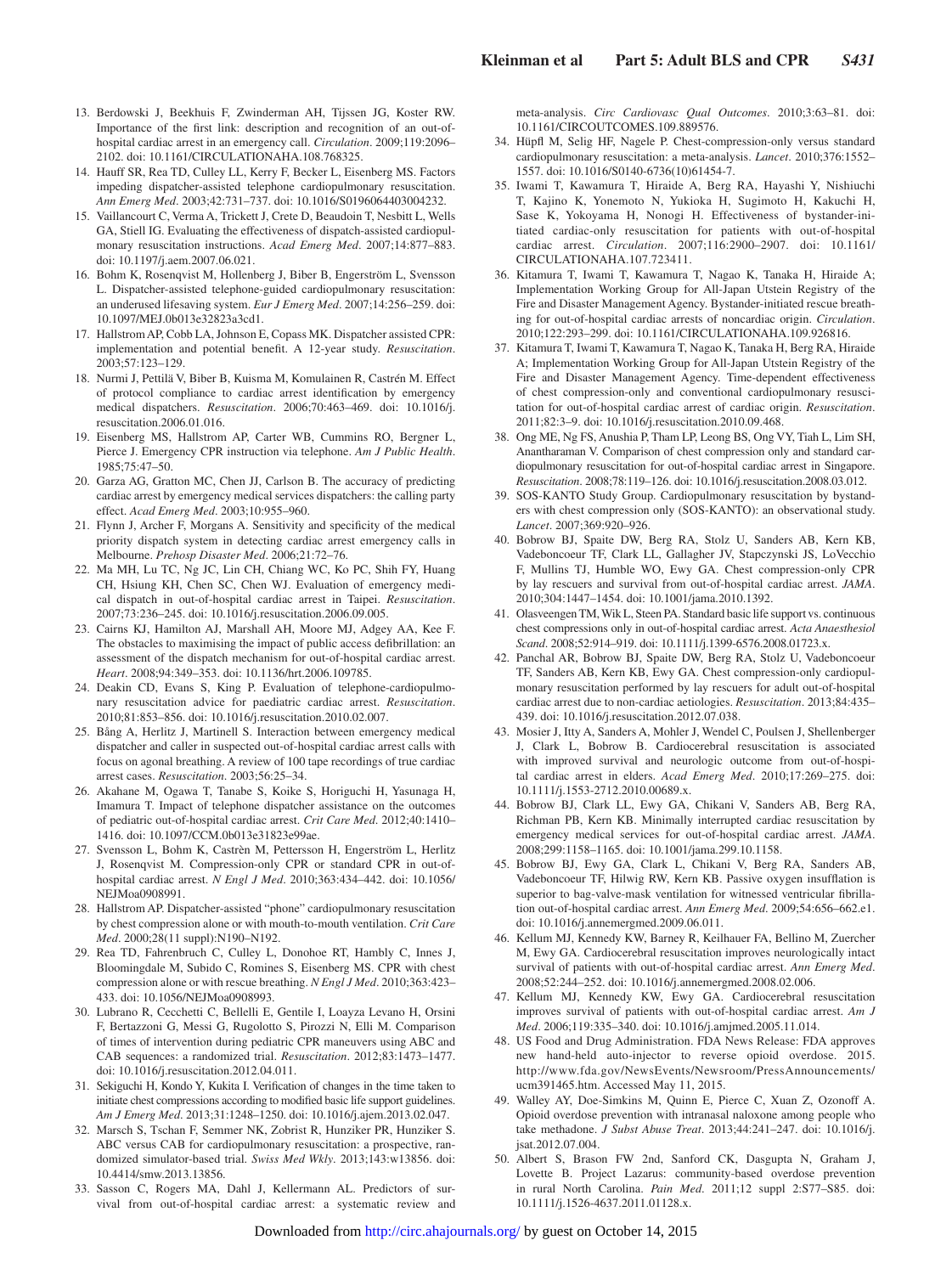- 51. Maxwell S, Bigg D, Stanczykiewicz K, Carlberg-Racich S. Prescribing naloxone to actively injecting heroin users: a program to reduce heroin overdose deaths. *J Addict Dis*. 2006;25:89–96. doi: 10.1300/J069v25n03\_11.
- 52. Cha KC, Kim HJ, Shin HJ, Kim H, Lee KH, Hwang SO. Hemodynamic effect of external chest compressions at the lower end of the sternum in cardiac arrest patients. *J Emerg Med*. 2013;44:691–697. doi: 10.1016/j. jemermed.2012.09.026.
- 53. Qvigstad E, Kramer-Johansen J, Tømte Ø, Skålhegg T, Sørensen Ø, Sunde K, Olasveengen TM. Clinical pilot study of different hand positions during manual chest compressions monitored with capnography. *Resuscitation*. 2013;84:1203–1207. doi: 10.1016/j.resuscitation.2013.03.010.
- 54. Orlowski JP. Optimum position for external cardiac compression in infants and young children. *Ann Emerg Med*. 1986;15:667–673.
- 55. Idris AH, Guffey D, Pepe PE, Brown SP, Brooks SC, Callaway CW, Christenson J, Davis DP, Daya MR, Gray R, Kudenchuk PJ, Larsen J, Lin S, Menegazzi JJ, Sheehan K, Sopko G, Stiell I, Nichol G, Aufderheide TP; Resuscitation Outcomes Consortium Investigators. Chest compression rates and survival following out-of-hospital cardiac arrest. *Crit Care Med*. 2015;43:840–848. doi: 10.1097/CCM.0000000000000824.
- 56. Idris AH, Guffey D, Aufderheide TP, Brown S, Morrison LJ, Nichols P, Powell J, Daya M, Bigham BL, Atkins DL, Berg R, Davis D, Stiell I, Sopko G, Nichol G; Resuscitation Outcomes Consortium (ROC) Investigators. Relationship between chest compression rates and outcomes from cardiac arrest. *Circulation*. 2012;125:3004–3012. doi: 10.1161/ CIRCULATIONAHA.111.059535.
- 57. Vadeboncoeur T, Stolz U, Panchal A, Silver A, Venuti M, Tobin J, Smith G, Nunez M, Karamooz M, Spaite D, Bobrow B. Chest compression depth and survival in out-of-hospital cardiac arrest. *Resuscitation*. 2014;85:182– 188. doi: 10.1016/j.resuscitation.2013.10.002.
- 58. Hostler D, Everson-Stewart S, Rea TD, Stiell IG, Callaway CW, Kudenchuk PJ, Sears GK, Emerson SS, Nichol G; Resuscitation Outcomes Consortium Investigators. Effect of real-time feedback during cardiopulmonary resuscitation outside hospital: prospective, cluster-randomised trial. *BMJ*. 2011;342:d512.
- 59. Stiell IG, Brown SP, Christenson J, Cheskes S, Nichol G, Powell J, Bigham B, Morrison LJ, Larsen J, Hess E, Vaillancourt C, Davis DP, Callaway CW; Resuscitation Outcomes Consortium (ROC) Investigators. What is the role of chest compression depth during out-of-hospital cardiac arrest resuscitation? *Crit Care Med*. 2012;40:1192–1198. doi: 10.1097/ CCM.0b013e31823bc8bb.
- 60. Stiell IG, Brown SP, Nichol G, Cheskes S, Vaillancourt C, Callaway CW, Morrison LJ, Christenson J, Aufderheide TP, Davis DP, Free C, Hostler D, Stouffer JA, Idris AH; Resuscitation Outcomes Consortium Investigators. What is the optimal chest compression depth during out-of-hospital cardiac arrest resuscitation of adult patients? *Circulation*. 2014;130:1962– 1970. doi: 10.1161/CIRCULATIONAHA.114.008671.
- 61. Kramer-Johansen J, Myklebust H, Wik L, Fellows B, Svensson L, Sørebø H, Steen PA. Quality of out-of-hospital cardiopulmonary resuscitation with real time automated feedback: a prospective interventional study. *Resuscitation*. 2006;71:283–292. doi: 10.1016/j. resuscitation.2006.05.011.
- 62. Edelson DP, Abella BS, Kramer-Johansen J, Wik L, Myklebust H, Barry AM, Merchant RM, Hoek TL, Steen PA, Becker LB. Effects of compression depth and pre-shock pauses predict defibrillation failure during cardiac arrest. *Resuscitation*. 2006;71:137–145. doi: 10.1016/j. resuscitation.2006.04.008.
- 63. Edelson DP, Litzinger B, Arora V, Walsh D, Kim S, Lauderdale DS, Vanden Hoek TL, Becker LB, Abella BS. Improving in-hospital cardiac arrest process and outcomes with performance debriefing. *Arch Intern Med*. 2008;168:1063–1069. doi: 10.1001/archinte.168.10.1063.
- 64. Babbs CF, Kemeny AE, Quan W, Freeman G. A new paradigm for human resuscitation research using intelligent devices. *Resuscitation*. 2008;77:306–315. doi: 10.1016/j.resuscitation.2007.12.018.
- 65. Bohn A, Weber TP, Wecker S, Harding U, Osada N, Van Aken H, Lukas RP. The addition of voice prompts to audiovisual feedback and debriefing does not modify CPR quality or outcomes in out of hospital cardiac arrest–a prospective, randomized trial. *Resuscitation*. 2011;82:257–262. doi: 10.1016/j.resuscitation.2010.11.006.
- 66. Hellevuo H, Sainio M, Nevalainen R, Huhtala H, Olkkola KT, Tenhunen J, Hoppu S. Deeper chest compression - more complications for cardiac arrest patients? *Resuscitation*. 2013;84:760–765. doi: 10.1016/j. resuscitation.2013.02.015.
- 67. Zuercher M, Hilwig RW, Ranger-Moore J, Nysaether J, Nadkarni VM, Berg MD, Kern KB, Sutton R, Berg RA. Leaning during chest compressions impairs cardiac output and left ventricular myocardial blood flow in

piglet cardiac arrest. *Crit Care Med*. 2010;38:1141–1146. doi: 10.1097/ CCM.0b013e3181ce1fe2.

- 68. Niles DE, Sutton RM, Nadkarni VM, Glatz A, Zuercher M, Maltese MR, Eilevstjønn J, Abella BS, Becker LB, Berg RA. Prevalence and hemodynamic effects of leaning during CPR. *Resuscitation*. 2011;82 suppl 2:S23–S26. doi: 10.1016/S0300-9572(11)70147-2.
- 69. Fried DA, Leary M, Smith DA, Sutton RM, Niles D, Herzberg DL, Becker LB, Abella BS. The prevalence of chest compression leaning during inhospital cardiopulmonary resuscitation. *Resuscitation*. 2011;82:1019– 1024. doi: 10.1016/j.resuscitation.2011.02.032.
- 70. Niles D, Nysaether J, Sutton R, Nishisaki A, Abella BS, Arbogast K, Maltese MR, Berg RA, Helfaer M, Nadkarni V. Leaning is common during in-hospital pediatric CPR, and decreased with automated corrective feedback. *Resuscitation*. 2009;80:553–557. doi: 10.1016/j. resuscitation.2009.02.012.
- 71. Yannopoulos D, McKnite S, Aufderheide TP, Sigurdsson G, Pirrallo RG, Benditt D, Lurie KG. Effects of incomplete chest wall decompression during cardiopulmonary resuscitation on coronary and cerebral perfusion pressures in a porcine model of cardiac arrest. *Resuscitation*. 2005;64:363–372. doi: 10.1016/j.resuscitation.2004.10.009.
- 72. Glatz AC, Nishisaki A, Niles DE, Hanna BD, Eilevstjonn J, Diaz LK, Gillespie MJ, Rome JJ, Sutton RM, Berg RA, Nadkarni VM. Sternal wall pressure comparable to leaning during CPR impacts intrathoracic pressure and haemodynamics in anaesthetized children during cardiac catheterization. *Resuscitation*. 2013;84:1674–1679. doi: 10.1016/j. resuscitation.2013.07.010.
- 73. Meaney PA, Bobrow BJ, Mancini ME, Christenson J, de Caen AR, Bhanji F, Abella BS, Kleinman ME, Edelson DP, Berg RA, Aufderheide TP, Menon V, Leary M; CPR Quality Summit Investigators, the American Heart Association Emergency Cardiovascular Care Committee, and the Council on Cardiopulmonary, Critical Care, Perioperative and Resuscitation. Cardiopulmonary resuscitation quality: [corrected] improving cardiac resuscitation outcomes both inside and outside the hospital: a consensus statement from the American Heart Association. *Circulation*. 2013;128:417–435. doi: 10.1161/CIR.0b013e31829d8654.
- 74. Sell RE, Sarno R, Lawrence B, Castillo EM, Fisher R, Brainard C, Dunford JV, Davis DP. Minimizing pre- and post-defibrillation pauses increases the likelihood of return of spontaneous circulation (ROSC). *Resuscitation*. 2010;81:822–825. doi: 10.1016/j.resuscitation.2010.03.013.
- 75. Cheskes S, Schmicker RH, Christenson J, Salcido DD, Rea T, Powell J, Edelson DP, Sell R, May S, Menegazzi JJ, Van Ottingham L, Olsufka M, Pennington S, Simonini J, Berg RA, Stiell I, Idris A, Bigham B, Morrison L; Resuscitation Outcomes Consortium (ROC) Investigators. Perishock pause: an independent predictor of survival from out-of-hospital shockable cardiac arrest. *Circulation*. 2011;124:58–66. doi: 10.1161/ CIRCULATIONAHA.110.010736.
- 76. Cheskes S, Schmicker RH, Verbeek PR, Salcido DD, Brown SP, Brooks S, Menegazzi JJ, Vaillancourt C, Powell J, May S, Berg RA, Sell R, Idris A, Kampp M, Schmidt T, Christenson J; Resuscitation Outcomes Consortium (ROC) investigators. The impact of peri-shock pause on survival from outof-hospital shockable cardiac arrest during the Resuscitation Outcomes Consortium PRIMED trial. *Resuscitation*. 2014;85:336–342. doi: 10.1016/j.resuscitation.2013.10.014.
- 77. Christenson J, Andrusiek D, Everson-Stewart S, Kudenchuk P, Hostler D, Powell J, Callaway CW, Bishop D, Vaillancourt C, Davis D, Aufderheide TP, Idris A, Stouffer JA, Stiell I, Berg R; Resuscitation Outcomes Consortium Investigators. Chest compression fraction determines survival in patients with out-of-hospital ventricular fibrillation. *Circulation*. 2009;120:1241–1247. doi: 10.1161/CIRCULATIONAHA.109.852202.
- 78. Vaillancourt C, Everson-Stewart S, Christenson J, Andrusiek D, Powell J, Nichol G, Cheskes S, Aufderheide TP, Berg R, Stiell IG; Resuscitation Outcomes Consortium Investigators. The impact of increased chest compression fraction on return of spontaneous circulation for out-of-hospital cardiac arrest patients not in ventricular fibrillation. *Resuscitation*. 2011;82:1501–1507. doi: 10.1016/j.resuscitation.2011.07.011.
- 79. Jost D, Degrange H, Verret C, Hersan O, Banville IL, Chapman FW, Lank P, Petit JL, Fuilla C, Migliani R, Carpentier JP; DEFI 2005 Work Group. DEFI 2005: a randomized controlled trial of the effect of automated external defibrillator cardiopulmonary resuscitation protocol on outcome from out-of-hospital cardiac arrest. *Circulation*. 2010;121:1614–1622. doi: 10.1161/CIRCULATIONAHA.109.878389.
- 80. Beesems SG, Wijmans L, Tijssen JG, Koster RW. Duration of ventilations during cardiopulmonary resuscitation by lay rescuers and first responders: relationship between delivering chest compressions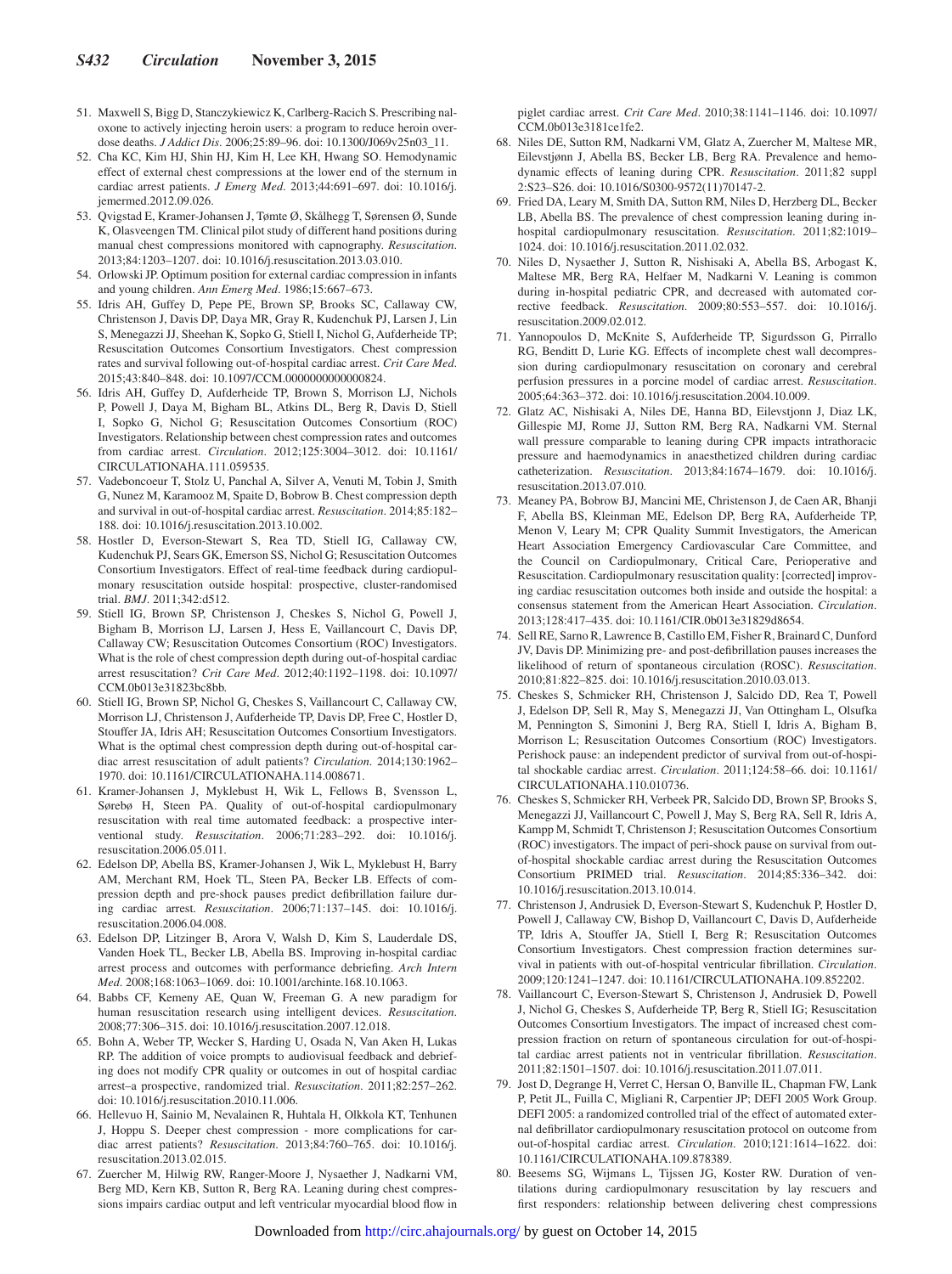and outcomes. *Circulation*. 2013;127:1585–1590. doi: 10.1161/ CIRCULATIONAHA.112.000841.

- 81. Hinchey PR, Myers JB, Lewis R, De Maio VJ, Reyer E, Licatese D, Zalkin J, Snyder G; Capital County Research Consortium. Improved out-of-hospital cardiac arrest survival after the sequential implementation of 2005 AHA guidelines for compressions, ventilations, and induced hypothermia: the Wake County experience. *Ann Emerg Med*. 2010;56:348–357. doi: 10.1016/j.annemergmed.2010.01.036.
- 82. Olasveengen TM, Vik E, Kuzovlev A, Sunde K. Effect of implementation of new resuscitation guidelines on quality of cardiopulmonary resuscitation and survival. *Resuscitation*. 2009;80:407–411. doi: 10.1016/j. resuscitation.2008.12.005.
- 83. Sayre MR, Cantrell SA, White LJ, Hiestand BC, Keseg DP, Koser S. Impact of the 2005 American Heart Association cardiopulmonary resuscitation and emergency cardiovascular care guidelines on out-of-hospital cardiac arrest survival. *Prehosp Emerg Care*. 2009;13:469–477. doi: 10.1080/10903120903144965.
- 84. Steinmetz J, Barnung S, Nielsen SL, Risom M, Rasmussen LS. Improved survival after an out-of-hospital cardiac arrest using new guidelines. *Acta Anaesthesiol Scand*. 2008;52:908–913. doi: 10.1111/j.1399-6576.2008.01657.x.
- 85. Hallstrom A, Cobb L, Johnson E, Copass M. Cardiopulmonary resuscitation by chest compression alone or with mouth-to-mouth ventilation. *N Engl J Med*. 2000;342:1546–1553. doi: 10.1056/NEJM200005253422101.
- 86. Bohm K, Rosenqvist M, Herlitz J, Hollenberg J, Svensson L. Survival is similar after standard treatment and chest compression only in out-of-hospital bystander cardiopulmonary resuscitation. *Circulation*. 2007;116:2908–2912. doi: 10.1161/ CIRCULATIONAHA.107.710194.
- 87. Holmberg M, Holmberg S, Herlitz J; Swedish Cardiac Arrest Registry. Factors modifying the effect of bystander cardiopulmonary resuscitation on survival in out-of-hospital cardiac arrest patients in Sweden. *Eur Heart J*. 2001;22:511–519.
- 88. Bossaert L, Van Hoeyweghen R. Evaluation of cardiopulmonary resuscitation (CPR) techniques. The Cerebral Resuscitation Study Group. *Resuscitation*. 1989;17 suppl:S99–S109; discussion S199.
- 89. Gallagher EJ, Lombardi G, Gennis P. Effectiveness of bystander cardiopulmonary resuscitation and survival following out-of-hospital cardiac arrest. *JAMA*. 1995;274:1922–1925.
- 90. Mohler MJ, Wendel CS, Mosier J, Itty A, Fain M, Clark L, Bobrow B, Sanders AB. Cardiocerebral resuscitation improves out-of-hospital survival in older adults. *J Am Geriatr Soc*. 2011;59:822–826. doi: 10.1111/j.1532-5415.2011.03400.x.
- 91. Hastings RH, Wood PR. Head extension and laryngeal view during laryngoscopy with cervical spine stabilization maneuvers. *Anesthesiology*. 1994;80:825–831.
- 92. Gerling MC, Davis DP, Hamilton RS, Morris GF, Vilke GM, Garfin SR, Hayden SR. Effects of cervical spine immobilization technique and laryngoscope blade selection on an unstable cervical spine in a cadaver model of intubation. *Ann Emerg Med*. 2000;36:293–300. doi: 10.1067/ mem.2000.109442.
- 93. Saïssy JM, Boussignac G, Cheptel E, Rouvin B, Fontaine D, Bargues L, Levecque JP, Michel A, Brochard L. Efficacy of continuous insufflation of oxygen combined with active cardiac compression-decompression during out-of-hospital cardiorespiratory arrest. *Anesthesiology*. 2000;92:1523–1530.
- 94. Bertrand C, Hemery F, Carli P, Goldstein P, Espesson C, Rüttimann M, Macher JM, Raffy B, Fuster P, Dolveck F, Rozenberg A, Lecarpentier E, Duvaldestin P, Saissy JM, Boussignac G, Brochard L; Boussignac Study Group. Constant flow insufflation of oxygen as the sole mode of ventilation during out-of-hospital cardiac arrest. *Intensive Care Med*. 2006;32:843–851. doi: 10.1007/s00134-006-0137-2.
- 95. Hallstrom AP, Ornato JP, Weisfeldt M, Travers A, Christenson J, McBurnie MA, Zalenski R, Becker LB, Schron EB, Proschan M; Public Access Defibrillation Trial Investigators. Public-access defibrillation and survival after out-of-hospital cardiac arrest. *N Engl J Med*. 2004;351:637–646. doi: 10.1056/NEJMoa040566.
- 96. Valenzuela TD, Roe DJ, Nichol G, Clark LL, Spaite DW, Hardman RG. Outcomes of rapid defibrillation by security officers after cardiac arrest in casinos. *N Engl J Med*. 2000;343:1206–1209. doi: 10.1056/ NEJM200010263431701.
- 97. Agarwal DA, Hess EP, Atkinson EJ, White RD. Ventricular fibrillation in Rochester, Minnesota: experience over 18 years. *Resuscitation*. 2009;80:1253–1258. doi: 10.1016/j.resuscitation.2009.07.019.
- 98. Rea TD, Cook AJ, Stiell IG, Powell J, Bigham B, Callaway CW, Chugh S, Aufderheide TP, Morrison L, Terndrup TE, Beaudoin T, Wittwer L, Davis D, Idris A, Nichol G; Resuscitation Outcomes Consortium Investigators. Predicting survival after out-of-hospital cardiac arrest: role of the Utstein data elements. *Ann Emerg Med*. 2010;55:249–257. doi: 10.1016/j.annemergmed.2009.09.018.
- 99. Caffrey SL, Willoughby PJ, Pepe PE, Becker LB. Public use of automated external defibrillators. *N Engl J Med*. 2002;347:1242–1247. doi: 10.1056/NEJMoa020932.
- 100. Wik L, Hansen TB, Fylling F, Steen T, Vaagenes P, Auestad BH, Steen PA. Delaying defibrillation to give basic cardiopulmonary resuscitation to patients with out-of-hospital ventricular fibrillation: a randomized trial. *JAMA*. 2003;289:1389–1395.
- 101. Jacobs IG, Finn JC, Oxer HF, Jelinek GA. CPR before defibrillation in out-of-hospital cardiac arrest: a randomized trial. *Emerg Med Australas*. 2005;17:39–45. doi: 10.1111/j.1742-6723.2005.00694.x.
- 102. Baker PW, Conway J, Cotton C, Ashby DT, Smyth J, Woodman RJ, Grantham H; Clinical Investigators. Defibrillation or cardiopulmonary resuscitation first for patients with out-of-hospital cardiac arrests found by paramedics to be in ventricular fibrillation? A randomised control trial. *Resuscitation*. 2008;79:424–431. doi: 10.1016/j.resuscitation.2008.07.017.
- 103. Stiell IG, Nichol G, Leroux BG, Rea TD, Ornato JP, Powell J, Christenson J, Callaway CW, Kudenchuk PJ, Aufderheide TP, Idris AH, Daya MR, Wang HE, Morrison LJ, Davis D, Andrusiek D, Stephens S, Cheskes S, Schmicker RH, Fowler R, Vaillancourt C, Hostler D, Zive D, Pirrallo RG, Vilke GM, Sopko G, Weisfeldt M; ROC Investigators. Early versus later rhythm analysis in patients with out-of-hospital cardiac arrest. *N Engl J Med*. 2011;365:787–797. doi: 10.1056/NEJMoa1010076.
- 104. Ma MH, Chiang WC, Ko PC, Yang CW, Wang HC, Chen SY, Chang WT, Huang CH, Chou HC, Lai MS, Chien KL, Lee BC, Hwang CH, Wang YC, Hsiung GH, Hsiao YW, Chang AM, Chen WJ, Chen SC. A randomized trial of compression first or analyze first strategies in patients with out-ofhospital cardiac arrest: results from an Asian community. *Resuscitation*. 2012;83:806–812. doi: 10.1016/j.resuscitation.2012.01.009.
- 105. Cobb LA, Fahrenbruch CE, Walsh TR, Copass MK, Olsufka M, Breskin M, Hallstrom AP. Influence of cardiopulmonary resuscitation prior to defibrillation in patients with out-of-hospital ventricular fibrillation. *JAMA*. 1999;281:1182–1188.
- 106. Hayakawa M, Gando S, Okamoto H, Asai Y, Uegaki S, Makise H. Shortening of cardiopulmonary resuscitation time before the defibrillation worsens the outcome in out-of-hospital VF patients. *Am J Emerg Med*. 2009;27:470–474. doi: 10.1016/j.ajem.2008.03.043.
- 107. Bradley SM, Gabriel EE, Aufderheide TP, Barnes R, Christenson J, Davis DP, Stiell IG, Nichol G; Resuscitation Outcomes Consortium Investigators. Survival increases with CPR by Emergency Medical Services before defibrillation of out-of-hospital ventricular fibrillation or ventricular tachycardia: observations from the Resuscitation Outcomes Consortium. *Resuscitation*. 2010;81:155–162. doi: 10.1016/j. resuscitation.2009.10.026.
- 108. Koike S, Tanabe S, Ogawa T, Akahane M, Yasunaga H, Horiguchi H, Matsumoto S, Imamura T. Immediate defibrillation or defibrillation after cardiopulmonary resuscitation. *Prehosp Emerg Care*. 2011;15:393–400. doi: 10.3109/10903127.2011.569848.
- 109. Meier P, Baker P, Jost D, Jacobs I, Henzi B, Knapp G, Sasson C. Chest compressions before defibrillation for out-of-hospital cardiac arrest: a meta-analysis of randomized controlled clinical trials. *BMC Med*. 2010;8:52. doi: 10.1186/1741-7015-8-52.
- 110. Simpson PM, Goodger MS, Bendall JC. Delayed versus immediate defibrillation for out-of-hospital cardiac arrest due to ventricular fibrillation: A systematic review and meta-analysis of randomised controlled trials. *Resuscitation*. 2010;81:925–931. doi: 10.1016/j. resuscitation.2010.04.016.
- 111. Huang Y, He Q, Yang LJ, Liu GJ, Jones A. Cardiopulmonary resuscitation (CPR) plus delayed defibrillation versus immediate defibrillation for out-of-hospital cardiac arrest. *Cochrane Database Syst Rev*. 2014;9:CD009803. doi: 10.1002/14651858.CD009803.pub2.
- 112. Rea T, Prince D, Morrison L, Callaway C, Aufderheide T, Daya M, Stiell I, Christenson J, Powell J, Warden C, van Ottingham L, Kudenchuk P, Weisfeldt M. Association between survival and early versus later rhythm analysis in out-of-hospital cardiac arrest: do agency-level factors influence outcomes? *Ann Emerg Med*. 2014;64:1–8. doi: 10.1016/j. annemergmed.2014.01.014.
- 113. Rea TD, Helbock M, Perry S, Garcia M, Cloyd D, Becker L, Eisenberg M. Increasing use of cardiopulmonary resuscitation during outof-hospital ventricular fibrillation arrest: survival implications of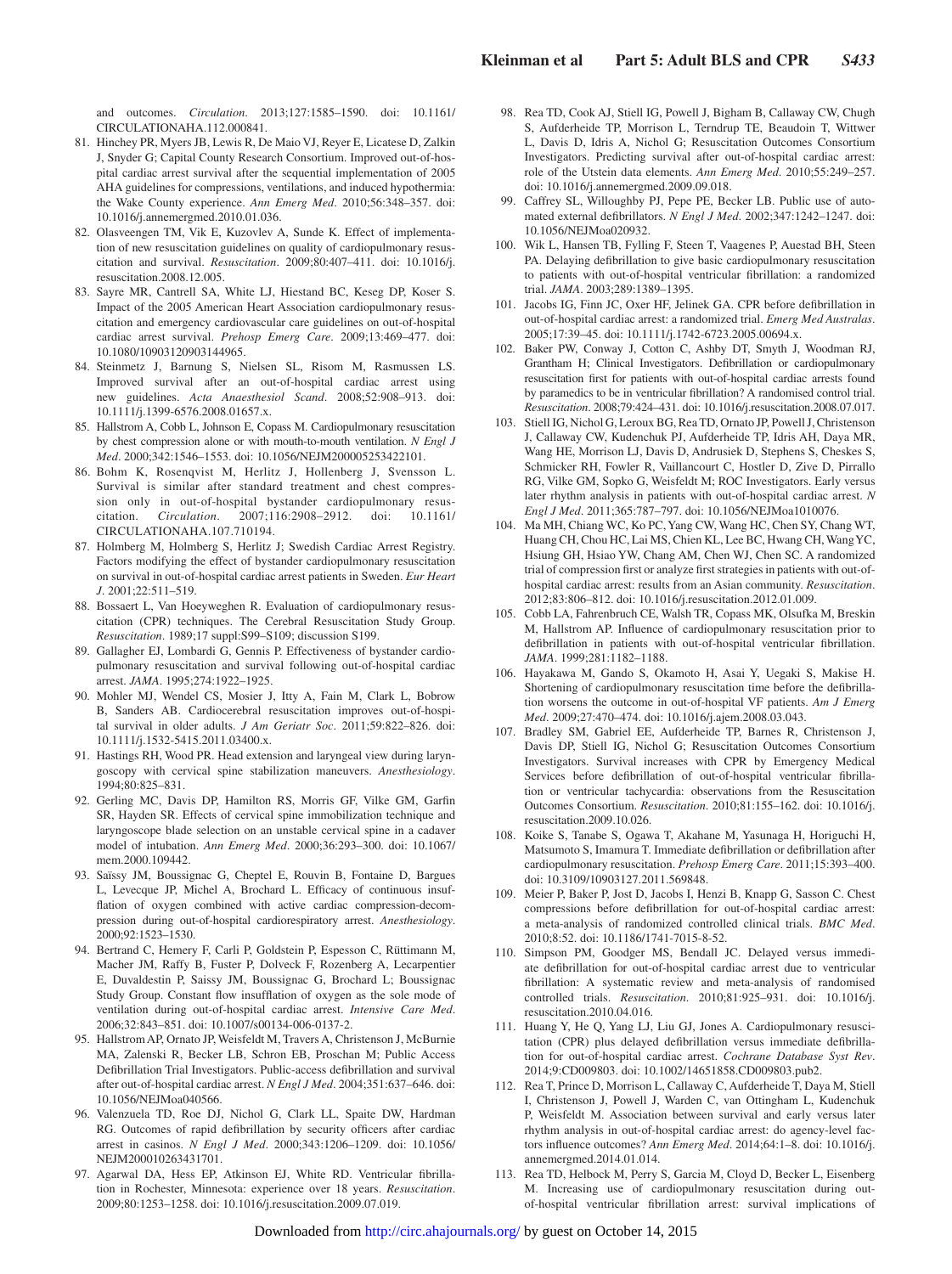guideline changes. *Circulation*. 2006;114:2760–2765. doi: 10.1161/ CIRCULATIONAHA.106.654715.

- 114. Berdowski J, Tijssen JG, Koster RW. Chest compressions cause recurrence of ventricular fibrillation after the first successful conversion by defibrillation in out-of-hospital cardiac arrest. *Circ Arrhythm Electrophysiol*. 2010;3:72–78. doi: 10.1161/CIRCEP.109.902114.
- 115. Vadeboncoeur T, Bobrow BJ, Cone DC, Chikani V, Abella BS. Instant replay: perform CPR with immediate feedback. *JEMS*. 2011;36:50–63. doi: 10.1016/S0197-2510(11)70057-2.
- 116. Jollis JG, Granger CB, Henry TD, Antman EM, Berger PB, Moyer PH, Pratt FD, Rokos IC, Acuña AR, Roettig ML, Jacobs AK. Systems of care for ST-segment-elevation myocardial infarction: a report From the American Heart Association's Mission: Lifeline. *Circ Cardiovasc Qual Outcomes*. 2012;5:423–428. doi: 10.1161/CIRCOUTCOMES.111.964668.
- 117. Nestler DM, Noheria A, Haro LH, Stead LG, Decker WW, Scanlan-Hanson LN, Lennon RJ, Lim CC, Holmes DR Jr, Rihal CS, Bell MR, Ting HH. Sustaining improvement in door-to-balloon time over 4 years: the Mayo clinic ST-elevation myocardial infarction protocol. *Circ Cardiovasc Qual Outcomes*. 2009;2:508–513. doi: 10.1161/ CIRCOUTCOMES.108.839225.
- 118. Santana MJ, Stelfox HT. Quality indicators used by trauma centers for performance measurement. *J Trauma Acute Care Surg*. 2012;72:1298– 1302; discussion 12303. doi: 10.1097/TA.0b013e318246584c.
- 119. Abella BS, Edelson DP, Kim S, Retzer E, Myklebust H, Barry AM, O'Hearn N, Hoek TL, Becker LB. CPR quality improvement during in-hospital cardiac arrest using a real-time audiovisual feedback system. *Resuscitation*. 2007;73:54–61. doi: 10.1016/j. resuscitation.2006.10.027.
- 120. Bobrow BJ, Vadeboncoeur TF, Stolz U, Silver AE, Tobin JM, Crawford SA, Mason TK, Schirmer J, Smith GA, Spaite DW. The influence of scenario-based training and real-time audiovisual feedback on out-ofhospital cardiopulmonary resuscitation quality and survival from outof-hospital cardiac arrest. *Ann Emerg Med*. 2013;62:47–56.e1. doi: 10.1016/j.annemergmed.2012.12.020.
- 121. Sutton RM, Niles D, French B, Maltese MR, Leffelman J, Eilevstjønn J, Wolfe H, Nishisaki A, Meaney PA, Berg RA, Nadkarni VM. First quantitative analysis of cardiopulmonary resuscitation quality during in-hospital cardiac arrests of young children. *Resuscitation*. 2014;85:70–74. doi: 10.1016/j.resuscitation.2013.08.014.
- 122. Chiang WC, Chen WJ, Chen SY, Ko PC, Lin CH, Tsai MS, Chang WT, Chen SC, Tsan CY, Ma MH. Better adherence to the guidelines during cardiopulmonary resuscitation through the provision of audio-prompts. *Resuscitation*. 2005;64:297–301. doi: 10.1016/j. resuscitation.2004.09.010.
- 123. Lukas RP, Gräsner JT, Seewald S, Lefering R, Weber TP, Van Aken H, Fischer M, Bohn A. Chest compression quality management and return of spontaneous circulation: a matched-pair registry study. *Resuscitation*. 2012;83:1212–1218. doi: 10.1016/j.resuscitation.2012.03.027.
- 124. Sainio M, Kämäräinen A, Huhtala H, Aaltonen P, Tenhunen J, Olkkola KT, Hoppu S. Real-time audiovisual feedback system in a physicianstaffed helicopter emergency medical service in Finland: the quality results and barriers to implementation. *Scand J Trauma Resusc Emerg Med*. 2013;21:50. doi: 10.1186/1757-7241-21-50.
- 125. Ballew KA, Philbrick JT, Caven DE, Schorling JB. Predictors of survival following in-hospital cardiopulmonary resuscitation. A moving target. *Arch Intern Med*. 1994;154:2426–2432.
- 126. Shih CL, Lu TC, Jerng JS, Lin CC, Liu YP, Chen WJ, Lin FY. A webbased Utstein style registry system of in-hospital cardiopulmonary resuscitation in Taiwan. *Resuscitation*. 2007;72:394–403. doi: 10.1016/j. resuscitation.2006.07.020.
- 127. Bradley SM, Huszti E, Warren SA, Merchant RM, Sayre MR, Nichol G. Duration of hospital participation in Get With the Guidelines-Resuscitation and survival of in-hospital cardiac arrest. *Resuscitation*. 2012;83:1349–1357. doi: 10.1016/j.resuscitation.2012.03.014.
- 128. Matos RI, Watson RS, Nadkarni VM, Huang HH, Berg RA, Meaney PA, Carroll CL, Berens RJ, Praestgaard A, Weissfeld L, Spinella PC; American Heart Association's Get With The Guidelines–Resuscitation (Formerly the National Registry of Cardiopulmonary Resuscitation) Investigators. Duration of cardiopulmonary resuscitation and illness category impact survival and neurologic outcomes for in-hospital pediatric cardiac arrests. *Circulation*. 2013;127:442–451. doi: 10.1161/ CIRCULATIONAHA.112.125625.
- 129. Goldberger ZD, Nichol G. Registries to measure and improve outcomes after cardiac arrest. *Curr Opin Crit Care*. 2013;19:208–213. doi: 10.1097/MCC.0b013e328360ad06.
- 130. American Heart Association. Get With The Guidelines-Resuscitation. [http://www.heart.org/HEARTORG/HealthcareResearch/GetWithThe](http://www.heart.org/HEARTORG/HealthcareResearch/GetWithTheGuidelines-Resuscitation/Get-With-The-GuidelinesResuscitation_UCM_314496_SubHomePage.jsp) [Guidelines-Resuscitation/Get-With-The-GuidelinesResuscitation\\_](http://www.heart.org/HEARTORG/HealthcareResearch/GetWithTheGuidelines-Resuscitation/Get-With-The-GuidelinesResuscitation_UCM_314496_SubHomePage.jsp) [UCM\\_314496\\_SubHomePage.jsp.](http://www.heart.org/HEARTORG/HealthcareResearch/GetWithTheGuidelines-Resuscitation/Get-With-The-GuidelinesResuscitation_UCM_314496_SubHomePage.jsp) Accessed May 9, 2015.
- 131. Peberdy MA, Kaye W, Ornato JP, Larkin GL, Nadkarni V, Mancini ME, Berg RA, Nichol G, Lane-Trultt T. Cardiopulmonary resuscitation of adults in the hospital: a report of 14720 cardiac arrests from the National Registry of Cardiopulmonary Resuscitation. *Resuscitation*. 2003;58:297–308.
- 132. Chan PS, Krumholz HM, Nichol G, Nallamothu BK; American Heart Association National Registry of Cardiopulmonary Resuscitation Investigators. Delayed time to defibrillation after in-hospital cardiac arrest. *N Engl J Med*. 2008;358:9–17. doi: 10.1056/NEJMoa0706467.
- 133. Chan PS, Nichol G, Krumholz HM, Spertus JA, Jones PG, Peterson ED, Rathore SS, Nallamothu BK; American Heart Association National Registry of Cardiopulmonary Resuscitation (NRCPR) Investigators. Racial differences in survival after in-hospital cardiac arrest. *JAMA*. 2009;302:1195–1201. doi: 10.1001/jama.2009.1340.
- 134. Goldberger ZD, Chan PS, Berg RA, Kronick SL, Cooke CR, Lu M, Banerjee M, Hayward RA, Krumholz HM, Nallamothu BK; American Heart Association Get With The Guidelines—Resuscitation (formerly National Registry of Cardiopulmonary Resuscitation) Investigators. Duration of resuscitation efforts and survival after in-hospital cardiac arrest: an observational study. *Lancet*. 2012;380:1473–1481. doi: 10.1016/S0140-6736(12)60862-9.
- 135. Resuscitation Outcomes Consortium. [https://roc.uwctc.org/tiki/tiki](http://roc.uwctc.org/tiki/tiki-index.php?page=roc-public-home)[index.php?page=roc-public-home.](http://roc.uwctc.org/tiki/tiki-index.php?page=roc-public-home) Accessed May 6, 2015.
- 136. Aufderheide TP, Nichol G, Rea TD, Brown SP, Leroux BG, Pepe PE, Kudenchuk PJ, Christenson J, Daya MR, Dorian P, Callaway CW, Idris AH, Andrusiek D, Stephens SW, Hostler D, Davis DP, Dunford JV, Pirrallo RG, Stiell IG, Clement CM, Craig A, Van Ottingham L, Schmidt TA, Wang HE, Weisfeldt ML, Ornato JP, Sopko G; Resuscitation Outcomes Consortium (ROC) Investigators. A trial of an impedance threshold device in out-of-hospital cardiac arrest. *N Engl J Med*. 2011;365:798–806. doi: 10.1056/NEJMoa1010821.
- 137. Kim F, Nichol G, Maynard C, Hallstrom A, Kudenchuk PJ, Rea T, Copass MK, Carlbom D, Deem S, Longstreth WT Jr, Olsufka M, Cobb LA. Effect of prehospital induction of mild hypothermia on survival and neurological status among adults with cardiac arrest: a randomized clinical trial. *JAMA*. 2014;311:45–52. doi: 10.1001/ jama.2013.282173.
- 138. Newgard CD, Koprowicz K, Wang H, Monnig A, Kerby JD, Sears GK, Davis DP, Bulger E, Stephens SW, Daya MR; ROC Investigators. Variation in the type, rate, and selection of patients for out-of-hospital airway procedures among injured children and adults. *Acad Emerg Med*. 2009;16:1269–1276. doi: 10.1111/j.1553-2712. 2009.00604.x.
- 139. National Center for Chronic Disease Prevention and Health Promotion, Division for Heart Disease and Stroke Prevention. Improving Emergency Cardiac Care Saves Lives: CARES Brochure. 2015. [http://www.cdc.gov/](http://www.cdc.gov/dhdsp/docs/CARES_Brochure.pdf) [dhdsp/docs/CARES\\_Brochure.pdf.](http://www.cdc.gov/dhdsp/docs/CARES_Brochure.pdf) Accessed May 9, 2015.
- 140. Centers for Disease and Control Prevention, Emory Woodruff Health Sciences Center. CARES: Cardiac Arrest Registry to Enhance Survival. 2015. [https://mycares.net/](http://mycares.net/). Accessed May 19, 2015.
- 141. McNally B, Robb R, Mehta M, Vellano K, Valderrama AL, Yoon PW, Sasson C, Crouch A, Perez AB, Merritt R, Kellermann A; Centers for Disease Control and Prevention. Out-of-hospital cardiac arrest surveillance—Cardiac Arrest Registry to Enhance Survival (CARES), United States, October 1, 2005–December 31, 2010. *MMWR Surveill Summ*. 2011;60:1–19.
- 142. Sasson C, Magid DJ, Haukoos JS. Neighborhood characteristics and bystander-initiated CPR. *N Engl J Med*. 2013;368:391–392. doi: 10.1056/NEJMc1214188.
- 143. Sasson C, Hegg AJ, Macy M, Park A, Kellermann A, McNally B; CARES Surveillance Group. Prehospital termination of resuscitation in cases of refractory out-of-hospital cardiac arrest. *JAMA*. 2008;300:1432–1438. doi: 10.1001/jama.300.12.1432.
- 144. Govindarajan P, Lin L, Landman A, McMullan JT, McNally BF, Crouch AJ, Sasson C. Practice variability among the EMS systems participating in Cardiac Arrest Registry to Enhance Survival (CARES). *Resuscitation*. 2012;83:76–80. doi: 10.1016/j.resuscitation.2011.06.026.
- 145. Fernandez R, Compton S, Jones KA, Velilla MA. The presence of a family witness impacts physician performance during simulated medical codes. *Crit Care Med*. 2009;37:1956–1960. doi: 10.1097/ CCM.0b013e3181a00818.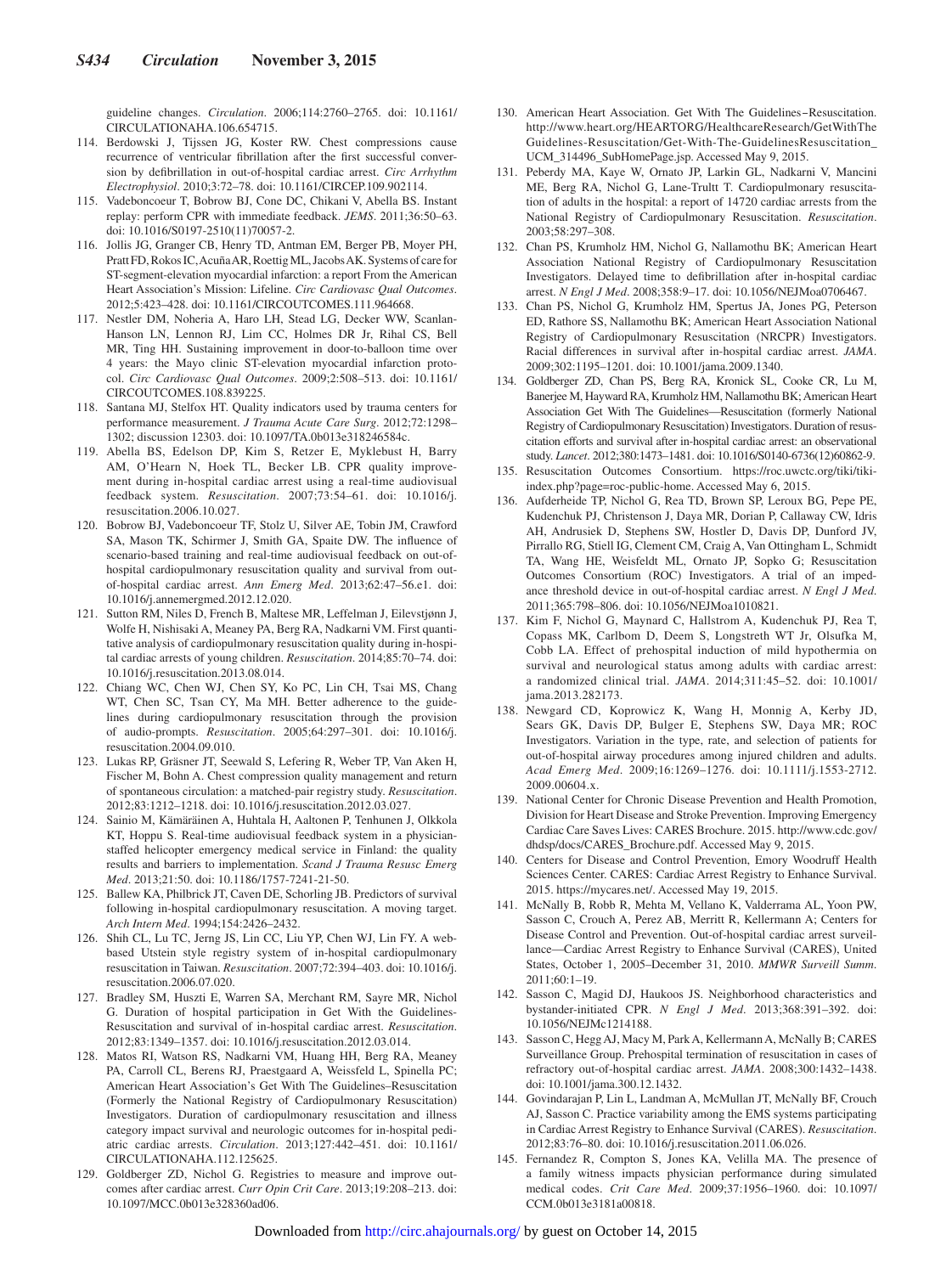- 146. Goldberger ZD, Nallamothu BK, Nichol G, Chan PS, Curtis JR, Cooke CR; American Heart Association's Get With the Guidelines– Resuscitation Investigators. Policies allowing family presence during resuscitation and patterns of care during in-hospital cardiac arrest. *Circ Cardiovasc Qual Outcomes*. 2015;8:226–234. doi: 10.1161/ CIRCOUTCOMES.114.001272.
- 147. O'Gara PT, Kushner FG, Ascheim DD, Casey DE Jr, Chung MK, de Lemos JA, Ettinger SM, Fang JC, Fesmire FM, Franklin BA, Granger CB, Krumholz HM, Linderbaum JA, Morrow DA, Newby LK, Ornato JP, Ou N, Radford MJ, Tamis-Holland JE, Tommaso JE, Tracy CM, Woo YJ, Zhao DX. 2013 ACCF/AHA guideline for the management of ST-elevation myocardial infarction: executive summary: a report of the American College of Cardiology Foundation/American Heart Association Task Force on Practice Guidelines. *Circulation*. 2013;127:529–555. doi: 10.1161/CIR.0b013e3182742c84.
- 148. Amsterdam EA, Wenger NK, Brindis RG, Casey DE Jr, Ganiats TG, Holmes DR Jr, Jaffe AS, Jneid H, Kelly RF, Kontos MC, Levine GN, Liebson PR, Mukherjee D, Peterson ED, Sabatine MS, Smalling RW, Zieman SJ. 2014 AHA/ACC guideline for the management of patients with non-ST-elevation acute coronary syndromes: a report of the American College of Cardiology/ American Heart Association Task Force on Practice Guidelines. *Circulation*. 2014;130:e344–e426. doi: 10.1161/CIR.0000000000000134.
- 149. Jauch EC, Saver JL, Adams HP Jr, Bruno A, Connors JJ, Demaerschalk BM, Khatri P, McMullan PW Jr, Qureshi AI, Rosenfield K, Scott PA, Summers DR, Wang DZ, Wintermark M, Yonas H; American Heart

Association Stroke Council; Council on Cardiovascular Nursing; Council on Peripheral Vascular Disease; Council on Clinical Cardiology. Guidelines for the early management of patients with acute ischemic stroke: a guideline for healthcare professionals from the American Heart Association/American Stroke Association. *Stroke*. 2013;44:870–947. doi: 10.1161/STR.0b013e318284056a.

- 150. Powers WJ, Derdeyn CP, Biller J, Coffey CS, Hoh BL, Jauch EC, Johnston KC, Johnston SC, Khalessi AA, Kidwell CS, Meschia JF, Ovbiagele B; Yavagal DR; on behalf of the American Heart Association Stroke Council. 2015 American Heart Association/ American Stroke Association focused update of the 2013 guidelines for the early management of patients with acute ischemic stroke regarding endovascular treatment: a guideline for healthcare professionals from the American Heart Association/American Stroke Association. *Stroke*. 2015;46:3024–3039. doi: 10.1161/ STR.0000000000000074.
- 151. Centers for Disease Control and Prevention. Drowning―United States, 2005–2009. *MMWR Morb Mortal Wkly Rep*. 2012;61:344–347.
- 152. Centers for Disease, Control, and Prevention. Fatal Injury Reports. Injury Prevention & Control: Data & Statistics (WISQARS). 2015. [http://www.cdc.gov/injury/wisqars/fatal\\_injury\\_reports.html.](http://www.cdc.gov/injury/wisqars/fatal_injury_reports.html) Accessed May 9, 2015.

KEY WORDS: cardiac arrest ■ cardiopulmonary resuscitation ■ defibrillation ■ emergency